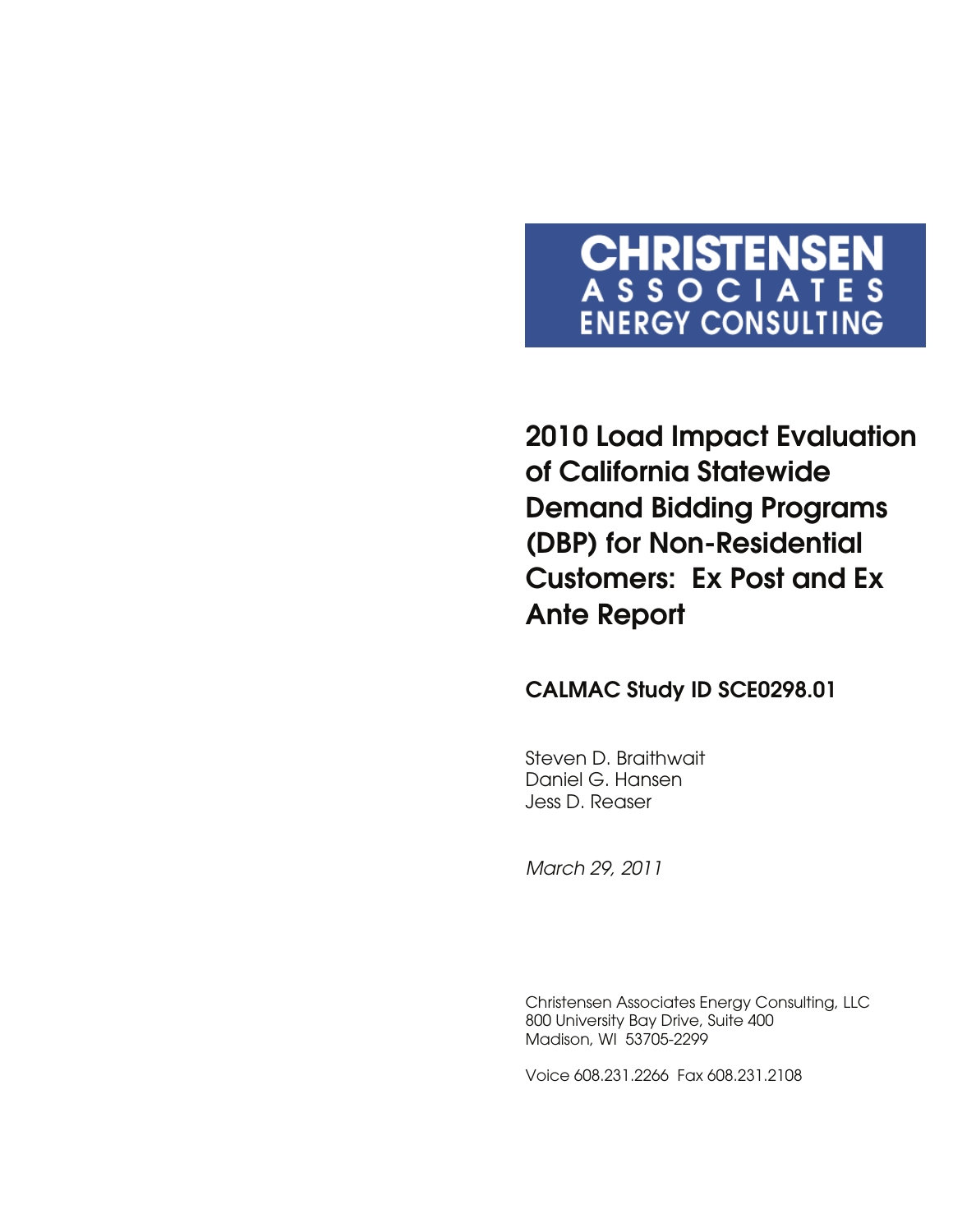| 3.2.2 Development of Uncertainty-Adjusted Load Impacts  17          |  |
|---------------------------------------------------------------------|--|
|                                                                     |  |
|                                                                     |  |
|                                                                     |  |
|                                                                     |  |
| 4.1.3 Comparison of PGE's Load Impacts to the 2009 Program Year  21 |  |
|                                                                     |  |
|                                                                     |  |
|                                                                     |  |
| 4.2.3 Comparison of SCE's Load Impacts to the 2009 Program Year 25  |  |
|                                                                     |  |
|                                                                     |  |
|                                                                     |  |
|                                                                     |  |
|                                                                     |  |
|                                                                     |  |
|                                                                     |  |
|                                                                     |  |
|                                                                     |  |
|                                                                     |  |

## **Table of Contents**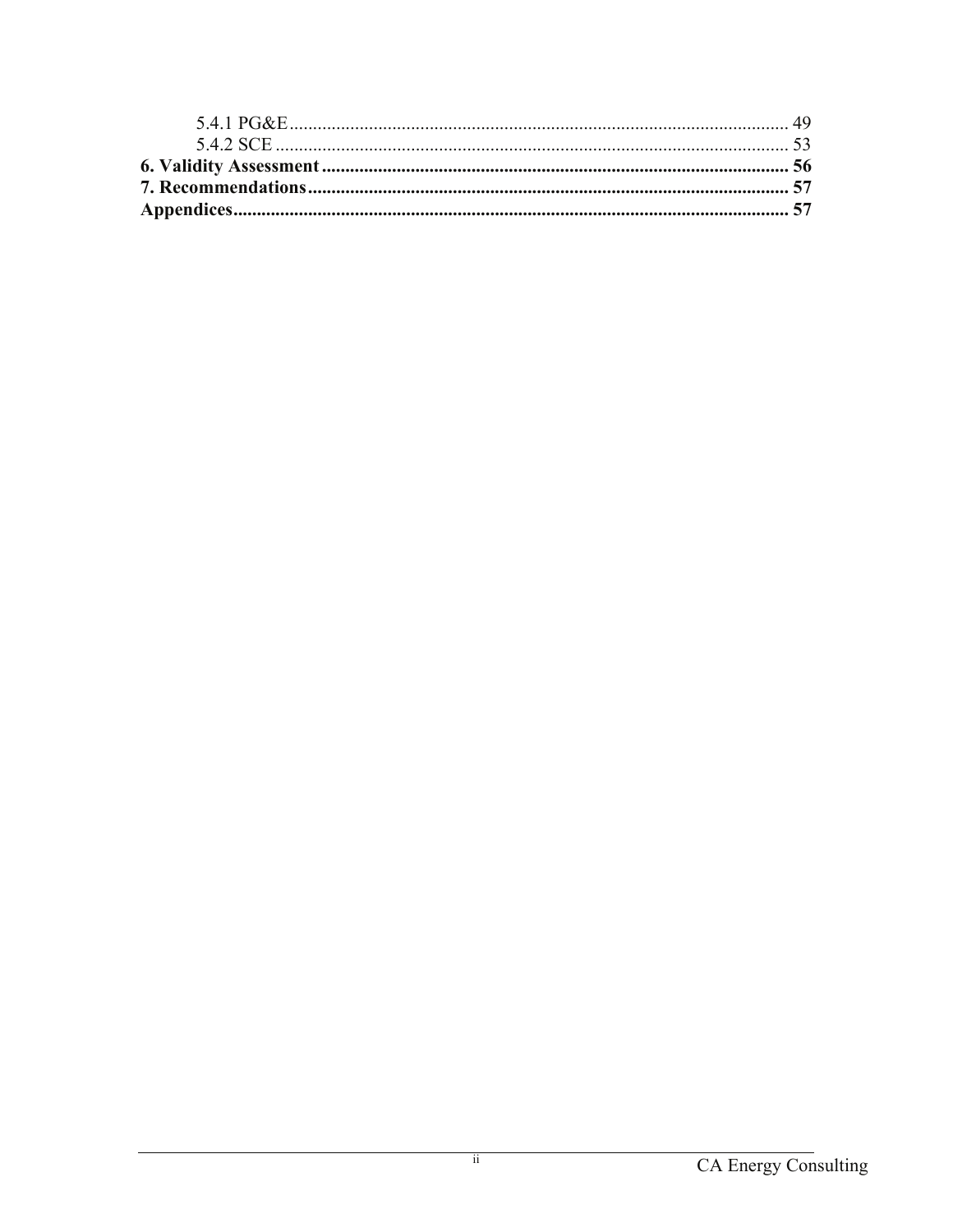#### **Tables**

| Table 4.1: 2010 Average Hourly Load Impacts - PG&E DBP, by Industry Group 18<br>Table 4.3: DBP Hourly Load Impacts for August 25, 2010 Event Day - PG&E  20<br>Table 4.6: 2010 Average Hourly Load Impacts - SCE DBP, by Industry Group  23<br>Table 4.8: 2010 DBP Hourly Load Impacts for Average Event Day, SCE  24<br>Table 4.10: Number of Service Accounts and Average Reference Load, PG&E TA/TI 28<br>Table 4.14: Number of Service Accounts and Average Reference Load, PG&E AutoDR  31<br>Table 4.15: Average Load Impacts in Levels and Percentages, PG&E AutoDR  32 |
|--------------------------------------------------------------------------------------------------------------------------------------------------------------------------------------------------------------------------------------------------------------------------------------------------------------------------------------------------------------------------------------------------------------------------------------------------------------------------------------------------------------------------------------------------------------------------------|
|                                                                                                                                                                                                                                                                                                                                                                                                                                                                                                                                                                                |
|                                                                                                                                                                                                                                                                                                                                                                                                                                                                                                                                                                                |
|                                                                                                                                                                                                                                                                                                                                                                                                                                                                                                                                                                                |
|                                                                                                                                                                                                                                                                                                                                                                                                                                                                                                                                                                                |
|                                                                                                                                                                                                                                                                                                                                                                                                                                                                                                                                                                                |
|                                                                                                                                                                                                                                                                                                                                                                                                                                                                                                                                                                                |
|                                                                                                                                                                                                                                                                                                                                                                                                                                                                                                                                                                                |
|                                                                                                                                                                                                                                                                                                                                                                                                                                                                                                                                                                                |
|                                                                                                                                                                                                                                                                                                                                                                                                                                                                                                                                                                                |
|                                                                                                                                                                                                                                                                                                                                                                                                                                                                                                                                                                                |
|                                                                                                                                                                                                                                                                                                                                                                                                                                                                                                                                                                                |
|                                                                                                                                                                                                                                                                                                                                                                                                                                                                                                                                                                                |
|                                                                                                                                                                                                                                                                                                                                                                                                                                                                                                                                                                                |
|                                                                                                                                                                                                                                                                                                                                                                                                                                                                                                                                                                                |
|                                                                                                                                                                                                                                                                                                                                                                                                                                                                                                                                                                                |
|                                                                                                                                                                                                                                                                                                                                                                                                                                                                                                                                                                                |
|                                                                                                                                                                                                                                                                                                                                                                                                                                                                                                                                                                                |
|                                                                                                                                                                                                                                                                                                                                                                                                                                                                                                                                                                                |
|                                                                                                                                                                                                                                                                                                                                                                                                                                                                                                                                                                                |
|                                                                                                                                                                                                                                                                                                                                                                                                                                                                                                                                                                                |
|                                                                                                                                                                                                                                                                                                                                                                                                                                                                                                                                                                                |
|                                                                                                                                                                                                                                                                                                                                                                                                                                                                                                                                                                                |
|                                                                                                                                                                                                                                                                                                                                                                                                                                                                                                                                                                                |
|                                                                                                                                                                                                                                                                                                                                                                                                                                                                                                                                                                                |
|                                                                                                                                                                                                                                                                                                                                                                                                                                                                                                                                                                                |
|                                                                                                                                                                                                                                                                                                                                                                                                                                                                                                                                                                                |
| Table 4.20: Number of Service Accounts and Average Reference Load, SCE AutoDR 36                                                                                                                                                                                                                                                                                                                                                                                                                                                                                               |
|                                                                                                                                                                                                                                                                                                                                                                                                                                                                                                                                                                                |
|                                                                                                                                                                                                                                                                                                                                                                                                                                                                                                                                                                                |
| Table 5.1: Hourly Percentage Load Impacts, PG&E Customers not dually enrolled in BIP,                                                                                                                                                                                                                                                                                                                                                                                                                                                                                          |
|                                                                                                                                                                                                                                                                                                                                                                                                                                                                                                                                                                                |
| Table 5.2: Hourly Percentage Load Impacts, PG&E Customers not dually enrolled in BIP, Non-                                                                                                                                                                                                                                                                                                                                                                                                                                                                                     |
|                                                                                                                                                                                                                                                                                                                                                                                                                                                                                                                                                                                |
| Table 5.3: Hourly Percentage Load Impacts, PG&E Customers dually enrolled in BIP, Summer                                                                                                                                                                                                                                                                                                                                                                                                                                                                                       |
|                                                                                                                                                                                                                                                                                                                                                                                                                                                                                                                                                                                |
| Table 5.4: Hourly Percentage Load Impacts, PG&E Customers dually enrolled in BIP, Non-                                                                                                                                                                                                                                                                                                                                                                                                                                                                                         |
|                                                                                                                                                                                                                                                                                                                                                                                                                                                                                                                                                                                |
| Table 5.5: Hourly Percentage Load Impacts, All SCE DBP Customers, Summer Months  45                                                                                                                                                                                                                                                                                                                                                                                                                                                                                            |
| Table 5.6: Hourly Percentage Load Impacts, All SCE DBP Customers, Non-summer Months 46                                                                                                                                                                                                                                                                                                                                                                                                                                                                                         |
| Table 5.7: Hourly Percentage Load Impacts, SCE DBP Customers not in BIP, Summer Months                                                                                                                                                                                                                                                                                                                                                                                                                                                                                         |
| 47                                                                                                                                                                                                                                                                                                                                                                                                                                                                                                                                                                             |
| Table 5.8: Hourly Percentage Load Impacts, SCE DBP Customers not in BIP, Non-summer                                                                                                                                                                                                                                                                                                                                                                                                                                                                                            |
|                                                                                                                                                                                                                                                                                                                                                                                                                                                                                                                                                                                |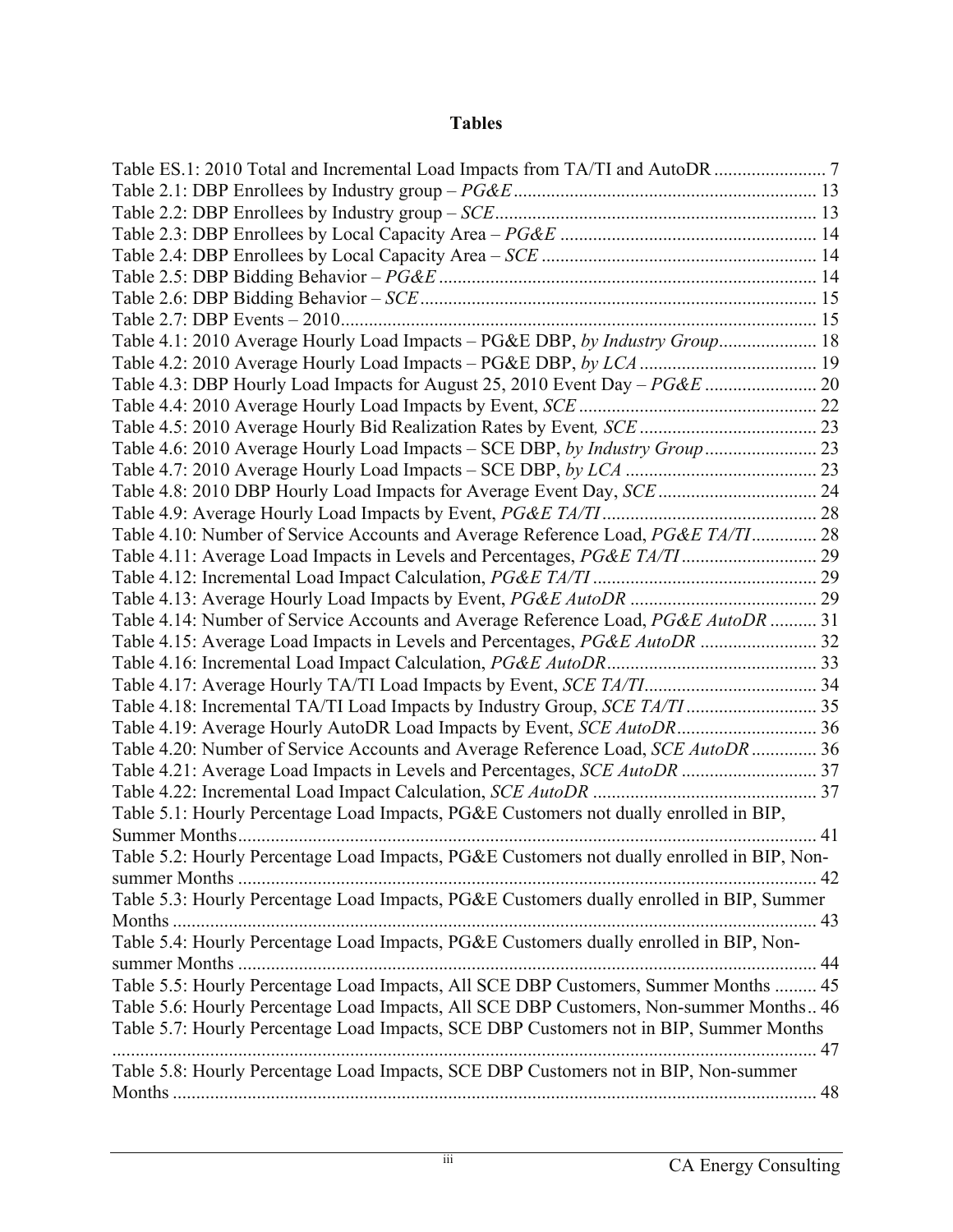# **Figures**

| Figure ES.3: Average Hourly DBP Load Impacts by Event – SCE.                                |    |
|---------------------------------------------------------------------------------------------|----|
| Figure ES.4: Average 1-in-2 Weather Year Load Impacts by Year and Scenario, SCE 8           |    |
|                                                                                             |    |
|                                                                                             | 21 |
| Figure 4.2: 2010 DBP Load Impacts $-$ SCE                                                   |    |
|                                                                                             |    |
|                                                                                             |    |
| Figure 5.1: PG&E Hourly Event Day Load Impacts for the Typical Event Day in a 1-in-2        |    |
| Weather Year for August 2011, Program Level.                                                | 50 |
| Figure 5.2: PG&E Hourly Event Day Load Impacts for the Typical Event Day in a 1-in-2        |    |
| Weather Year for August 2011, Portfolio Level.                                              | 51 |
| Figure 5.3: Share of Load Impacts by LCA for the August 2012 Typical Event Day in a 1-in-2  |    |
| Weather Year                                                                                |    |
|                                                                                             |    |
| Figure 5.5: SCE Hourly Event Day Load Impacts for the Typical Event Day in a 1-in-2 Weather |    |
| Year for August 2014-2021, Program Level                                                    | 54 |
| Figure 5.6: SCE Hourly Event Day Load Impacts for the Typical Event Day in a 1-in-10        |    |
| Weather Year for August 2014-2021, Program Level                                            | 54 |
| Figure 5.7: SCE Hourly Event Day Load Impacts for the Typical Event Day in a 1-in-2 Weather |    |
| Year for August 2014-2021, Portfolio Level                                                  | 55 |
|                                                                                             |    |
| Figure 5.9: SCE Average Event-.Hour Load Impacts by Monthly System Peak Day in a 1-in-2     |    |
| Weather Year from 2014-2021                                                                 | 56 |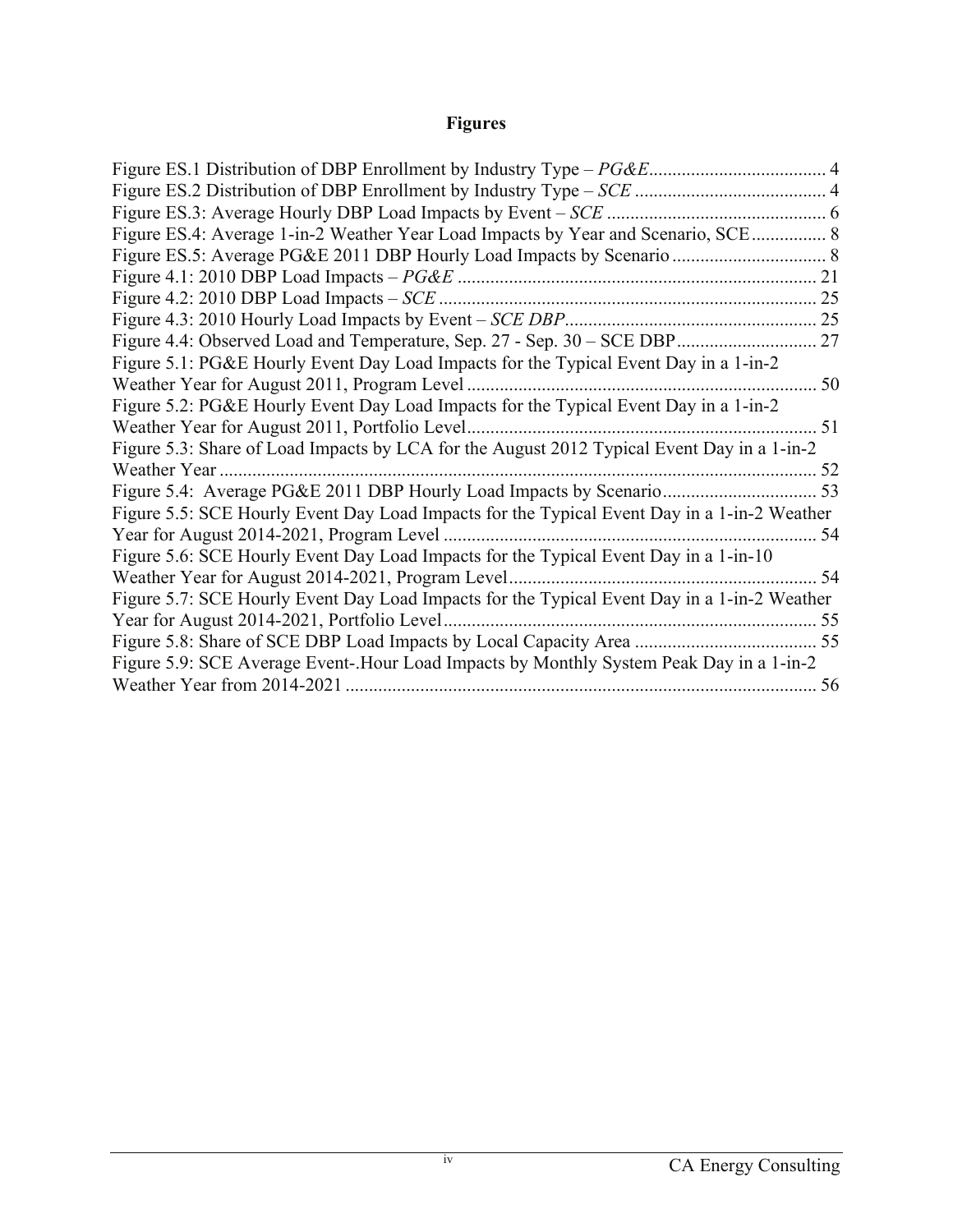#### **Abstract**

This report documents an ex post and ex ante load impact evaluation for the Demand Bidding Program ("DBP") administered by two of California's large investor-owned utilities in 2010. The evaluation first reports on the estimation of DBP load impacts that occurred on the event days called during the 2010 program year at Pacific Gas and Electric Company ("PG&E") and Southern California Edison ("SCE"). Load impact results are reported at the program level, by industry type, and by local capacity area. Ex ante forecasts of load impacts are then reported based on enrollment forecasts provided by the utilities and a characterization of the per-customer load impacts observed in 2010.

DBP is a voluntary Internet-based demand response bidding program that provides enrolled customers with the opportunity to receive financial incentives in payment for providing load reductions on event days. Credits are paid based on the difference between the customers' actual metered load during an event to a reference load, or baseline, which is calculated from each customer's usage data prior to the event. Customers are notified of events by 12:00 noon on the previous day.

PG&E called one DBP event in 2010, a four-hour test event on August  $25<sup>th</sup>$  that lasted from 2 p.m. to 6 p.m. SCE called nine DBP events in 2010, all lasting eight hours, from noon to 8 p.m.

Enrollment in PG&E's DBP was 1,052 customer service accounts in 2010, down slightly from 1,127 in 2009. Total DBP load, represented by the sum of enrolled customers' individual maximum demands<sup>1</sup>, amounted to 1,168 MW. The manufacturing; and offices, hotels, health care and services industry groups made up the majority of PG&E's DBP enrollment. SCE's enrollment in DBP expanded from 1,369 customer service accounts in 2009 to 1,421 in 2010. These accounted for 1,461 MW of maximum demand. Manufacturers continued to make up more than half of the enrolled load.

As in previous years, only a relatively small percentage of the customer accounts enrolled in DBP actually submitted bids for most events. Fewer than 200 PG&E customers, representing approximately 30 percent of the enrolled load, submitted a bid for the test event. At SCE, 470 customer accounts, representing 46 percent of the enrolled load, submitted at least one bid during 2010.

Ex post load impacts were estimated from regression analysis of individual customerlevel hourly load data, where the equations modeled hourly load as a function of several variables designed to control for factors affecting consumers' hourly demand levels. DBP load impacts for each event were obtained by summing the estimated hourly event coefficients for all customers who submitted a bid for that event. The individual customer models also allow the development of information on the distribution of load impacts across industry types and geographical regions, by aggregating customer load impacts for the relevant industry group or local capacity area.

 $\overline{a}$ <sup>1</sup> Customer-level demand is calculated as the average of the monthly maximum demands during the program months.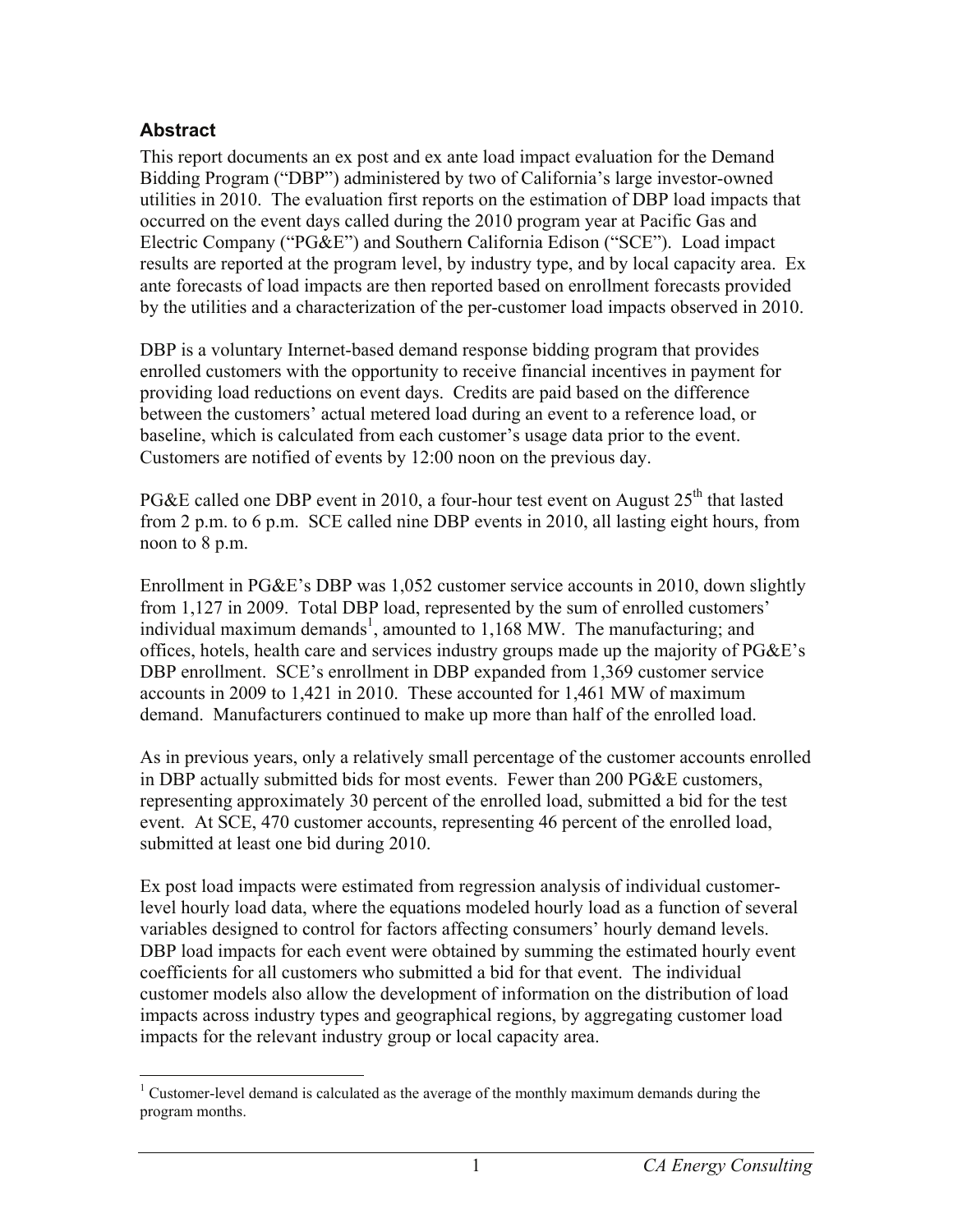The total program load impact for PG&E's test event averaged 68.2 MW, or 7.5 percent of enrolled load. Of this, 60 MW came from customers enrolled in both DBP and BIP. These dually enrolled customers averaged a 31 percent load reduction during event hours. In contrast, customers enrolled only in DBP reduced load by an average of 8 MW, or 1 percent of their load.

For SCE, average hourly program load impacts averaged approximately 61.5 MW across nine events. The load impacts showed some variation across event days, with a low of 41 MW and a high of 99 MW. On average, the load impacts were about 5.9 percent of the total reference load.

We separately summarized average event-hour load impacts for customers participating in the Technical Assistance and Technology Incentives (TA/TI) program or the Automated Demand Response (AutoDR) program. For PG&E, TA/TI service accounts provided 383 kW of load impacts and their AutoDR service accounts provided 1,658 kW of load impacts. For SCE, TA/TI service accounts provided 6,345 kW of load impacts and their AutoDR service accounts provided 14,478 kW of load impacts.

In the ex ante evaluation, SCE forecasts that DBP customer enrollment to increase substantially in 2013, decline slightly in 2014 and remain at that level through 2021. During this period, SCE's average event-hour load impact is approximately 87 MW. Because PG&E has proposed to end its DBP program at the end of 2012, we have only forecast ex ante load impacts through that year. The forecast load impact for August 2011 is approximately 70 MW. For both utilities, the portfolio-level load impacts are substantially less than the program-level load impacts because of the high level of load response provided by customers dually enrolled in the Base Interruptible Program (BIP). For SCE, the portfolio-level load impact is 17.8 MW from 2014-2021. For PG&E, the 2011 portfolio-level load impact is 7.7 MW.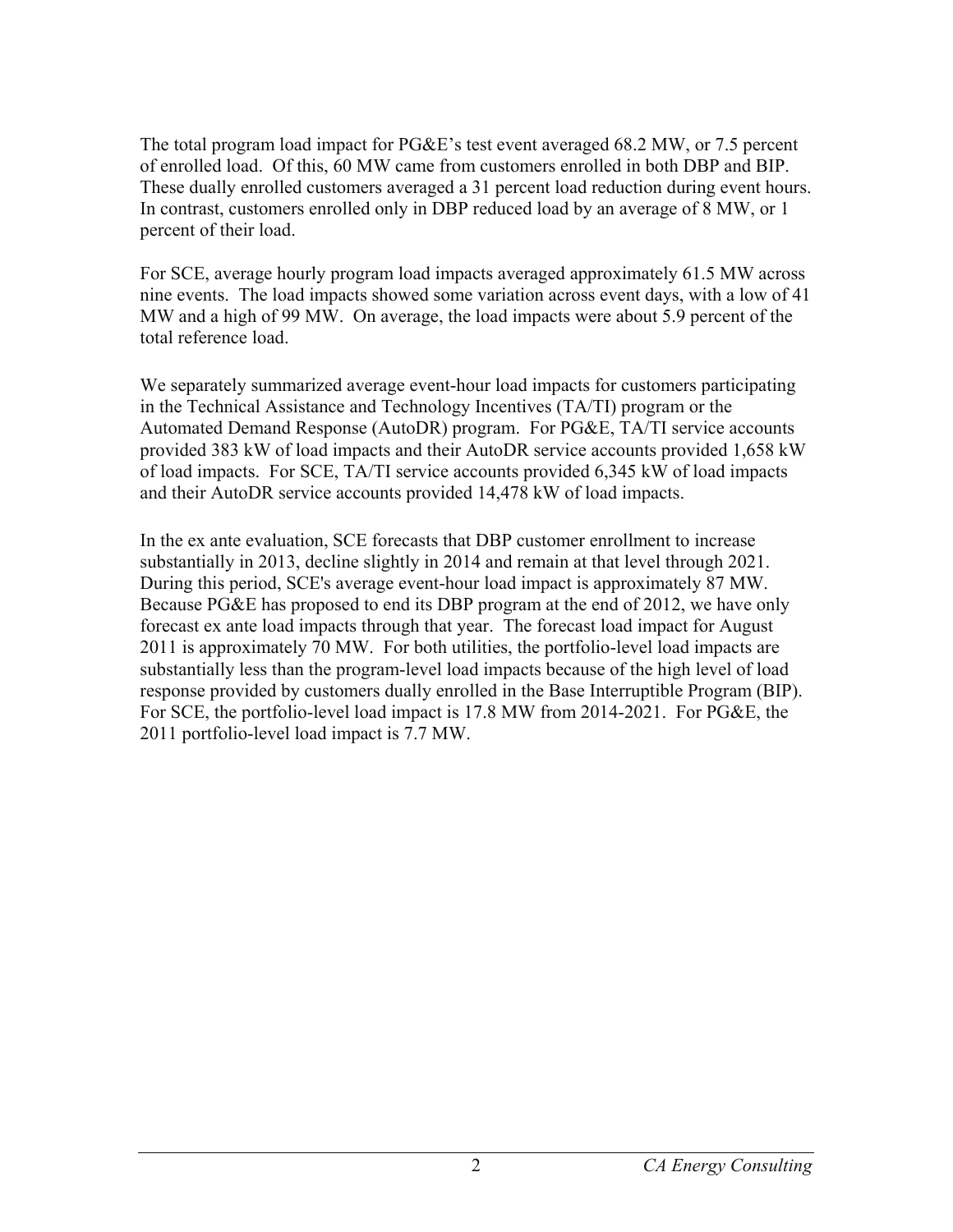## **Executive Summary**

This report documents ex post and ex ante load impact evaluations for the statewide Demand Bidding Program ("DBP") in place at Pacific Gas and Electric Company ("PG&E") and Southern California Edison ("SCE") in 2010. (San Diego Gas and Electric Company discontinued its program in 2009.) The report first provides estimates of ex post load impacts that occurred during events called in 2010. The report then documents an ex ante forecast of load impacts for 2011 through 2021 (2011 only for PG&E) that is based on utility enrollment forecasts and the ex post load impacts estimated for 2010.

The primary research questions addressed by this evaluation are:

- 1. What were the DBP load impacts in 2010?
- 2. How were the load impacts distributed across industry groups?
- 3. How were the load impacts distributed across CAISO local capacity areas?
- 4. What were the effects of TA/TI and AutoDR on customer-level load impacts?
- 5. What are the ex ante load impacts for 2011 through 2021?

# *ES.1 Resources covered*

## **DBP Program**

DBP, which was created in 2001, is a voluntary Internet-based demand response bidding program that provides enrolled customers with the opportunity to receive financial incentives in payment for load reductions on event days. Credits are paid based on the difference between the customers' actual metered load during an event to a reference load, or baseline, which is calculated from each customer's usage data prior to the event. Customers are notified of events by 12:00 noon on the previous day.

PG&E called one DBP event in 2010, a four-hour test event on August  $25<sup>th</sup>$  that lasted from 2 p.m. to 6 p.m. SCE called nine DBP events in 2010, all lasting eight hours, from noon to 8 p.m.

## **Enrollment**

Enrollment in PG&E's DBP declined slightly from 1,127 customer service accounts in 2009 to 1,052 in 2010. Total DBP load, represented by the sum of enrolled customers' individual maximum demands<sup>2</sup>, amounted to 1,168 MW. The manufacturing; and offices, hotels, health care and services industry groups made up the majority of PG&E's DBP enrollment. Figure ES.1 illustrates the distribution of DBP load across the indicated industry types.

 $\overline{a}$  $2^2$  Customer-level demand is calculated as the average of the monthly maximum demands during the program months.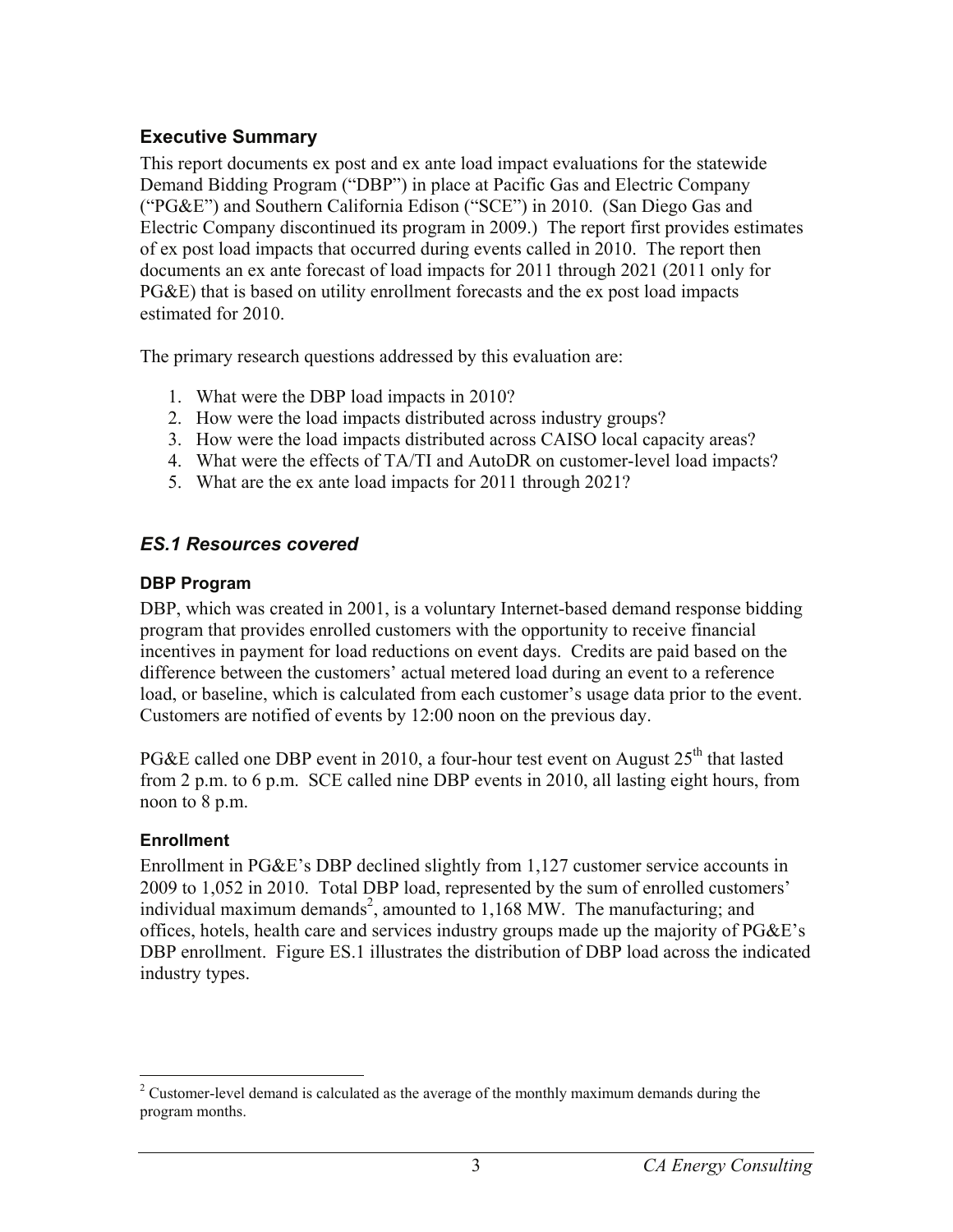

**Figure ES.1 Distribution of DBP Enrollment by Industry Type –** *PG&E*

SCE's enrollment in DBP has expanded from 1,369 customer service accounts in 2009 to 1,421 in 2010. These accounted for 1,461 MW of maximum demand. Manufacturers continued to make up more than half of the enrolled load, as shown in Figure ES.2.



**Figure ES.2 Distribution of DBP Enrollment by Industry Type –** *SCE*

#### **Bidding Behavior**

As in previous years, only a relatively small percentage of the customer accounts enrolled in DBP actually submitted bids for most events. Fewer than 200 PG&E customers, representing approximately 30 percent of the enrolled load, submitted a bid for the test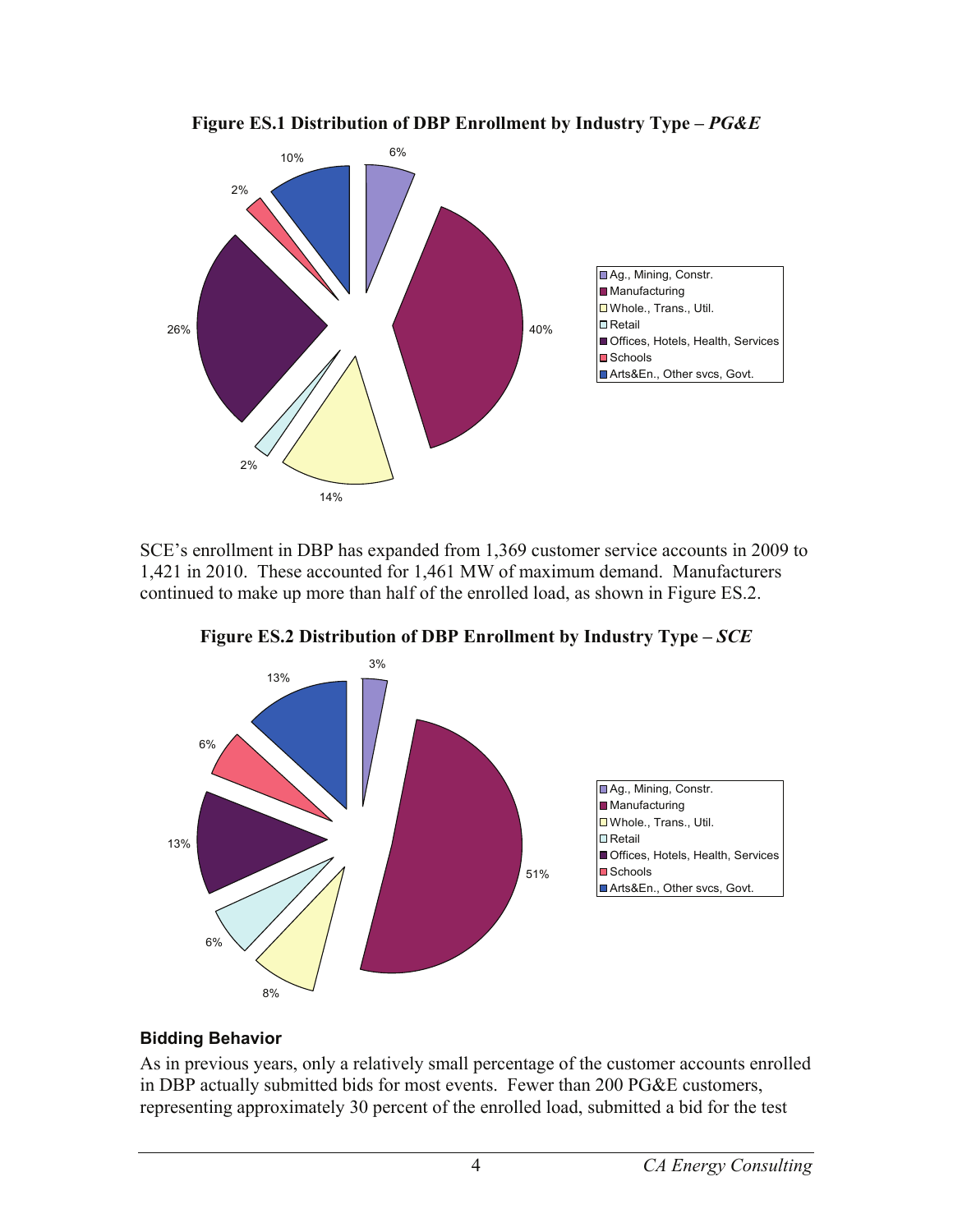event. At SCE, 470 customer accounts, representing 46 percent of the enrolled load, submitted at least one bid during 2010.

# *ES.2 Evaluation Methodology*

We estimated ex post load impacts using regression analysis of customer-level hourly load data. Individual-customer regression equations modeled hourly load as a function of several variables designed to control for factors affecting consumers' hourly demand levels, including:

- Seasonal and hourly time patterns (*e.g.*, year, month, day-of-week, and hour, plus various hour/day-type interactions);
- Weather (*e.g.*, cooling degree hours, including hour-specific weather coefficients);
- Event indicator (dummy) variables. A series of variables was included to account for each hour of each event day, allowing us to estimate the load impacts for each hour of each event day.

DBP load impacts for each event were obtained by summing the estimated hourly event coefficients for all customers who submitted a bid for that event. The individual customer models allow the development of information on the distribution of load impacts across industry types and geographical regions, by aggregating customer load impacts for the relevant industry group or local capacity area.

# *ES.3 Ex Post Load Impacts*

The total program load impact for PG&E's test event averaged 68.2 MW, or 7.5 percent of enrolled load. Of this, 60 MW came from customers enrolled in both DBP and BIP. These dually enrolled customers averaged a 31 percent load reduction during event hours. In contrast, customers enrolled only in DBP reduced load by an average of 8 MW, or 1 percent of their load.

For SCE, average hourly program load impacts averaged approximately 61.5 MW across nine events. Figure ES.3 shows the average hourly load impacts for each event, and for the average event day. The load impacts showed some variation across event days, with a low of 41 MW and a high of 99 MW. On average, the load impacts were about 5.9 percent of the total reference load.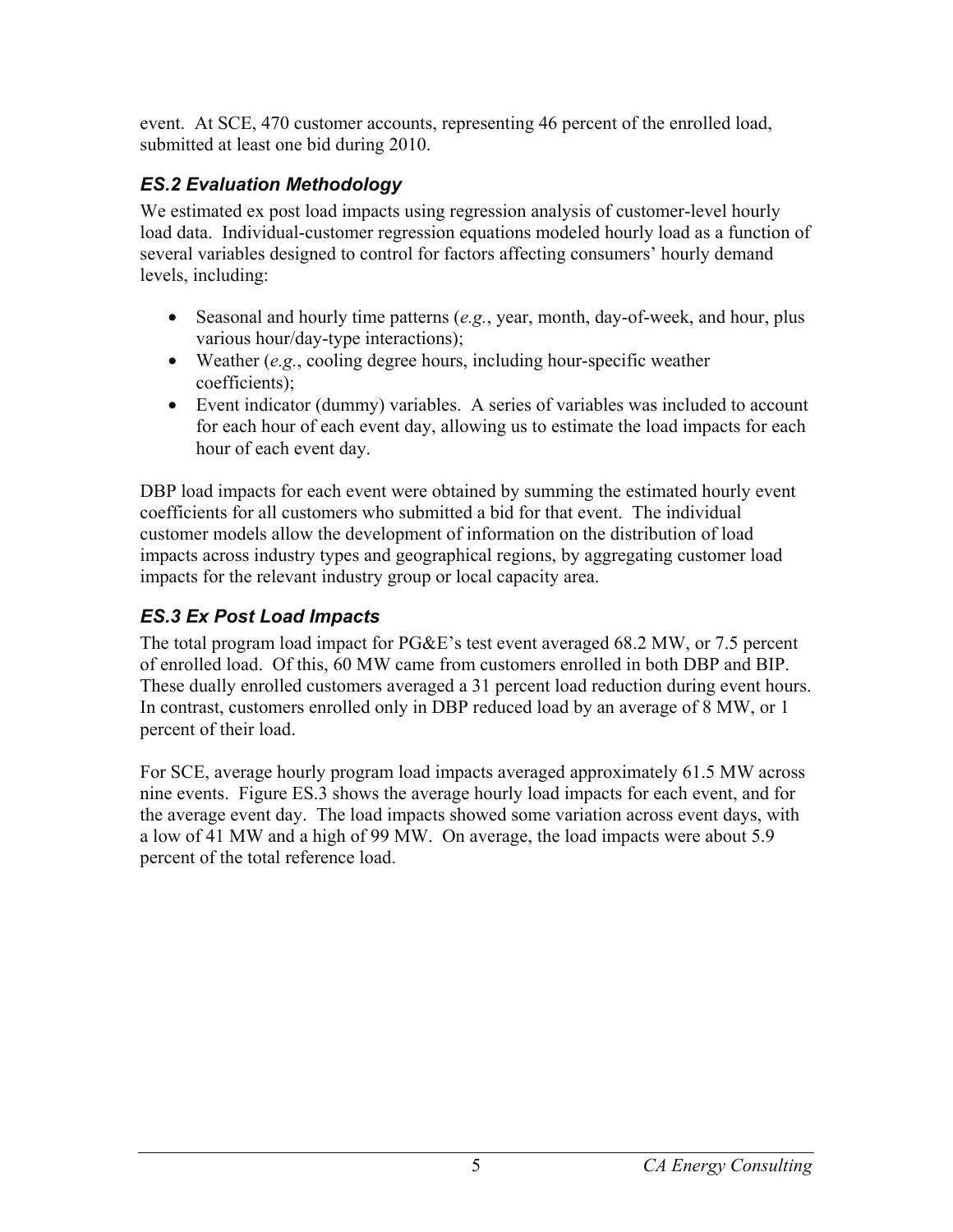



On a summary level, the average per-customer event-hour load impact was 65 kW for PG&E's program and 46 kW for SCE's program.

## *ES.4 TA/TI and AutoDR Effects*

We separately summarized average event-hour load impacts for customers participating in the Technical Assistance and Technology Incentives (TA/TI) program or the Automated Demand Response (AutoDR) program. In addition, we attempted to estimate the *incremental* load impacts provided by customers participating in TA/TI and AutoDR. The incremental load impact is the observed load impact on TA/TI or AutoDR less the load impact that one would expect from the customer in the absence of the program. Because of data limitations, it can be quite difficult to accurately estimate incremental load impacts, as is reflected in the number of wrong-signed results that we estimated (indicating that TA/TI or AutoDR *reduced* demand responsiveness). Table ES.1 summarizes the total and incremental load impacts by utility and program. The large wrong-signed incremental load impact for SCE's TA/TI program is due to one industry group, in which the non-TA/TI service accounts consistently provide high percentage load impacts. The largest TA/TI service account is capable of providing a similarly high percentage load impact, but does so in only two events. The lack of response during the remaining events (in which the service account also submitted a bid) reduces the average percentage load impact significantly, creating the negative incremental load impact.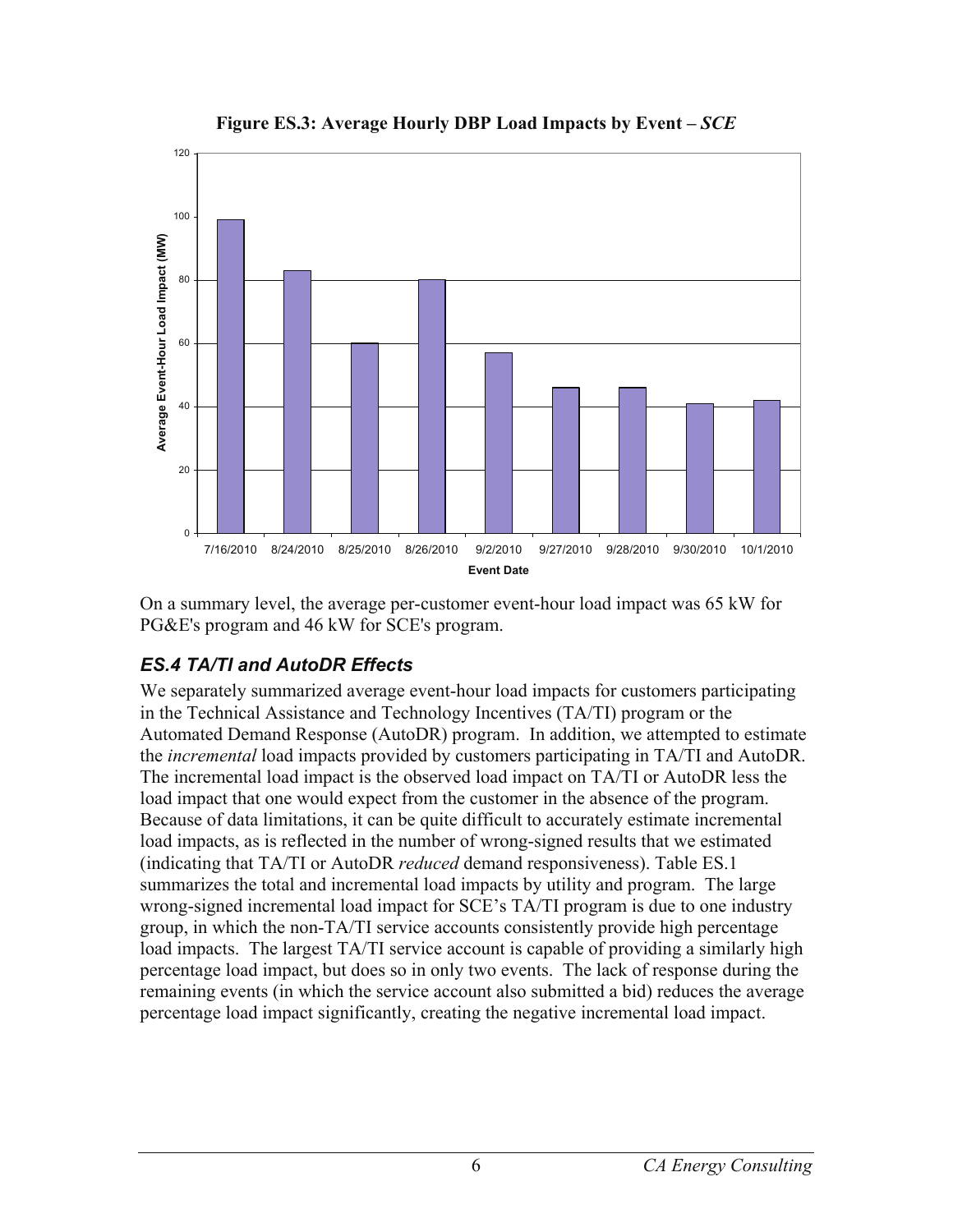| <b>Utility</b>  | <b>Program</b> | <b>Total Load</b><br>Impact (kW) | % Total Load<br>Impact | <b>Incremental</b><br><b>Load Impact</b><br>(kW) |
|-----------------|----------------|----------------------------------|------------------------|--------------------------------------------------|
|                 | TA/TI          | 383                              | 8.3%                   | 229                                              |
| <b>PG&amp;E</b> | AutoDR         | 1,658                            | 3.1%                   | $-336$                                           |
| <b>SCE</b>      | TA/TI          | 6,345                            | 13.9%                  | $-12,832*$                                       |
|                 | <b>AutoDR</b>  | 14,478                           | 48.8%                  | 2,472                                            |

| Table ES.1: 2010 Total and Incremental Load Impacts from TA/TI and AutoDR |  |  |  |
|---------------------------------------------------------------------------|--|--|--|
|                                                                           |  |  |  |

\* This incremental impact is reduced to -690 kW when one very large industrial group is excluded from the comparison.

#### *ES.5 Ex Ante Load Impacts*

Scenarios of ex ante load impacts are developed by combining enrollment forecasts with per-customer reference loads and load impacts, which were developed using the data and results of the ex post load impact evaluation.

Because PG&E is proposing to close its DBP program at the end of 2012, enrollments are only forecast through that year. The Brattle Group forecasts enrollments to be 1,066 customers in 2011 and 1,162 in 2012.

SCE anticipates enrollment in DBP of 1,456 customers in 2011 and 1,529 customers in 2012. SCE forecasts DBP enrollments to increase substantially to 4,069 customers in 2013 and then decline to 3,200 customers in 2014, where enrollment remains for the duration of the forecast period.

Figures ES.4 and ES.5 show the ex ante load impacts for SCE and PG&E, respectively. Both figures illustrate the large difference between program-level load impacts (which include all customers enrolled in DBP) and portfolio-level load impacts (which exclude customers dually enrolled in the Base Interruptible Program, or BIP). This is because customers dually enrolled in BIP tend to be larger and more demand responsive than other DBP customers. SCE load impacts increase substantially in 2013 to match the increase in enrollments.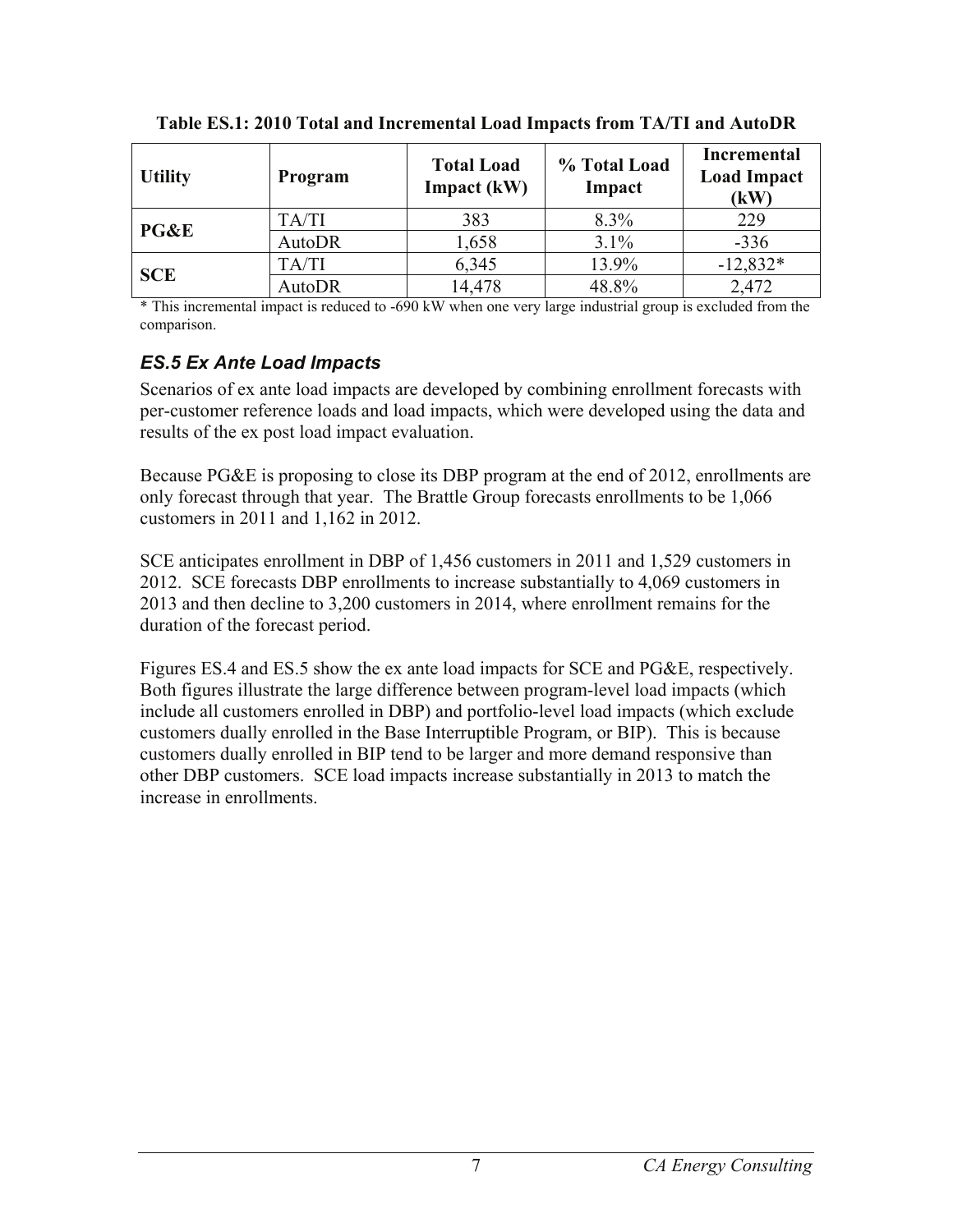

**Figure ES.4: Average 1-in-2 Weather Year Load Impacts by Year and Scenario, SCE** 



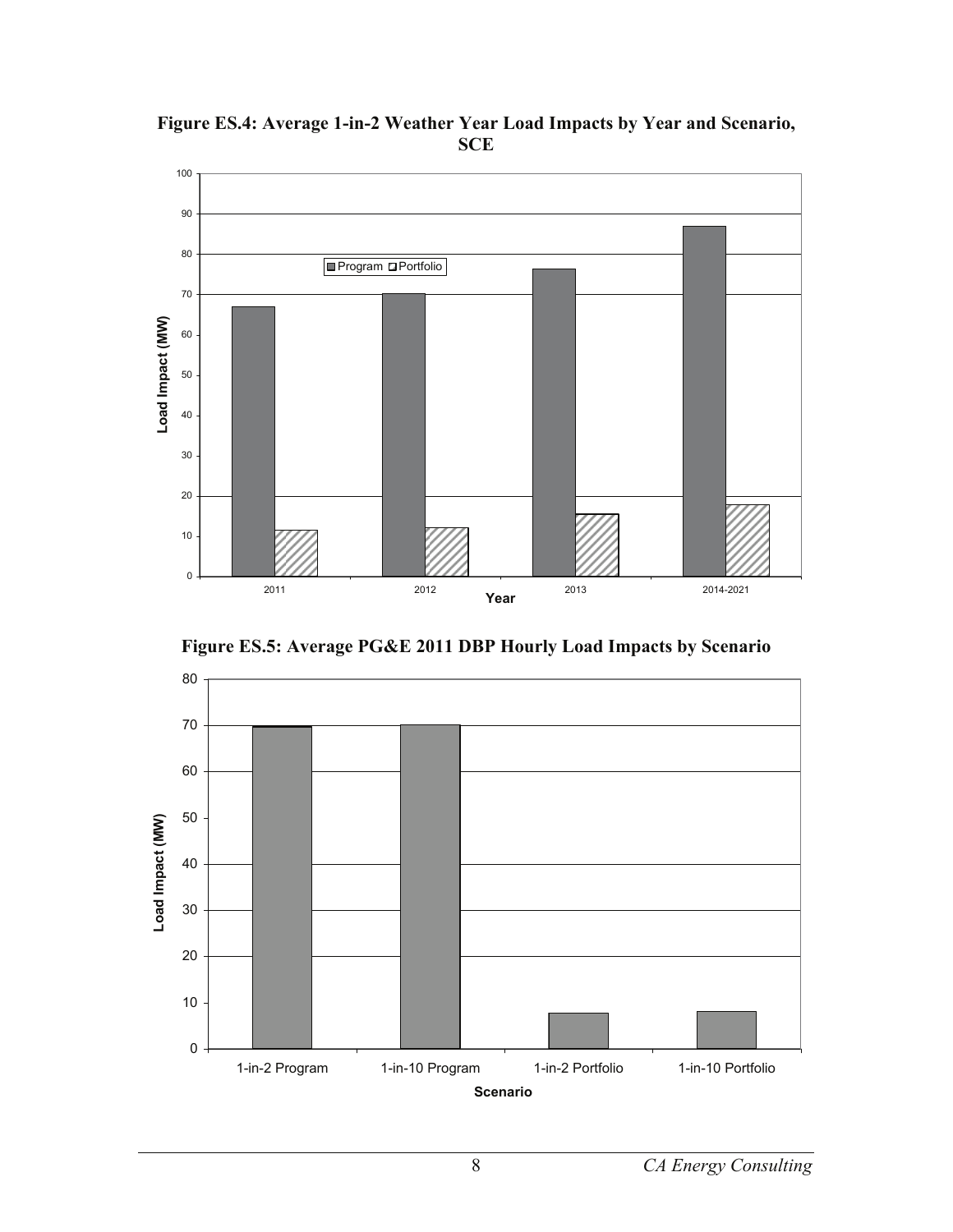## *ES.6 Summary*

In 2010, PG&E called one four-hour DBP test event and SCE called 9 events. PG&E's test event resulted in a 68 MW load reduction, of which 60 MW came from customers dually enrolled in DBP and the Base Interruptible Program (BIP). The remaining DBP customers provided 8 MW of load reduction, or just 1 percent of their reference load.

Ex post load impacts for SCE's nine events averaged 61.5 MW, or 5.9 percent of the reference load.

In the ex ante evaluation, SCE forecasts that DBP customer enrollment to increase substantially in 2013, decline slightly in 2014 and remain at that level through 2021. During this period, SCE's average event-hour load impact is approximately 87 MW. Because PG&E has proposed to end its DBP program at the end of 2012, we have only forecast ex ante load impacts through that year. The forecast load impact for August 2011 is approximately 70 MW. For both utilities, the portfolio-level load impacts are substantially less than the program-level load impacts because of the high level of load response provided by customers dually enrolled in the Base Interruptible Program (BIP). For SCE, the portfolio-level load impact is 17.8 MW from 2014-2021. For PG&E, the 2011 portfolio-level load impact is 7.7 MW.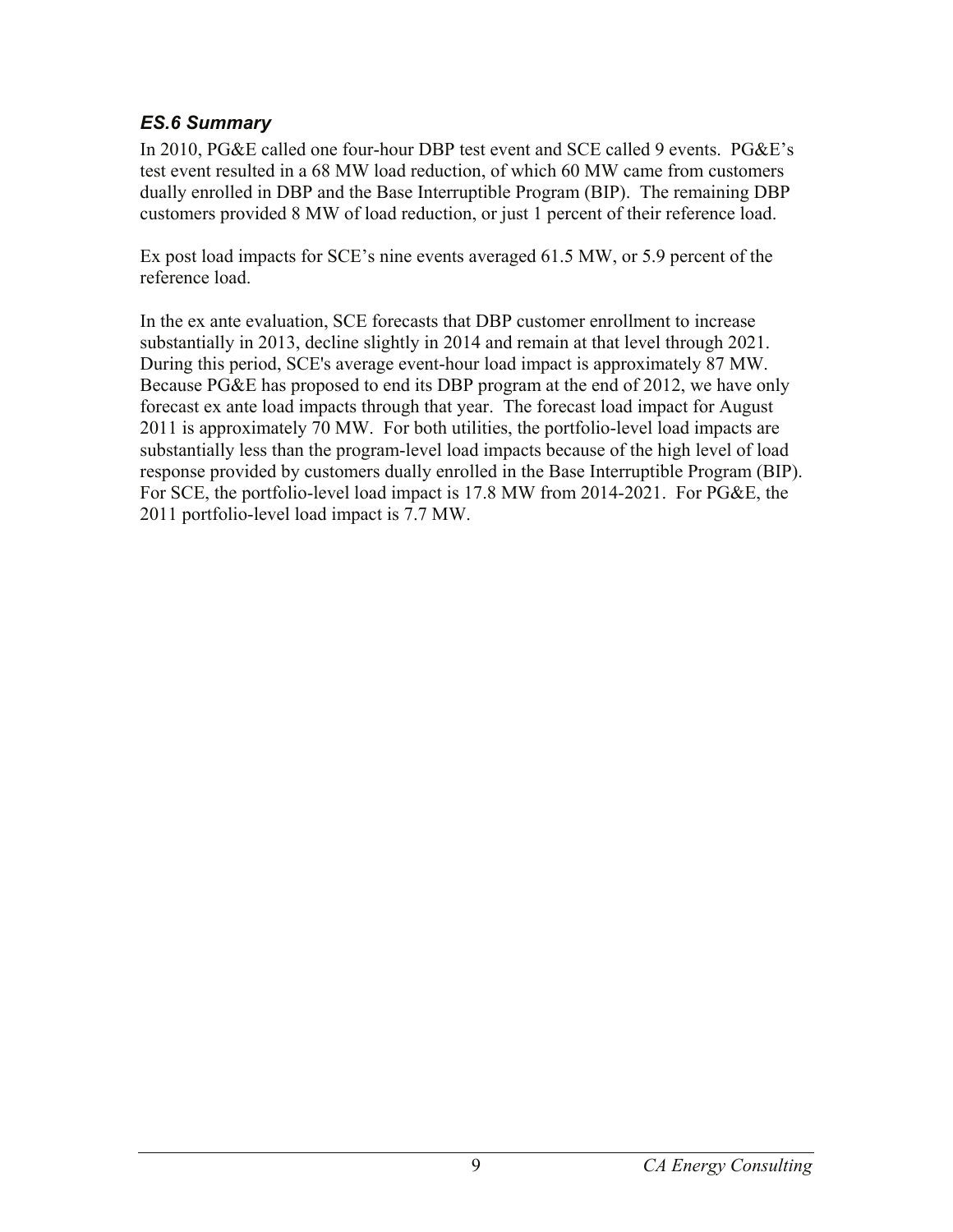## **1. Introduction and Purpose of the Study**

This report documents ex post and ex ante load impact evaluations for the statewide Demand Bidding Program ("DBP") in place at Pacific Gas and Electric Company ("PG&E") and Southern California Edison ("SCE") in 2010. (San Diego Gas and Electric Company discontinued its program in 2009.) The report first provides estimates of ex post load impacts that occurred during events called in 2010. The report then documents an ex ante forecast of load impacts for 2011 through 2021 (2011 only for PG&E) that is based on utility enrollment forecasts and the ex post load impacts estimated for 2010.

The primary research questions addressed by this evaluation are:

- 1. What were the DBP load impacts in 2010?
- 2. How were the load impacts distributed across industry groups?
- 3. How were the load impacts distributed across CAISO local capacity areas?
- 4. What were the effects of TA/TI and AutoDR on customer-level load impacts?
- 5. What are the ex ante load impacts for 2011 through 2021?

The report is organized as follows. Section 2 contains a description of the DBP programs, the enrolled customers, and the events called; Section 3 describes the methods used in the study; Section 4 contains the detailed ex post load impact results, including estimates of the incremental effect of TA/TI and AutoDR on load impacts; Section 5 describes the ex ante load impact forecast; Section 6 contains an assessment of the validity of the study; and Section 7 provides recommendations.

# **2. Description of Resources Covered in the Study**

This section provides details on the Demand Bidding Programs, including the credits paid, the characteristics of the participants enrolled in the programs, and the events called in 2010.

# *2.1 Program Descriptions*

DBP is a voluntary bidding program that offers qualified participants the opportunity to receive bill credits for reducing usage when a DBP event is triggered on a day-ahead basis. First approved in CPUC D.01-07-025, modifications have been made to the program, including changes made for the 2006-2008 program cycle at the direction of the CPUC in D.05-01-056. In that decision, the Joint Utilities were directed to continue their DBP programs. The utility's DPB programs are designed for non-residential customers, both bundled service and direct access customers. Customers must have internet access and communicating interval metering systems approved by each of the Joint Utilities. A DBP event may occur any weekday (excluding holidays) between the hours of noon and 8:00 pm and are triggered on a day-ahead basis. These events may occur at any time throughout the year. Restrictions exist for customers enrolled in multiple DR programs to avoid multiple payments for reduction during the same event period.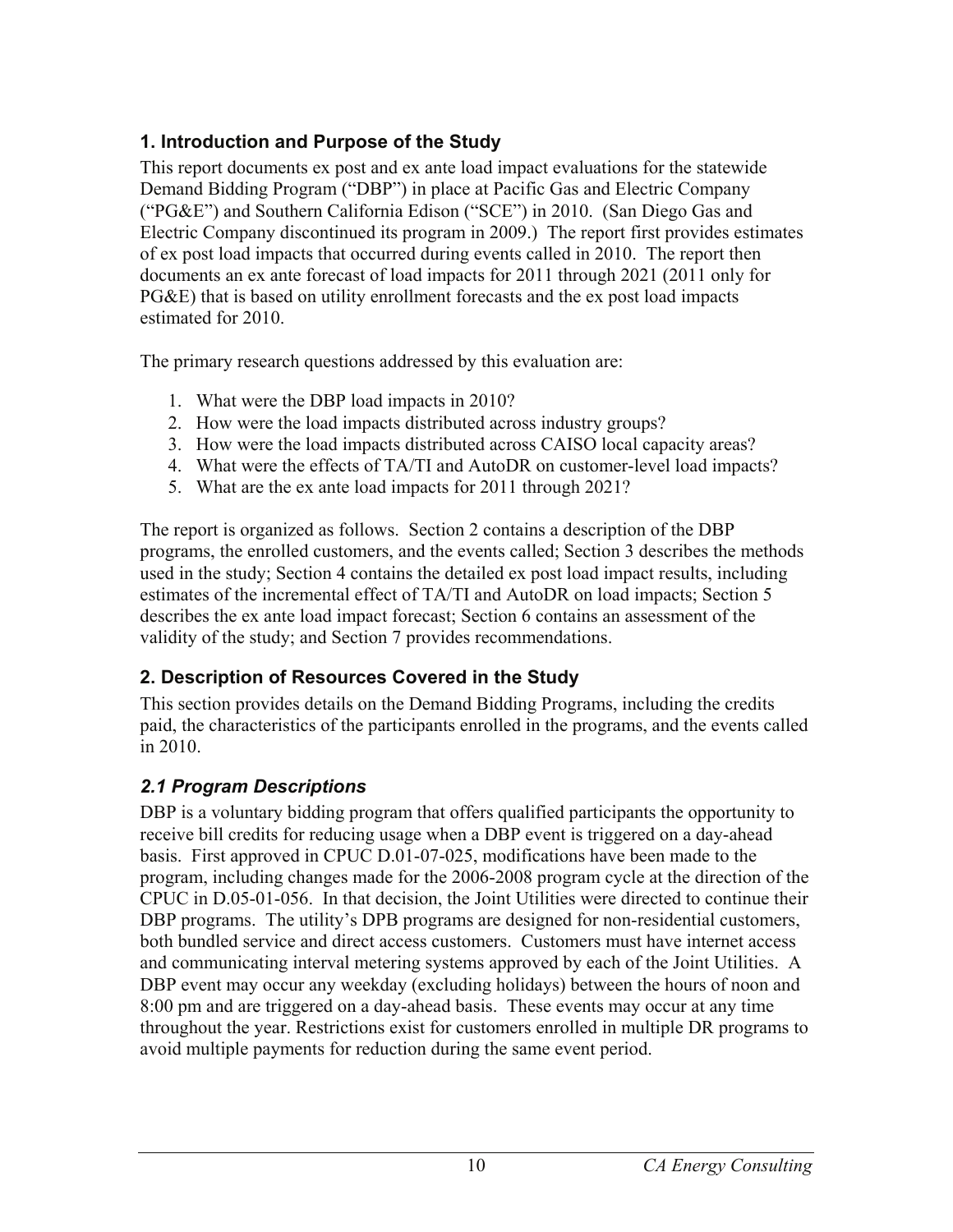## **PG&E's DBP Program**

At PG&E, DBP is available to time-of-use customers with billed maximum demands of 200 kW or higher (less for aggregated customer service accounts) who commit to reduce load by a minimum of 50 kW in each hour for two consecutive hours during a DBP event. Eligible customers must have an interval meter which is paid for by PG&E, except for direct access customers. For aggregated customer service accounts, there must be at least one service agreement with a maximum demand of 200kW or greater for at least one or more of the past 12 billing months within each aggregated group that will be designated as the primary service agreement for the aggregated group.

The DBP program operates year-round and can be called from 12:00 p.m. to 8:00 p.m. on weekdays, excluding holidays. There is no limit to the number of days on which DBP events may be called. Notification of an event day is provided on a day-ahead basis.<sup>3</sup> Day-ahead events are triggered with a California ISO Alert Notice for the following day when the California ISO's day-ahead peak demand forecast is 43,000 MW or greater, or when PG&E, in its own opinion, forecasts that resources may not be adequate. Day-of events are triggered when the California ISO issues an energy warning. PG&E may also activate up to two DBP Day-Ahead test events per year in order to simulate an emergency event. When an event day is called, enrolled customers may choose to bid a load reduction for the event or not to participate for that event.

For events called a day ahead, the incentive payment is \$0.50 per kWh reduced below a baseline level. Customers must reduce load by a minimum of 50 percent of their bid amount to qualify for a credit, and they are paid for load reductions up to 150 percent of their bid amount. The hourly baseline for load reductions is calculated as the average usage from the previous ten qualifying days (non-holiday, non-event weekdays), with the customer having the option to include a day-of adjustment based on their usage in preevent hours. There is no penalty for failing to comply with the terms of the submitted bid. Each bid must be a minimum of two consecutive hours during the event. Bids must meet the threshold of 50 kW for each hour and customers may submit only one bid for each event notification.

Although PG&E customers enrolled in DBP may participate in other DR programs (Dayof notice in AMP, CBP, BIP, and OBMC), they do not receive a day-ahead DBP incentive payment for those hours in which a day-of event from another DR program in which the customer is enrolled occur simultaneously.

# **SCE's DBP Program**

SCE's DBP program design is similar to PG&E's, with two exceptions: enrolled customers are required to commit to a minimum load reduction of 30 kW (versus 50 kW at PG&E); and bidding customers are paid for load reductions up to twice their bid amount. DBP participants may also participate in CPP, BIP, Day-of CBP, or OBMC.

<sup>1</sup> <sup>3</sup> On June 24, 2010, PG&E filed Advice Letter 3560-E-B with the CPUC requesting the elimination of the DBP day-of program option. The Commission approved the advice letter on July 27, 2010 with a May 1, 2010 effective date.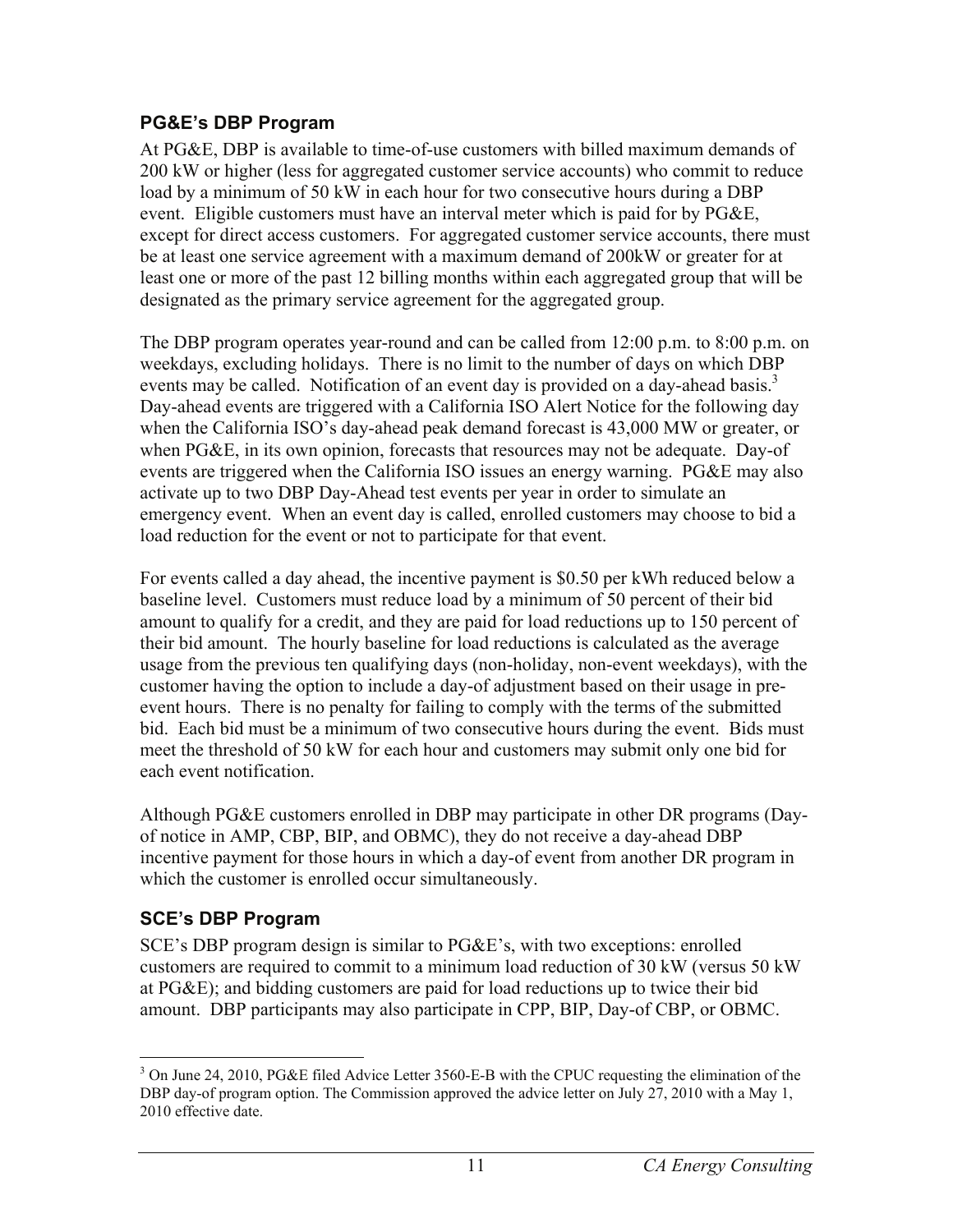However, the customer will not receive DBP incentive payments during overlapping event hours.

## **SDG&E's DBP Program**

SDG&E discontinued its DBP in 2009.

## *2.2 Participant Characteristics*

#### **2.2.1 Development of Customer Groups**

In order to assess differences in load impacts across customer types, the program participants were categorized according to eight industry types. The industry groups are defined according to their applicable two-digit North American Industry Classification System (NAICS) codes:<sup>4</sup>

- 1. Agriculture, Mining and Oil and Gas, Construction: 11, 21, 23
- 2. Manufacturing: 31-33
- 3. Wholesale, Transport, other Utilities: 22, 42, 48-49
- 4. Retail stores: 44-45
- 5. Offices, Hotels, Finance, Services: 51-56, 62, 72
- 6. Schools: 61
- 7. Entertainment, Other services and Government: 71, 81, 92
- 8. Other or unknown.

In addition, each utility provided information regarding the CAISO Local Capacity Area (LCA) in which the customer resides (if any).<sup>5</sup>

## **2.2.2 Program Participants by Type**

The following sets of tables summarize the characteristics of the participating customer accounts, including size, industry type, and LCA. Table 2.1 shows DBP enrollment by industry group for PG&E. Enrollment in PG&E's DBP declined slightly from 1,127 in 2009 to 1,052 in 2010. Enrollments in previous years were 866 accounts in 2006; 1,063 in 2007; and 1,165 in 2008. Total DBP load, represented by the sum of enrolled customers' individual maximum demands<sup>6</sup>, amounted to  $1,168$  MW, or 1.1 MW per service account. Average hourly usage for enrolled customers was 729 MW, or 693 kW

 $\overline{a}$ <sup>4</sup> SCE provided Standard Industrial Classification (SIC) codes in place of NAICS codes. The industry groups were therefore defined according the following SIC codes:  $1 =$  under 2000;  $2 = 2000$  to 3999;  $3 =$ 4000 to 5199;  $4 = 5200$  to 5999;  $5 = 6000$  to 8199;  $6 = 8200$  to 8299;  $7 = 8300$  and higher.

<sup>&</sup>lt;sup>5</sup> Local Capacity Area (or LCA) refers to a CAISO-designated load pocket or transmission constrained geographic area for which a utility is required to meet a Local Resource Adequacy capacity requirement. There are currently seven LCAs within PG&E's service area, 3 in SCE's service territory, and 1 representing SDG&E's entire service territory. In addition, PG&E has many accounts that are not located within any specific LCA.

<sup>&</sup>lt;sup>6</sup> Customer-level demand is calculated as the average of the monthly maximum demands during the program months.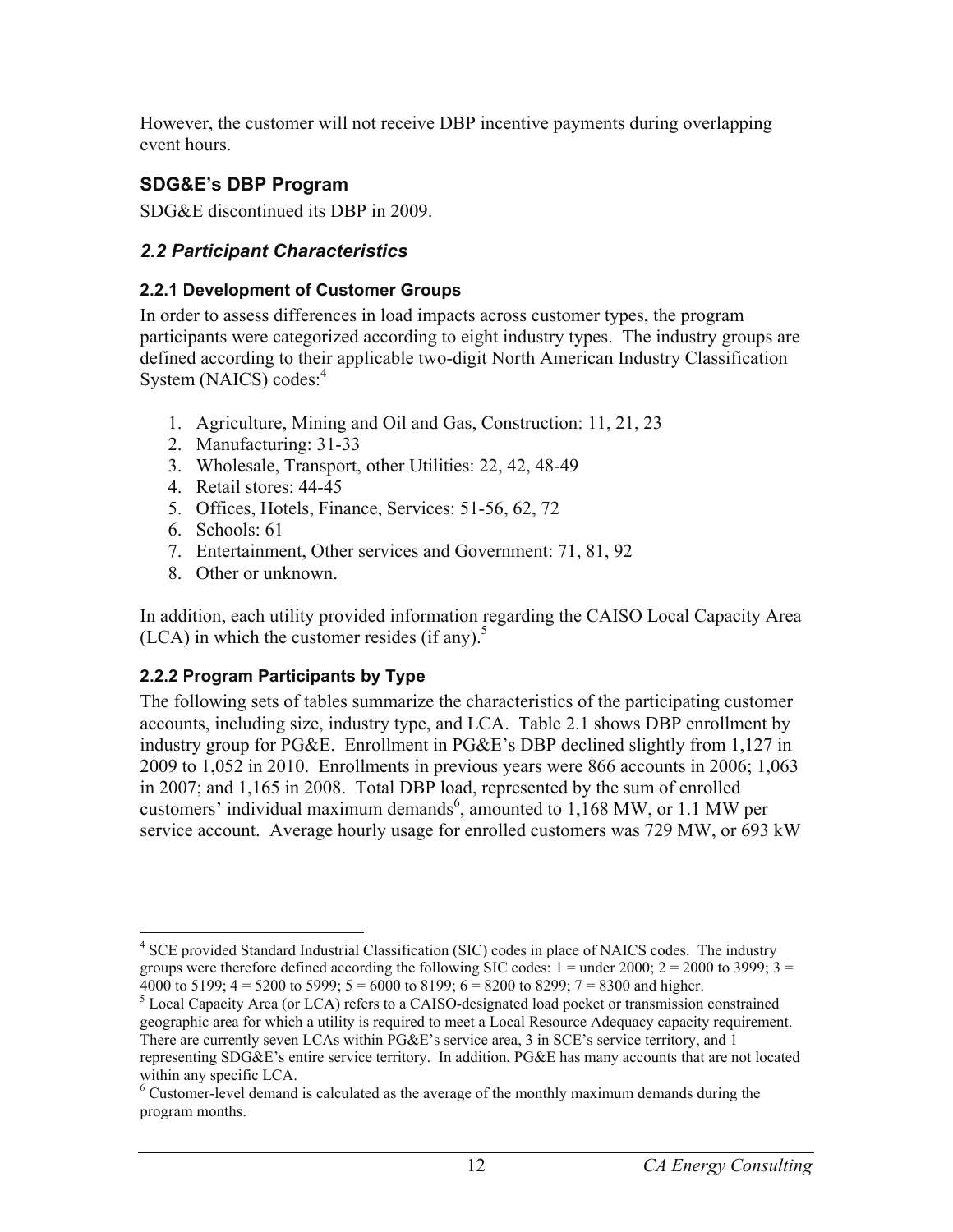per service account.<sup>7</sup> The manufacturing; and offices, hotels, health care and services industry groups made up the majority of PG&E's DBP enrollment.

| <b>Industry Type</b>        | Count | <b>Sum of Max</b><br><b>kW</b> | <b>Sum of Mean</b><br><b>kWh</b> | % of Max<br><b>kW</b> | Ave. Size<br>(kW) |
|-----------------------------|-------|--------------------------------|----------------------------------|-----------------------|-------------------|
| 1.Ag., Mining, Constr.      | 113   | 71,506                         | 33.244                           | 6.1%                  | 633               |
| 2. Manufacturing            | 251   | 456,667                        | 307,675                          | 39.1%                 | 1,819             |
| 3. Whole., Trans., Util.    | 165   | 167,312                        | 81,813                           | 14.3%                 | 1,014             |
| 4.Retail                    | 84    | 20,009                         | 11,379                           | 1.7%                  | 238               |
| 5. Offices, Hotels, Health, |       |                                |                                  |                       |                   |
| <b>Services</b>             | 281   | 304,519                        | 206,300                          | 26.1%                 | 1,084             |
| 6.Schools                   | 42    | 27,455                         | 12,628                           | 2.3%                  | 654               |
| 7.Ent, Other svcs, Govt.    | 115   | 120,569                        | 75,809                           | 10.3%                 | 1,048             |
| 8.Other                     |       | 283                            | 121                              | $0.0\%$               | 283               |
| <b>TOTAL</b>                | 1,052 | 1,168,319                      | 728,970                          |                       | 1,111             |

**Table 2.1: DBP Enrollees by Industry group –** *PG&E*

Table 2.2 shows comparable information on DBP enrollment for SCE. SCE's enrollment in DBP has expanded slightly from 1,369 service accounts in 2009 to 1,421 in 2010. This is a continuation of a trend from recent years, which has seen enrollments increase from 1,079 customer service accounts in 2006 to 1,222 in 2007 and 1,244 in 2008. These accounted for a total of 1,461 MW of maximum demand, or 1 MW per service account. Manufacturers continued to make up more than half of the enrolled load.

| <b>Industry Type</b>        | Count | <b>Sum of Max</b><br><b>kW</b> | <b>Sum of Mean</b><br><b>kWh</b> | % of Max<br>kW | Ave. Size<br>(kW) |
|-----------------------------|-------|--------------------------------|----------------------------------|----------------|-------------------|
| 1.Ag., Mining, Constr.      | 36    | 43.507                         | 23.957                           | 3%             | 1,209             |
| 2. Manufacturing            | 348   | 744,044                        | 486,614                          | 51%            | 2,138             |
| 3. Whole., Trans., Util.    | 186   | 113,706                        | 67,655                           | 8%             | 611               |
| 4.Retail                    | 184   | 81,405                         | 49,757                           | 6%             | 442               |
| 5. Offices, Hotels, Health, |       |                                |                                  |                |                   |
| <b>Services</b>             | 255   | 189,298                        | 110,423                          | 13%            | 742               |
| 6.Schools                   | 294   | 92,759                         | 25,027                           | 6%             | 316               |
| 7.Ent, Other svcs, Govt.    | 118   | 196,415                        | 122,281                          | 13%            | 1,665             |
| <b>TOTAL</b>                | 1,421 | 1,461,133                      | 885,714                          |                | 1,028             |

#### **Table 2.2: DBP Enrollees by Industry group –** *SCE*

Tables 2.3 and 2.4 show DBP enrollment by local capacity area for PG&E and SCE respectively.

<sup>&</sup>lt;sup>7</sup> Average hourly usage is calculated as the sum of usage during the program months divided by the number of hours during the program months.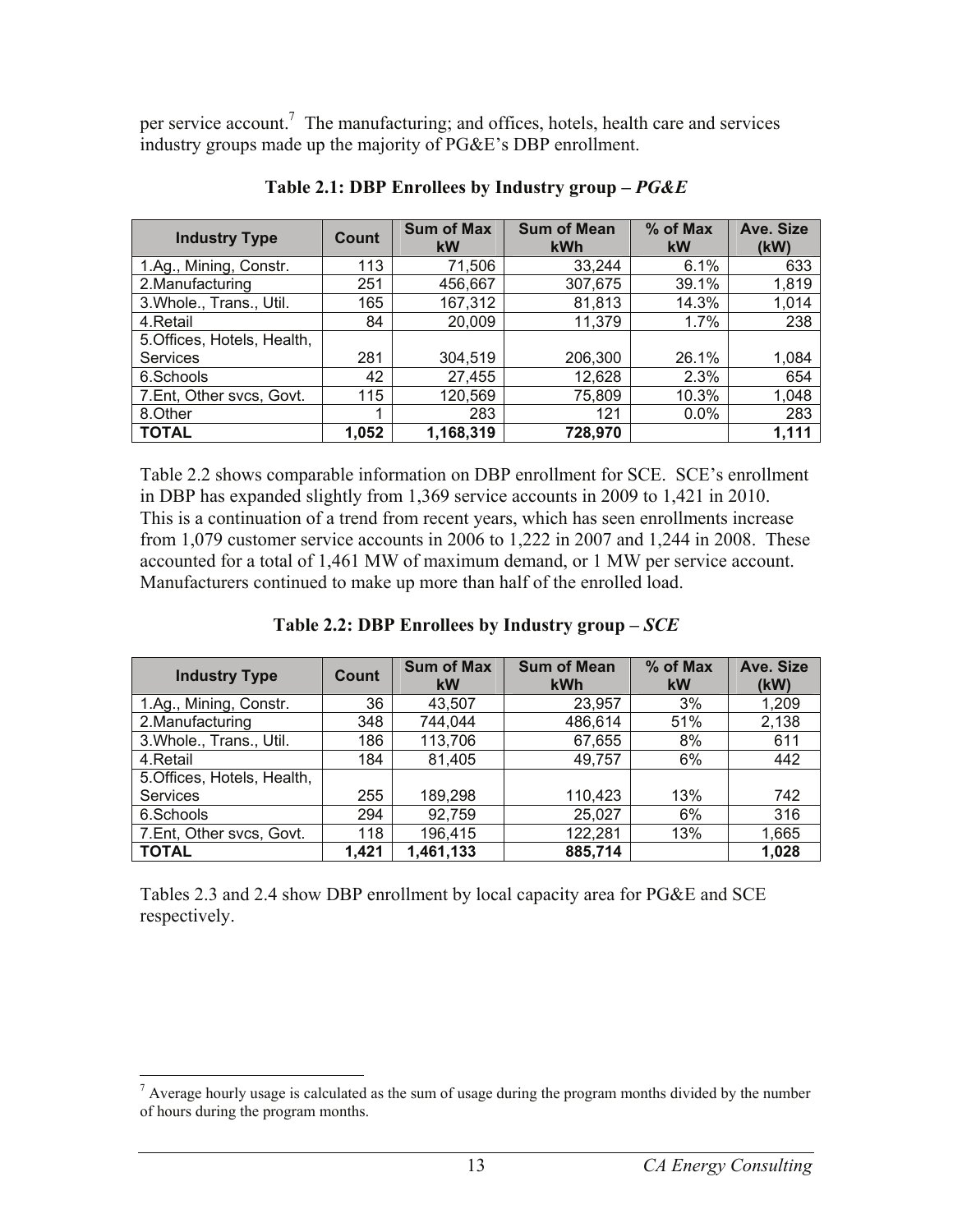| <b>Local Capacity</b><br>Area | Count | <b>Sum of Max</b><br>kW | <b>Sum of Mean</b><br><b>kWh</b> | $%$ of Max<br>kW | Ave. Size<br>(kW) |
|-------------------------------|-------|-------------------------|----------------------------------|------------------|-------------------|
| Greater Bay Area              | 486   | 497,333                 | 337,871                          | 42.6%            | 1,023             |
| Greater Fresno                | 57    | 53,111                  | 31,856                           | 4.5%             | 932               |
| Humboldt                      | 12    | 3,783                   | 2,240                            | 0.3%             | 315               |
| Kern                          | 57    | 41,764                  | 21,869                           | 3.6%             | 733               |
| Northern Coast                | 74    | 47,264                  | 25,091                           | 4.0%             | 639               |
| Not in any LCA                | 292   | 496,503                 | 296,783                          | 42.5%            | 1,700             |
| Sierra                        | 49    | 18,816                  | 8,496                            | 1.6%             | 384               |
| Stockton                      | 25    | 9,744                   | 4,764                            | 0.8%             | 390               |
| <b>TOTAL</b>                  | 1,052 | 1,168,319               | 728,970                          |                  | 1,111             |

**Table 2.3: DBP Enrollees by Local Capacity Area –** *PG&E* 

|  |  |  | Table 2.4: DBP Enrollees by Local Capacity Area – $SCE$ |
|--|--|--|---------------------------------------------------------|
|  |  |  |                                                         |

| <b>Local Capacity</b><br>Area | Count | <b>Sum of Max</b><br>kW | <b>Sum of Mean</b><br>kWh | % of Max<br>kW | Ave. Size<br>(kW) |
|-------------------------------|-------|-------------------------|---------------------------|----------------|-------------------|
| LA Basin                      | .122  | 1,014,097               | 595,359                   | 69%            | 913               |
| Outside LA Basin              | 68    | 188,743                 | 124.104                   | 13%            | 2,839             |
| Ventura                       | 231   | 258,293                 | 166,251                   | 18%            | 1,116             |
| <b>TOTAL</b>                  | 1,421 | 1,461,133               | 885,714                   |                | 1,038             |

Tables 2.5 and 2.6 summarize the characteristics of customer accounts that submitted a bid for at least one 2010 event for PG&E and SCE respectively. For both utilities, the manufacturing industry group had the highest share of enrolled load that submitted a bid.

| <b>Industry Type</b>        | #<br><b>Bidders</b> | <b>Sum of Max</b><br><b>kW</b> | % of Enrolled<br><b>Max kW</b> | Avg. Hourly<br><b>Bid kW</b> |
|-----------------------------|---------------------|--------------------------------|--------------------------------|------------------------------|
| 1.Ag., Mining, Constr.      | 10                  | 11,291                         | 15.8%                          | 2,750                        |
| 2. Manufacturing            | 42                  | 150,641                        | 33.0%                          | 52,128                       |
| 3. Whole., Trans., Util.    | 26                  | 57,736                         | 34.5%                          | 6,772                        |
| 4.Retail                    | 27                  | 7.547                          | 37.7%                          | 2,350                        |
| 5. Offices, Hotels, Health, |                     |                                |                                | 4,050                        |
| Services                    | 35                  | 55,796                         | 18.3%                          |                              |
| 6.Schools                   |                     |                                | 0.0%                           | 0                            |
| 7. Ent, Other svcs, Govt.   | 57                  | 64,940                         | 53.9%                          | 2,133                        |
| <b>TOTAL</b>                | 197                 | 347,952                        | 29.8%                          | 70,183                       |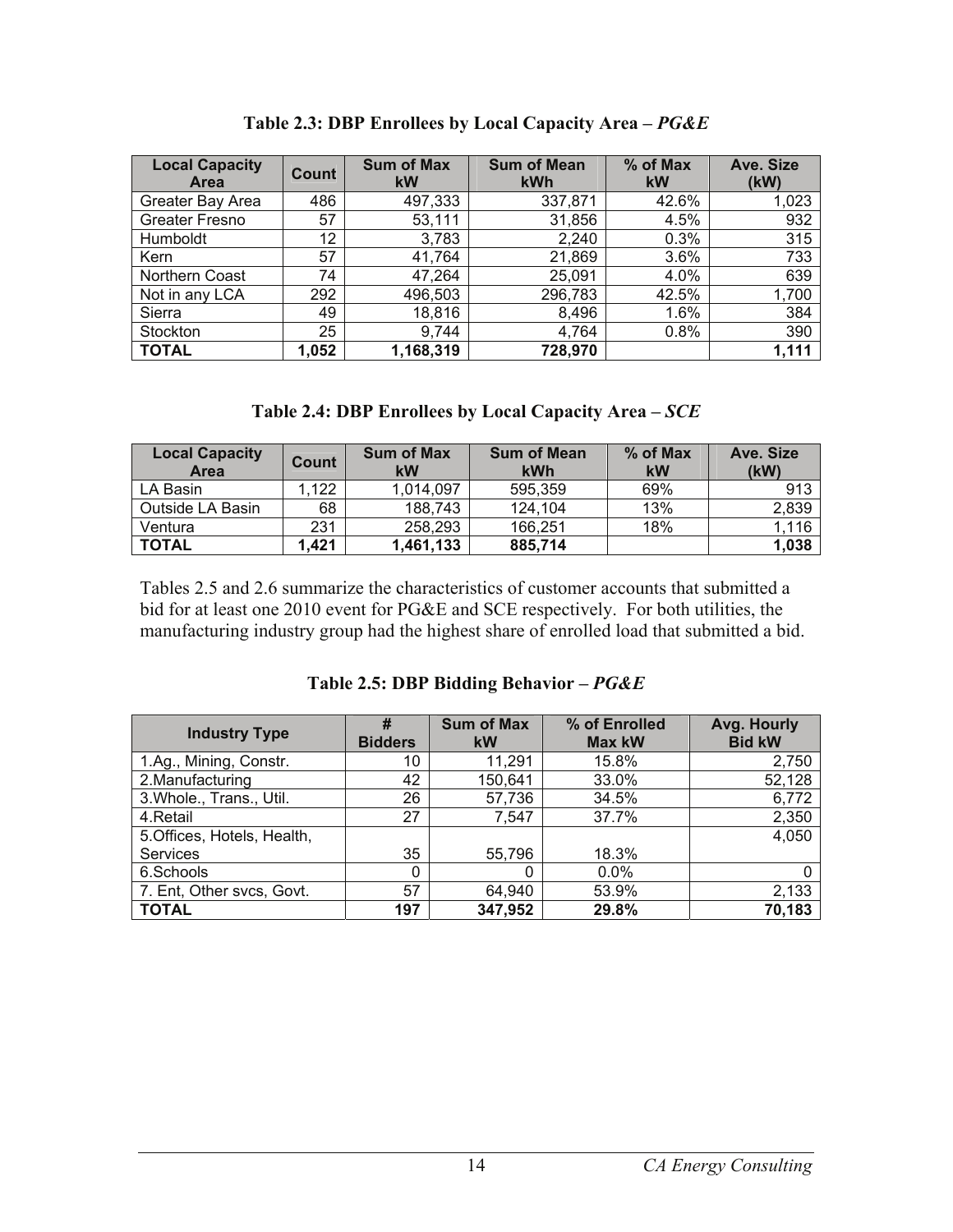| <b>Industry Type</b>       | #<br><b>Bidders</b> | <b>Sum of Max</b><br><b>kW</b> | % of Enrolled<br><b>Max kW</b> | Avg. Hourly<br><b>Bid kW</b> |
|----------------------------|---------------------|--------------------------------|--------------------------------|------------------------------|
| 1.Ag., Mining, Constr.     | 21                  | 22,377                         | 51%                            | 6,797                        |
| 2. Manufacturing           | 174                 | 350,439                        | 47%                            | 99,083                       |
| 3. Whole., Trans., Util.   | 78                  | 63,681                         | 56%                            | 12,389                       |
| 4.Retail                   | 34                  | 37,721                         | 46%                            | 5,574                        |
| 5.Offices, Hotels, Health, |                     |                                |                                |                              |
| Services                   | 97                  | 83,538                         | 44%                            | 9,313                        |
| 6.Schools                  | 37                  | 16,543                         | 18%                            | 2,808                        |
| 7. Ent, Other svcs, Govt.  | 29                  | 95,919                         | 49%                            | 4,814                        |
| <b>TOTAL</b>               | 470                 | 670,218                        | 46%                            | 140,778                      |

#### **Table 2.6: DBP Bidding Behavior –** *SCE*

#### *2.3 Event Days*

Table 2.7 lists DBP event days for the two utilities in 2010. PG&E called only one event, a four-hour test event on August  $25<sup>th</sup>$  that covered hours-ending  $15 - 18$ . SCE called 9 events, all of which were eight-hour events from hours-ending 13 to 18.

| <b>Date</b> | Day of Week | <b>SCE</b> | <b>PG&amp;E</b> |
|-------------|-------------|------------|-----------------|
| 7/16/2010   | Friday      |            |                 |
| 8/24/2010   | Tuesday     | 2          |                 |
| 8/25/2010   | Wednesday   | 3          | 1 (Test)        |
| 8/26/2010   | Thursday    | 4          |                 |
| 9/2/2010    | Thursday    | 5          |                 |
| 9/27/2010   | Monday      | 6          |                 |
| 9/28/2010   | Tuesday     |            |                 |
| 9/30/2010   | Thursday    | 8          |                 |
| 10/1/2010   | Friday      | 9          |                 |

#### **Table 2.7: DBP Events – 2010**

## **3. Study Methodology**

#### *3.1 Overview*

We estimated ex post hourly load impacts using regression equations applied to customer-level hourly load data. The regression equation models hourly load as a function of a set of variables designed to control for factors affecting consumers' hourly demand levels, such as:

- Seasonal and hourly time patterns (*e.g.*, year, month, day-of-week, and hour, plus various hour/day-type interactions);
- Weather (*e.g.*, cooling degree hours, including hour-specific weather coefficients);
- Event variables. A series of dummy variables was included to account for each hour of each event day, allowing us to estimate the load impacts for all hours across the event days.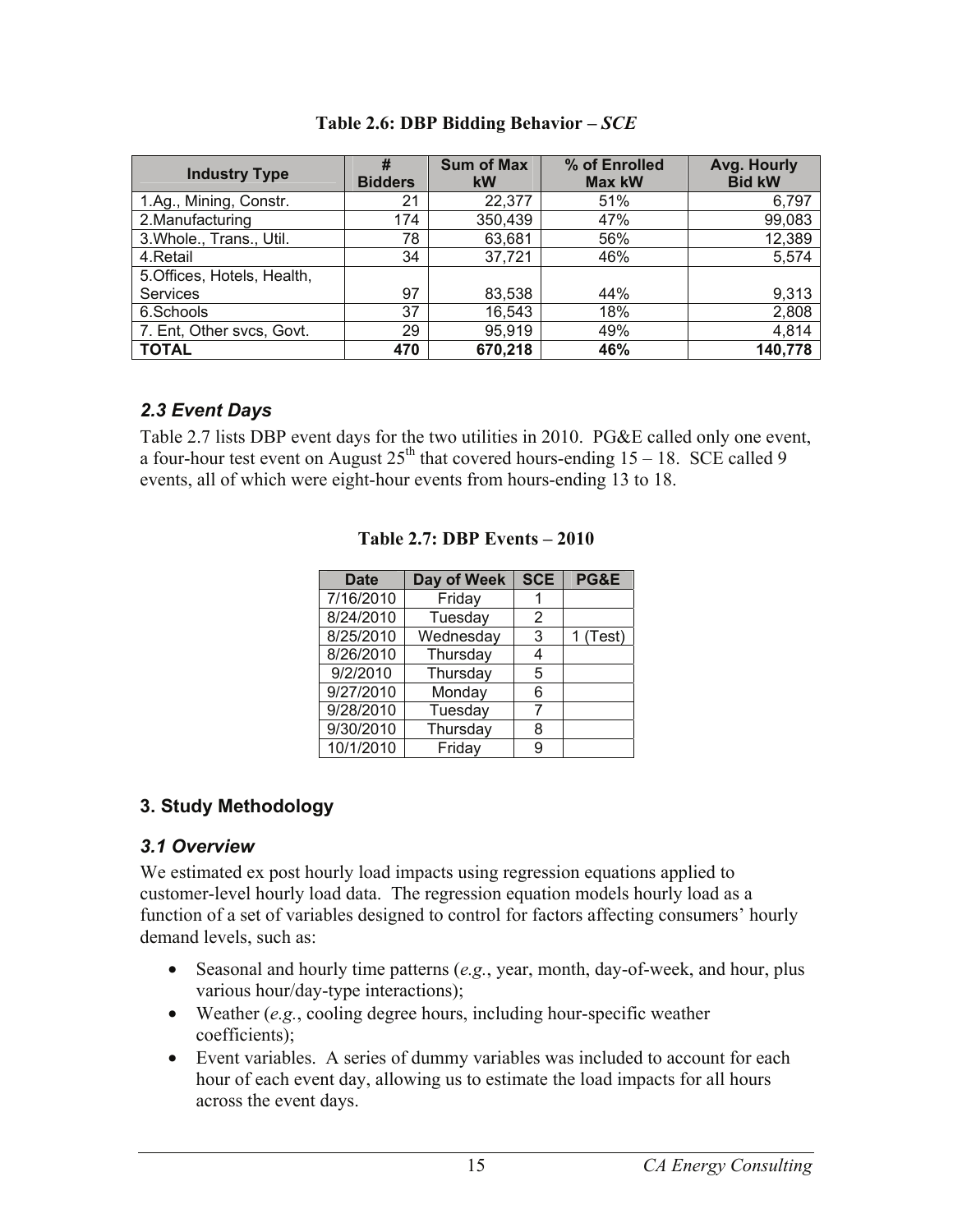The models use the level of hourly demand (kW) as the dependent variable and a separate equation is estimated for each enrolled customer. As a result, the coefficients on the event day/hour variables are direct estimates of the ex post load impacts. For example, a DBP hour 14 event coefficient of -100 would mean that the customer reduced load by 100 kWh during hour 14 of that event day relative to its normal usage in that hour. Weekends and holidays were excluded from the estimation database.<sup>8</sup>

#### *3.2 Description of methods*

#### **3.2.1 Regression Model**

The model shown below was separately estimated for each enrolled customer.

$$
Q_{t} = a + \sum_{E \text{v1}=1}^{E} \sum_{i=1}^{24} (b_{i,E \text{v1}}^{DBP} \times h_{i,t} \times DBP_{t}) + b^{MornLoad} \times MornLoad_{t} + \sum_{i=1}^{24} (b_{i}^{OTH} \times h_{i,t} \times OtherEvt_{i,t})
$$
  
+  $\sum_{i=1}^{24} (b_{i}^{CDH} \times h_{i,t} \times CDH_{t}) + \sum_{i=2}^{24} (b_{i}^{MON} \times h_{i,t} \times MON_{t}) + \sum_{i=2}^{24} (b_{i}^{FRI} \times h_{i,t} \times FRI_{t}) + \sum_{i=2}^{24} (b_{i}^{b} \times h_{i,t})$   
+  $\sum_{i=2}^{5} (b_{i}^{DTPPE} \times DTYPE_{i,t}) + \sum_{i=6}^{10} (b_{i}^{MONTH} \times MONTH_{i,t}) + b_{i}^{Summer} \times Summer_{t}$   
+  $\sum_{i=1}^{24} (b_{i}^{CDH,S} \times h_{i,t} \times Summer_{t} \times CDH_{t}) + \sum_{i=2}^{24} (b_{i}^{MON,S} \times h_{i,t} \times Summer_{t} \times MON_{t})$   
+  $\sum_{i=2}^{24} (b_{i}^{FRI,S} \times h_{i,t} \times Summer_{t} \times FRI_{t}) + \sum_{i=2}^{24} (b_{i}^{h,S} \times h_{i,t} \times Summer_{t}) + e_{t}$ 

In this equation,  $O_t$  represents the demand in hour  $t$  for a customer enrolled in DBP prior to the last event date; the *b*'s are estimated parameters;  $h_{i,t}$  is a dummy variable for hour *i*; *DBP<sub>t</sub>* is an indicator variable for program event days; *CDH<sub>t</sub>* is cooling degree hours;<sup>9</sup> *E* is the number of event days that occurred during the program year; *MornLoad<sub>t</sub>* is a variable equal to the average of the day's load in hours 1 through 10; OtherEvt<sub>t</sub> is equal to one in the event hours of other demand response programs in which the customer is enrolled;  $MON_t$  is a dummy variable for Monday;  $FRI_t$  is a dummy variable for Friday;  $DTYPE<sub>i,t</sub>$  is a series of dummy variables for each day of the week;  $MONTH<sub>i,t</sub>$  is a series of dummy variables for each month;  $Summer_t$  is a variable indicating summer months (defined as mid-June through mid-August)<sup>10</sup>, which is interacted with the weather and

 $\overline{a}$ <sup>8</sup> Including weekends and holidays would require the addition of variables to capture the fact that load levels and patterns on weekends and holidays can differ greatly from those of non-holiday weekdays. Because event days do not occur on weekends or holidays, the exclusion of these data does not affect the model's ability to estimate ex post load impacts.

 $9^9$  Cooling degree hours (CDH) was defined as MAX[0, Temperature – 50], where Temperature is the hourly temperature in degrees Fahrenheit. Customer-specific CDH values are calculated using data from the most appropriate weather station.

<sup>&</sup>lt;sup>10</sup> This variable was initially designed to reflect the load changes that occur when schools are out of session. We have found the variables to a useful part of the base specification, as they do not appear to harm load impact estimates even in cases in which the customer does not change its usage level or profile during the summer months.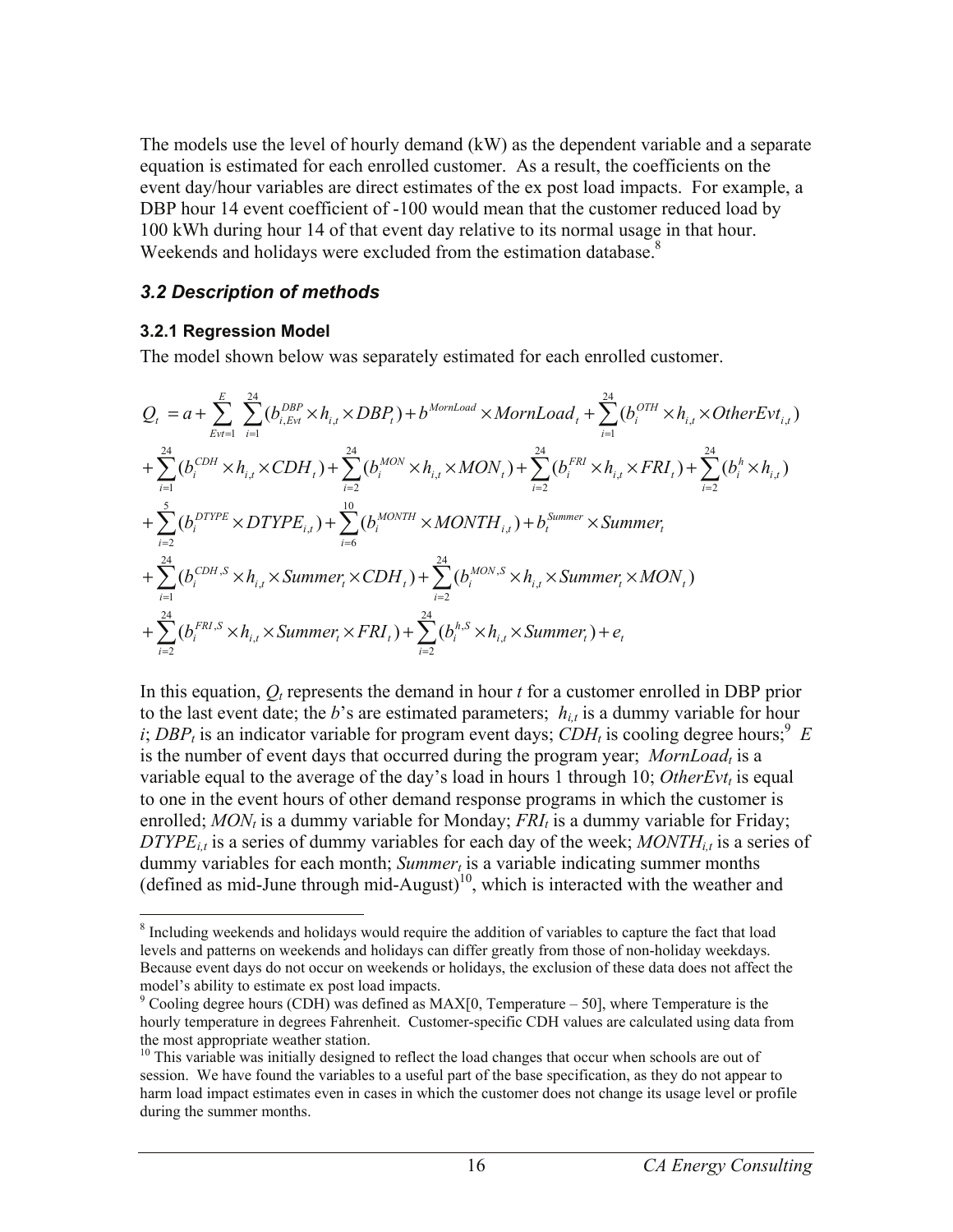hourly profile variables; and  $e_t$  is the error term. The "morning load" variable was used in lieu of a more formal autoregressive structure in order to adjust the model to account for the level of load on a particular day. Because of the autoregressive nature of the morning load variable, no further correction for serial correlation was performed in these models.

Separate models were estimated for each customer. The load impacts were aggregated across customer accounts as appropriate to arrive at program-level load impacts, as well as load impacts by industry group and local capacity area (LCA). We add load impacts across only customers who submitted bids for a given event.

## **3.2.2 Development of Uncertainty-Adjusted Load Impacts**

The Load Impact Protocols require the estimation of uncertainty-adjusted load impacts. In the case of ex post load impacts, the parameters that constitute the load impact estimates are not estimated with certainty. We base the uncertainty-adjusted load impacts on the variances associated with the estimated load impact coefficients.

Specifically, we added the variances of the estimated load impacts across the customers who submit a bid for the event in question. These aggregations were performed at either the program level, by industry group, or by LCA, as appropriate. The uncertaintyadjusted scenarios were then simulated under the assumption that each hour's load impact is normally distributed with the mean equal to the sum of the estimated load impacts and the standard deviation equal to the square root of the sum of the variances of the errors around the estimates of the load impacts. Results for the  $10^{th}$ ,  $30^{th}$ ,  $70^{th}$ , and  $90^{th}$ percentile scenarios are generated from these distributions.

# **4. Detailed Study Findings**

The primary objective of the ex post evaluation is to estimate the aggregate and percustomer DBP event-day load impacts for each utility. In this section we first summarize the estimated DBP load impacts for both utilities' using a metric of estimated *average hourly load impacts* by event and for the average event. We also report average hourly load impacts for the average event by industry type and local capacity area. We then present tables of *hourly* load impacts for an *average event* (also referred to as a "typical event day") in the format required by the Load Impact Protocols adopted by the California Public Utilities Commission (CPUC) in Decision (D.) 08-04-050 ("the Protocols"), including risk-adjusted load impacts at different probability levels, and figures that illustrate the reference loads, observed loads and estimated load impacts. The section concludes with an assessment of the effects of TA/TI and AutoDR.

On a summary level, the average event-hour load impact per enrolled customer was 65 kW for PG&E's program and 44 kW for SCE's program.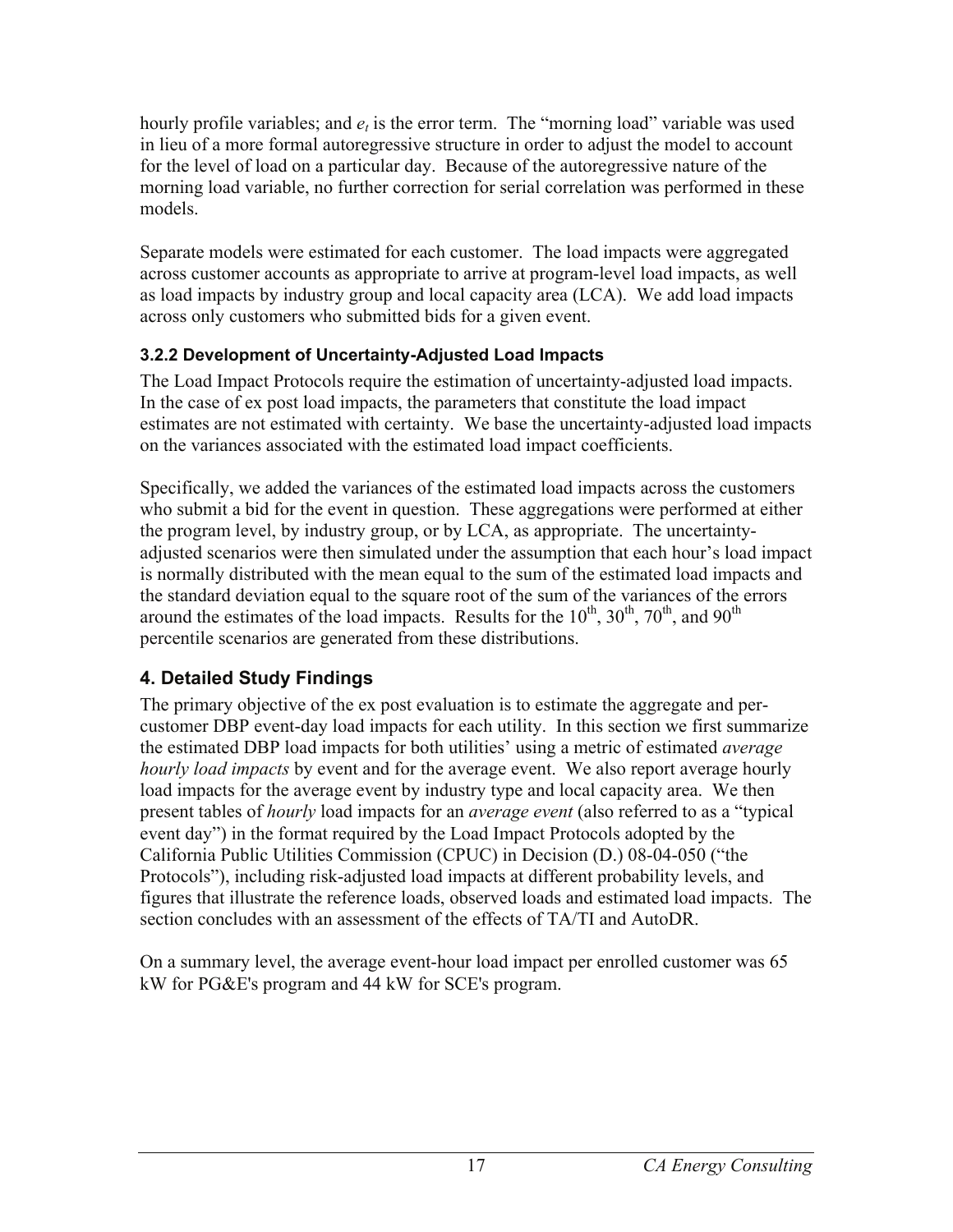## *4.1 PG&E Load Impacts*

#### **4.1.1 Average Hourly Load Impacts by Industry Group and LCA**

Table 4.1 summarizes average hourly DBP load impacts at the program level and by industry group for PG&E's test event, which occurred on August 25, 2010. While DBP load impacts were estimated from the individual customer regressions of only those enrolled customers who submitted a bid for the test event, the reference loads and observed loads shown in the table reflect all customers enrolled in DBP. Across the four event hours, the average hourly load impact was 68 MW, or 7.5 percent of enrolled load. The Manufacturing industry group accounted for the largest share of the load impacts.

Table 4.2 summarizes load impacts by local capacity area (LCA), showing that the highest share of the load impacts came from outside of the seven LCAs.

| <b>Industry Group</b>                                     | Count | <b>Estimated</b><br>Reference Load<br>(MW) | <b>Observed</b><br>Load (MW) | <b>Estimated</b><br><b>Load Impact</b><br>(MW) | % LI    |
|-----------------------------------------------------------|-------|--------------------------------------------|------------------------------|------------------------------------------------|---------|
| Agriculture, Mining, &<br>Construction                    | 113   | 39.8                                       | 37.2                         | 2.6                                            | 6.6%    |
| Manufacturing                                             | 251   | 351.4                                      | 301.5                        | 49.9                                           | 14.2%   |
| Wholesale,<br>Transportation, & Other<br><b>Utilities</b> | 165   | 83.9                                       | 77.5                         | 6.4                                            | 7.6%    |
| <b>Retail Stores</b>                                      | 84    | 15.9                                       | 14.9                         | 1.0                                            | 6.6%    |
| Offices, Hotels, Health,<br><b>Services</b>               | 280   | 288.1                                      | 283.5                        | 4.6                                            | 1.6%    |
| Schools                                                   | 42    | 23.3                                       | 23.3                         | 0.0                                            | 0.0%    |
| Entertainment, Other<br>Services, Government              | 115   | 101.7                                      | 98.1                         | 3.6                                            | 3.6%    |
| Other or Unknown                                          | 1     | 0.2                                        | 0.2                          | 0.0                                            | $0.0\%$ |
| <b>Total</b>                                              | 1,051 | 904.3                                      | 836.1                        | 68.2                                           | 7.5%    |

**Table 4.1: 2010 Average Hourly Load Impacts – PG&E DBP,** *by Industry Group*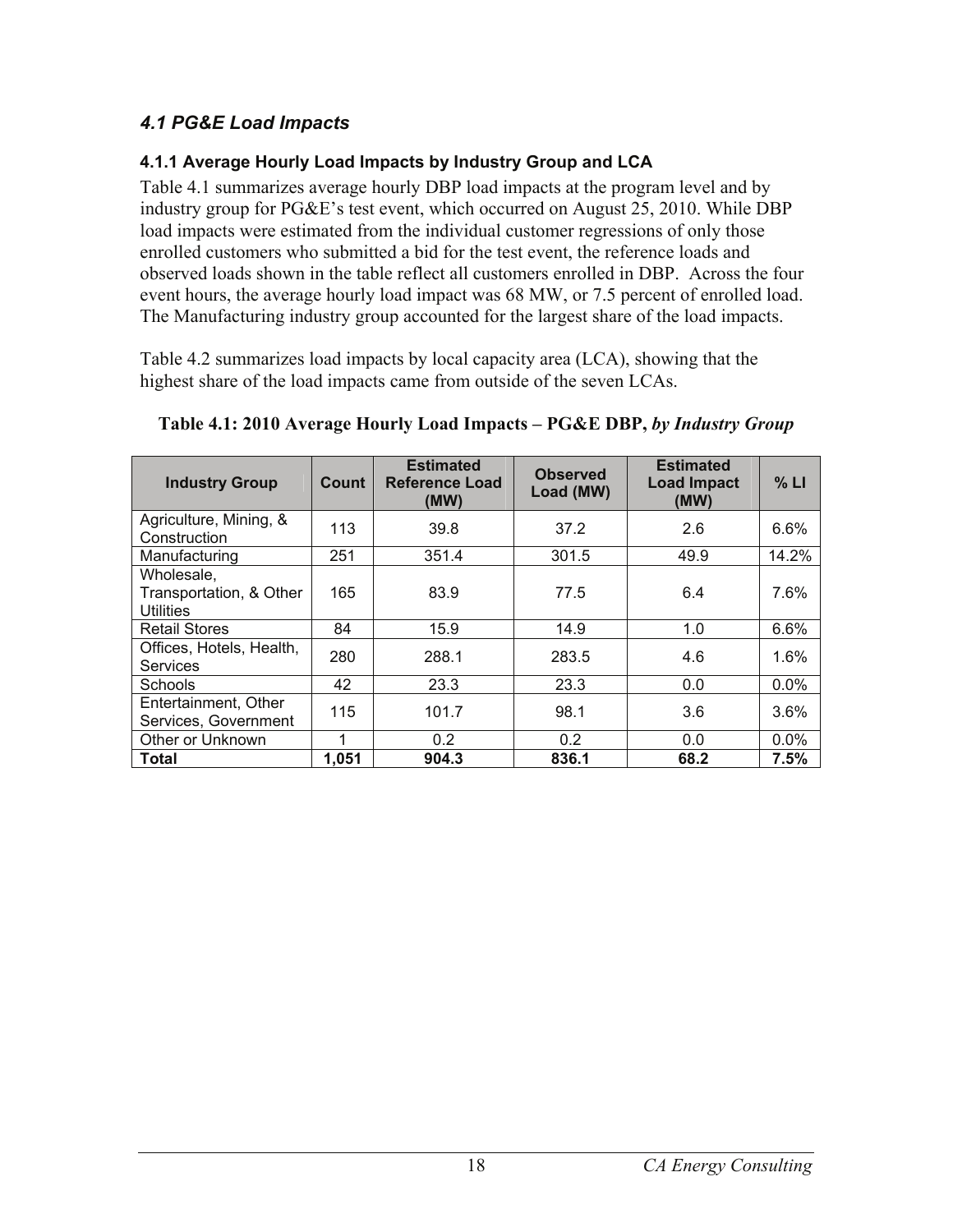| Local<br><b>Capacity</b><br>Area | <b>Count</b> | <b>Estimated</b><br>Reference Load<br>(MW) | <b>Observed</b><br>Load (MW) | <b>Estimated Load</b><br>Impact (MW) | % LI  |
|----------------------------------|--------------|--------------------------------------------|------------------------------|--------------------------------------|-------|
| <b>Greater Bay</b><br>Area       | 486          | 450.5                                      | 444.2                        | 6.3                                  | 1.4%  |
| Greater<br>Fresno                | 57           | 43.4                                       | 43.1                         | 0.3                                  | 0.7%  |
| Humboldt                         | 12           | 2.2                                        | 1.9                          | 0.2                                  | 10.5% |
| Kern                             | 57           | 23.5                                       | 20.1                         | 3.4                                  | 14.5% |
| <b>Northern</b><br>Coast         | 74           | 35.5                                       | 34.6                         | 0.9                                  | 2.5%  |
| Sierra                           | 49           | 10.7                                       | 10.6                         | 0.1                                  | 1.3%  |
| Stockton                         | 25           | 6.2                                        | 6.1                          | 0.1                                  | 1.2%  |
| Not in any<br><b>LCA</b>         | 291          | 332.3                                      | 275.4                        | 56.9                                 | 17.1% |
| <b>Total</b>                     | 1,051        | 904.3                                      | 836.1                        | 68.2                                 | 7.5%  |

**Table 4.2: 2010 Average Hourly Load Impacts – PG&E DBP,** *by LCA*

#### **4.1.2 Hourly Load Impacts**

Table 4.3 presents hourly PG&E DBP load impacts at the program level in the manner required by the Protocols. DBP load impacts were estimated from the individual customer regressions of only those enrolled customers who submitted a bid for the test event. However, the reference loads and observed loads in the table reflect all customers enrolled in DBP. Hourly load impacts average 68 MW, which represents approximately 7.5 percent of the total DBP reference load for enrolled customers.

PG&E has two very different types of customers in DBP: those who are dually enrolled in Base Interruptible Program (BIP) and those who are not. The customers who are enrolled in both DBP and BIP tend to be larger and much more demand responsive than the customers who are only enrolled in DBP. For example, 60 MW of the total 68 MW load impact comes from the DBP/BIP-overlap customers, which is a 31 percent load reduction for these dually enrolled customers. In contrast, the DBP-only customers account for only 8 MW of the total load impact and average a 1 percent load reduction during event hours.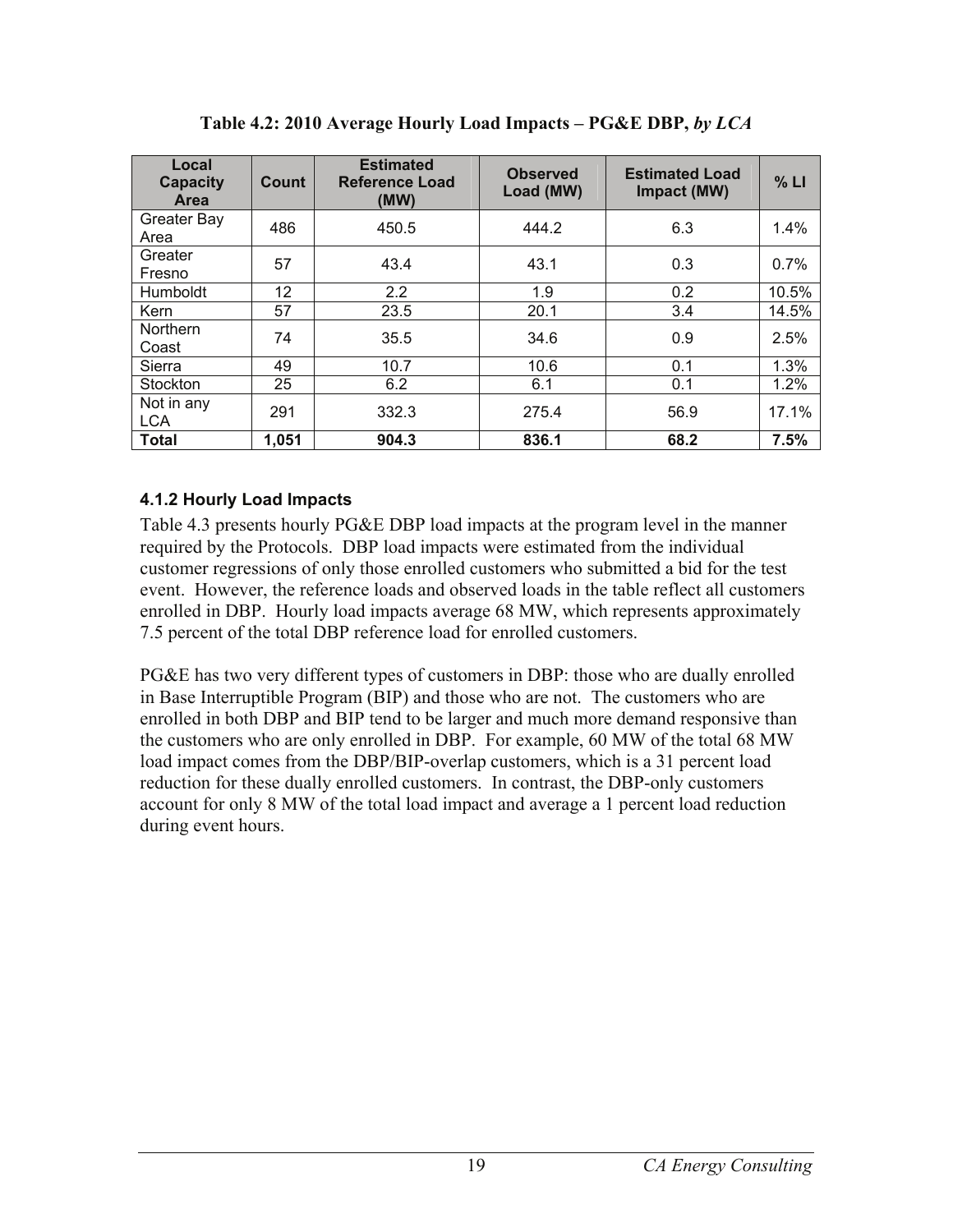| Hour           | <b>Estimated</b><br><b>Reference Load</b> | <b>Observed</b><br><b>Event Day</b><br>Load               | <b>Estimated</b><br><b>Load Impact</b> | Weighted<br>Average                     |          |                | Uncertainty Adjusted Impact (MWh/hr)- Percentiles    |                |                |
|----------------|-------------------------------------------|-----------------------------------------------------------|----------------------------------------|-----------------------------------------|----------|----------------|------------------------------------------------------|----------------|----------------|
| <b>Ending</b>  | (MWh/hour)                                | (MWh/hour)                                                | (MWh/hour)                             | Temperature (°F)                        | 10th%ile | 30th%ile       | 50th%ile                                             | 70th%ile       | 90th%ile       |
| 1              | 750                                       | 746                                                       | 3.9                                    | 77                                      | $-4$     | $\mathbf{1}$   | 4                                                    | $\overline{7}$ | 12             |
| $\overline{2}$ | 733                                       | 731                                                       | 1.6                                    | 75                                      | $-7$     | $-2$           | $\overline{2}$                                       | 5              | 10             |
| 3              | 722                                       | 723                                                       | $-0.6$                                 | 74                                      | -9       | $-4$           | $-1$                                                 | 3              | 8              |
| 4              | 720                                       | 724                                                       | $-3.5$                                 | 73                                      | $-12$    | $-7$           | $-3$                                                 | 0              | 5              |
| 5              | 739                                       | 740                                                       | $-1.5$                                 | 72                                      | $-10$    | $-5$           | $-1$                                                 | $\overline{2}$ | $\overline{7}$ |
| 6              | 777                                       | 781                                                       | $-3.6$                                 | 70                                      | $-12$    | $-7$           | $-4$                                                 | 0              | 5              |
| 7              | 826                                       | 827                                                       | $-1.2$                                 | 70                                      | -9       | $-5$           | $-1$                                                 | $\overline{2}$ | $\overline{7}$ |
| 8              | 860                                       | 864                                                       | $-3.9$                                 | 72                                      | $-12$    | $-7$           | $-4$                                                 | $\mathbf{0}$   | 4              |
| 9              | 897                                       | 901                                                       | $-4.3$                                 | 76                                      | $-13$    | $-8$           | $-4$                                                 | $-1$           | 4              |
| 10             | 924                                       | 930                                                       | $-5.6$                                 | 80                                      | $-14$    | $-9$           | -6                                                   | $-2$           | 3              |
| 11             | 945                                       | 951                                                       | $-5.9$                                 | 84                                      | $-14$    | -9             | $-6$                                                 | $-3$           | $\overline{2}$ |
| 12             | 945                                       | 951                                                       | $-5.1$                                 | 88                                      | $-13$    | -8             | $-5$                                                 | $-2$           | 3              |
| 13             | 947                                       | 940                                                       | 6.5                                    | 91                                      | $-2$     | 3              | $\overline{7}$                                       | 10             | 15             |
| 14             | 953                                       | 923                                                       | 29.2                                   | 93                                      | 21       | 26             | 29                                                   | 33             | 37             |
| 15             | 940                                       | 871                                                       | 68.7                                   | 92                                      | 62       | 66             | 69                                                   | 72             | 76             |
| 16             | 918                                       | 851                                                       | 67.1                                   | 92                                      | 60       | 64             | 67                                                   | 70             | 74             |
| 17             | 898                                       | 828                                                       | 69.6                                   | 91                                      | 63       | 67             | 70                                                   | 73             | 77             |
| 18             | 862                                       | 794                                                       | 67.4                                   | 89                                      | 60       | 64             | 67                                                   | 70             | 74             |
| 19             | 836                                       | 817                                                       | 18.9                                   | 87                                      | 11       | 16             | 19                                                   | 22             | 27             |
| 20             | 820                                       | 814                                                       | 5.9                                    | 82                                      | $-2$     | 3              | 6                                                    | 9              | 14             |
| 21             | 809                                       | 809                                                       | 0.0                                    | 78                                      | -8       | $-3$           | 0                                                    | 3              | 8              |
| 22             | 795                                       | 793                                                       | 2.3                                    | 75                                      | $-6$     | $-1$           | $\overline{2}$                                       | 6              | 10             |
| 23             | 777                                       | 771                                                       | 5.2                                    | 72                                      | $-3$     | $\overline{2}$ | 5                                                    | 8              | 13             |
| 24             | 761                                       | 754                                                       | 7.0                                    | 71                                      | $-1$     | 4              | $\overline{7}$                                       | 10             | 15             |
|                | <b>Reference Energy</b>                   | <b>Estimated</b><br><b>Event Day</b><br><b>Energy Use</b> | Change in<br><b>Energy Use</b>         | <b>Cooling Degree</b><br>Hours (Base 75 |          |                | Uncertainty Adjusted Impact (MWh/hour) - Percentiles |                |                |
|                | Use (MWh)                                 | (MWh)                                                     | (MWh)                                  | oF)                                     | 10th     | 30th           | 50th                                                 | 70th           | 90th           |
| <b>Daily</b>   | 20,152                                    | 19,834                                                    | 318                                    | 148.9                                   | n/a      | n/a            | n/a                                                  | n/a            | n/a            |

## Table 4.3: DBP Hourly Load Impacts for August 25, 2010 Event Day - PG&E

The top portion of Figure 4.1 illustrates the reference load (net of the BIP load reduction) and observed load for the DBP test event. The lower portion of the figure displays the estimated DBP load impacts (which are labeled on the right y-axis).

The full set of tables required by the Protocols, including tables for each local capacity area, are in the Excel file attached as an Appendix to this report.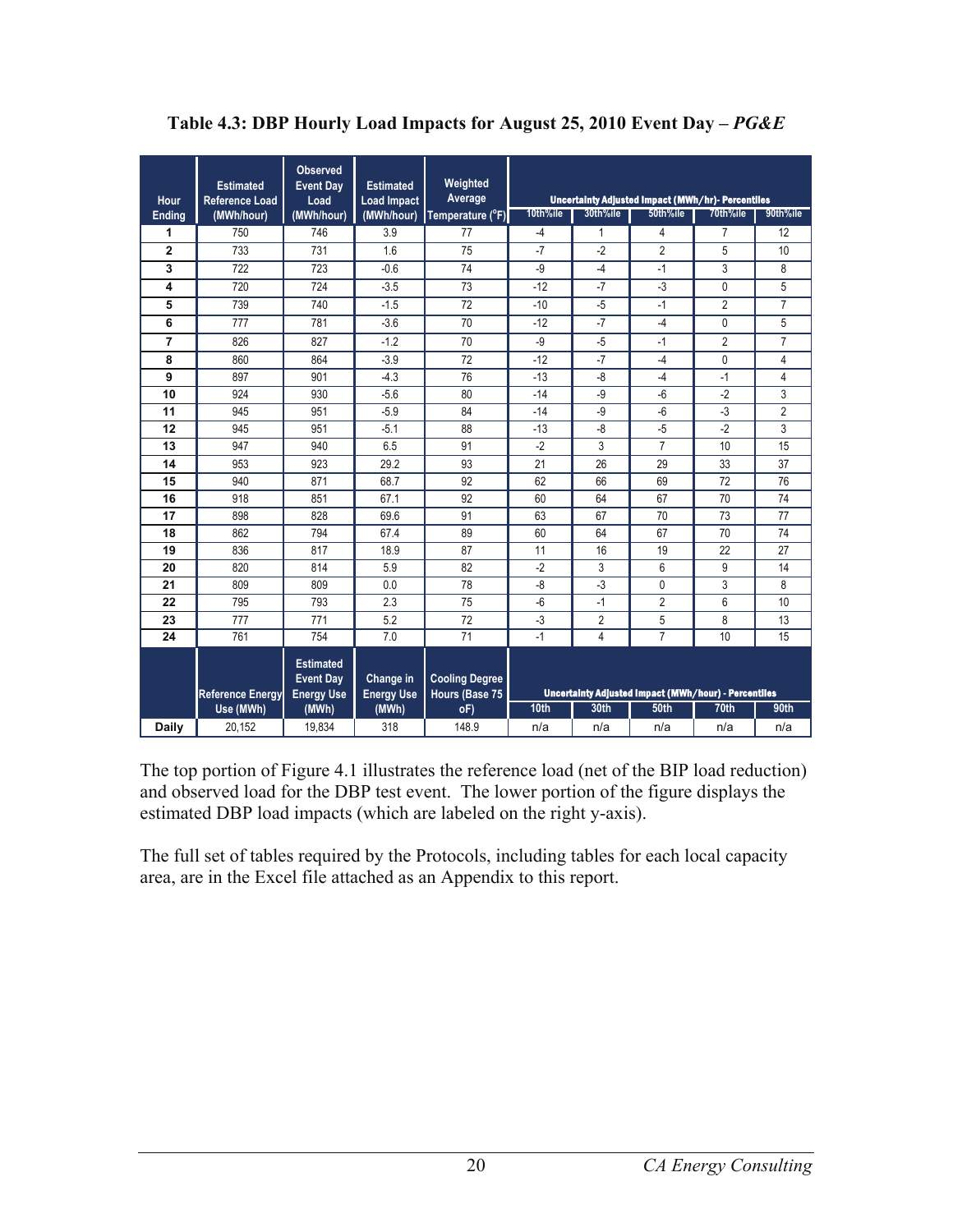

#### **Figure 4.1: 2010 DBP Load Impacts –** *PG&E*

#### **4.1.3 Comparison of PGE's Load Impacts to the 2009 Program Year**

PGE's 2010 average hourly load reduction of 68.2 MW is 26 percent larger than the 54.1 MW reduction reported for 2009. The difference is due to a two-hour overlap of BIP and DBP events in 2009. For customers dually enrolled in BIP, measured load reductions were allocated to the BIP during the overlapping event hours. In 2009, customer responses appear to have extended through the two remaining DBP event hours after the end of the BIP event, with load reductions exceeding 100 MW in each hour (10 percent of program load).

In 2010, there was no overlap between DBP and BIP events. This helps address a question we had in the 2009 program year evaluation: how would the DBP/BIP customers respond to a stand-alone DBP event? The 2010 load impact is quite large  $(68.2 \text{ MW})$  compared to the load impact from the overlapping hours in 2009 ( $\sim$ 5 MW), but lower than the load impact in the non-overlapping hours in  $2009$  ( $\sim$ 100 MW). Thus it appears that customers dually enrolled in BIP provide more demand response to BIP events than DBP events.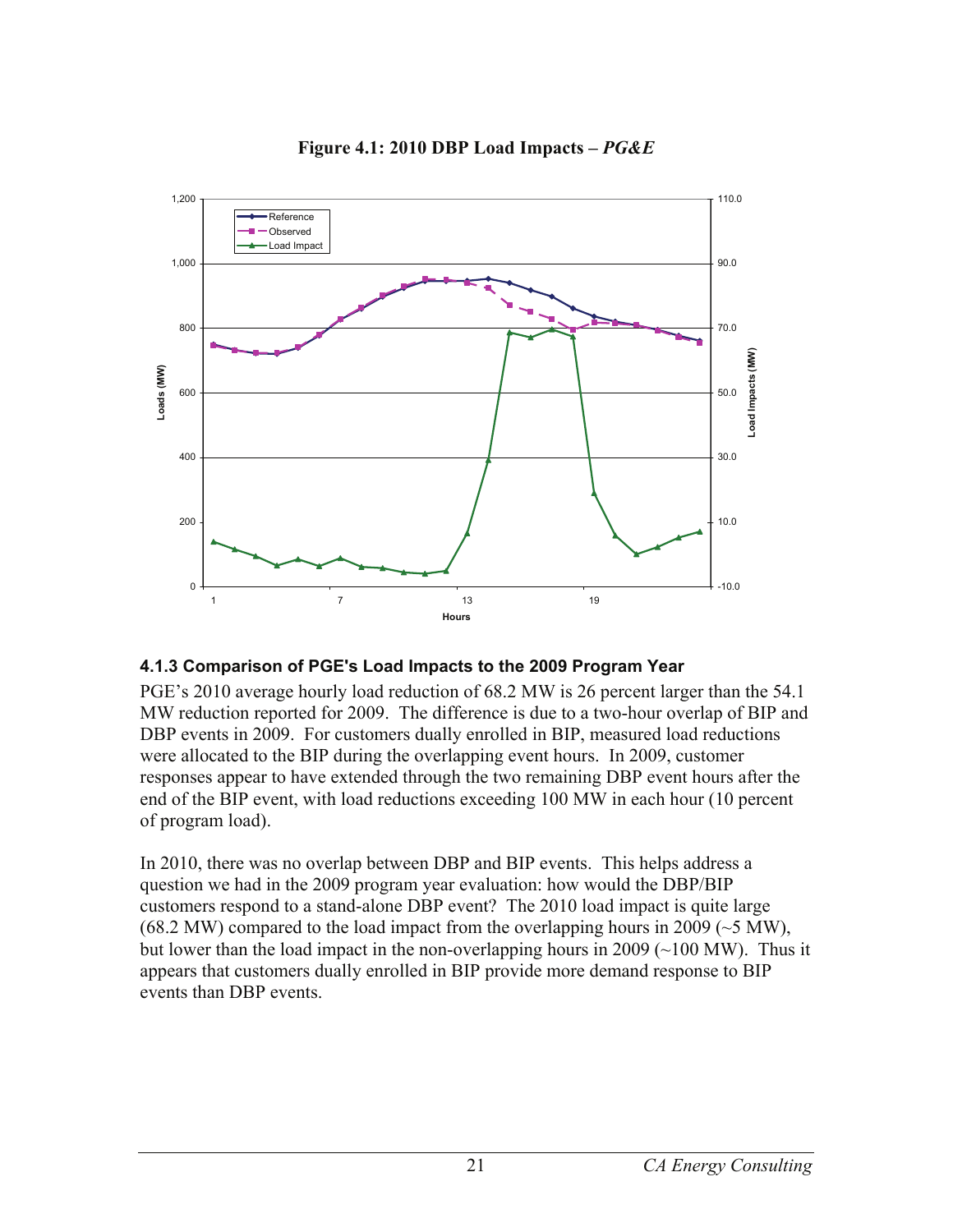## *4.2 SCE Load Impacts*

#### **4.2.1 Average Hourly Load Impacts by Industry Group and LCA**

Table 4.4 summarizes average hourly reference loads and load impacts at the program level for each of SCE's nine DBP events.<sup>11</sup> Across all events, the average hourly load impact was approximately 62 MW. The load impacts showed some variation across event days, with a low of 41 MW, a high of 99 MW, and a standard deviation of 21 MW. On average, the load impacts were 5.9 percent of the total reference load.

Table 4.5 compares the bid quantities to the estimated load impacts for each event. Across all events, the bid amount averaged approximately 110 MW, while the estimated average hourly load impact was 62 MW. The average bid realization rate (estimated load impacts as a percentage of bid amounts) across all event hours was 56 percent.

| Event | <b>Date</b> | Day of<br><b>Week</b>       | <b>Estimated</b><br><b>Reference Load</b><br>(MW) | <b>Observed</b><br>Load (MW) | <b>Estimated Load</b><br>Impact (MW) | % LI |
|-------|-------------|-----------------------------|---------------------------------------------------|------------------------------|--------------------------------------|------|
| 1     | 7/16/2010   | Friday                      | 1,028                                             | 928                          | 99                                   | 9.6% |
| 2     | 8/24/2010   | Tuesday                     | 1,054                                             | 973                          | 83                                   | 7.9% |
| 3     | 8/25/2010   | Wednesday<br>1,062<br>1,007 |                                                   | 60                           | 5.7%                                 |      |
| 4     | 8/26/2010   | 1,046<br>Thursday           |                                                   | 973                          | 80                                   | 7.6% |
| 5     | 9/2/2010    | Thursday                    | 1,005                                             | 948                          | 57                                   | 5.6% |
| 6     | 9/27/2010   | Monday                      | 1,056                                             | 1,006                        | 46                                   | 4.4% |
| 7     | 9/28/2010   | Tuesday                     | 1,049                                             | 1,004                        | 46                                   | 4.4% |
| 8     | 9/30/2010   | Thursday                    | 1,028                                             | 990                          | 41                                   | 4.0% |
| 9     | 10/1/2010   | Friday                      | 982                                               | 940                          | 42                                   | 4.3% |
|       |             | Average                     | 1,034                                             | 974                          | 62                                   | 5.9% |
|       |             | Std. Dev.                   | 27                                                | 30                           | 21                                   | 2.0% |

#### **Table 4.4: 2010 Average Hourly Load Impacts by Event,** *SCE*

 $\overline{a}$  $11$  As for PG&E, the reference loads and observed loads represent all enrolled DBP customer accounts, while the estimated load reductions were estimated only for the accounts that submitted bids for a given event.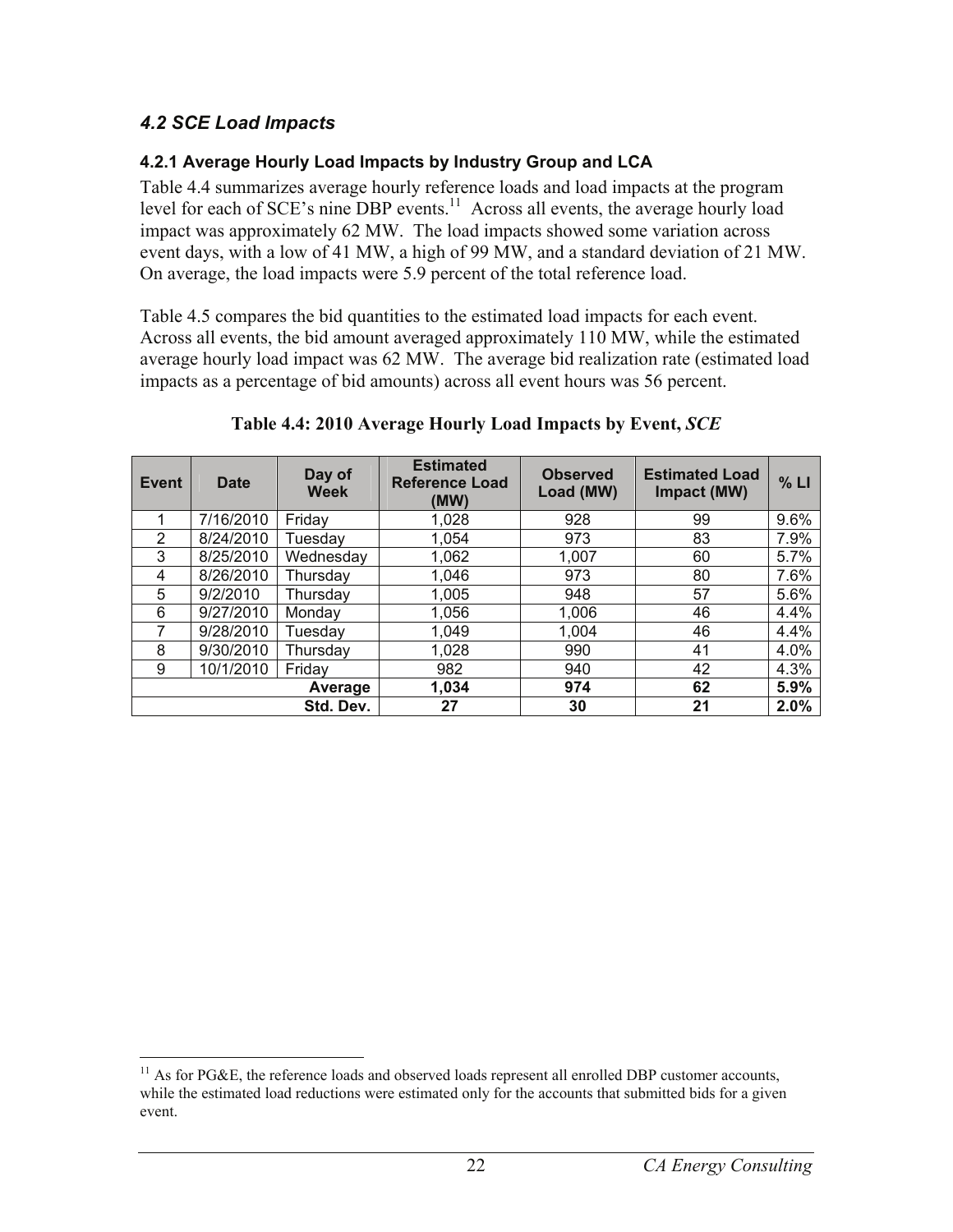| Event | <b>Date</b> | Day of<br><b>Week</b> | <b>Average Bid</b><br><b>Quantity (MW)</b> | <b>Estimated Load</b><br>Impact (MW) | LI as % of Bid<br><b>Amount</b> |
|-------|-------------|-----------------------|--------------------------------------------|--------------------------------------|---------------------------------|
|       | 7/16/2010   | Friday                | 122                                        | 99                                   | 81%                             |
| 2     | 8/24/2010   | Tuesday               | 112                                        | 83                                   | 74%                             |
| 3     | 8/25/2010   | Wednesday             | 103                                        | 60                                   | 58%                             |
| 4     | 8/26/2010   | Thursday              | 106                                        | 80                                   | 76%                             |
| 5     | 9/2/2010    | Thursday              | 113                                        | 57                                   | 51%                             |
| 6     | 9/27/2010   | Monday                | 105                                        | 46                                   | 44%                             |
| 7     | 9/28/2010   | Tuesday               | 103                                        | 46                                   | 45%                             |
| 8     | 9/30/2010   | Thursday              | 110                                        | 41                                   | 37%                             |
| 9     | 10/1/2010   | Friday                | 119                                        | 42                                   | 35%                             |
|       |             | Average               | 110                                        | 62                                   | 56%                             |

| Table 4.5: 2010 Average Hourly Bid Realization Rates by Event, SCE |  |
|--------------------------------------------------------------------|--|
|                                                                    |  |

Tables 4.6 and 4.7 summarize average hourly load impacts for the average event by industry group and LCA. Manufacturing service accounts accounted for the largest shares of the load impacts. By region, the highest share of the average load impact came from the LA Basin.

| <b>Industry Group</b>                                     | Count | <b>Estimated</b><br><b>Reference Load</b><br>(MW) | <b>Observed</b><br>Load (MW) | <b>Estimated</b><br><b>Load Impact</b><br>(MW) | % LI    |
|-----------------------------------------------------------|-------|---------------------------------------------------|------------------------------|------------------------------------------------|---------|
| Agriculture, Mining, &<br>Construction                    | 35    | 26.0                                              | 25.1                         | 0.9                                            | 3.3%    |
| Manufacturing                                             | 341   | 522.9                                             | 475.0                        | 49.3                                           | 9.4%    |
| Wholesale,<br>Transportation, & Other<br><b>Utilities</b> | 185   | 72.4                                              | 66.8                         | 5.6                                            | 7.7%    |
| <b>Retail Stores</b>                                      | 169   | 55.9                                              | 54.2                         | 1.8                                            | 3.2%    |
| Offices, Hotels, Health,<br>Services                      | 254   | 146.1                                             | 144.0                        | 2.1                                            | 1.5%    |
| <b>Schools</b>                                            | 289   | 51.4                                              | 51.8                         | $-0.4$                                         | $-0.7%$ |
| Entertainment, Other<br>Services, Government              | 110   | 159.6                                             | 157.4                        | 2.2                                            | 1.4%    |
| Total                                                     | 1,383 | 1,034.3                                           | 974.2                        | 61.5                                           | 5.9%    |

**Table 4.6: 2010 Average Hourly Load Impacts – SCE DBP,** *by Industry Group*

**Table 4.7: 2010 Average Hourly Load Impacts – SCE DBP,** *by LCA*

| <b>Local Capacity</b><br>Area | Count        | <b>Estimated</b><br><b>Reference Load</b><br>(MW) | <b>Observed</b><br>Load (MW) | <b>Estimated Load</b><br>Impact (MW) | % LI |
|-------------------------------|--------------|---------------------------------------------------|------------------------------|--------------------------------------|------|
| LA Basin                      | .086         | 703.9                                             | 659.6                        | 45.7                                 | 6.5% |
| Outside LA Basin              | 67           | 125.6                                             | 115.9                        | 9.7                                  | 7.7% |
| Ventura                       | 230<br>204.8 |                                                   | 198.7                        | 6.1                                  | 3.0% |
| <b>Total</b>                  | 1,383        | 1,034.3                                           | 974.2                        | 61.5                                 | 5.9% |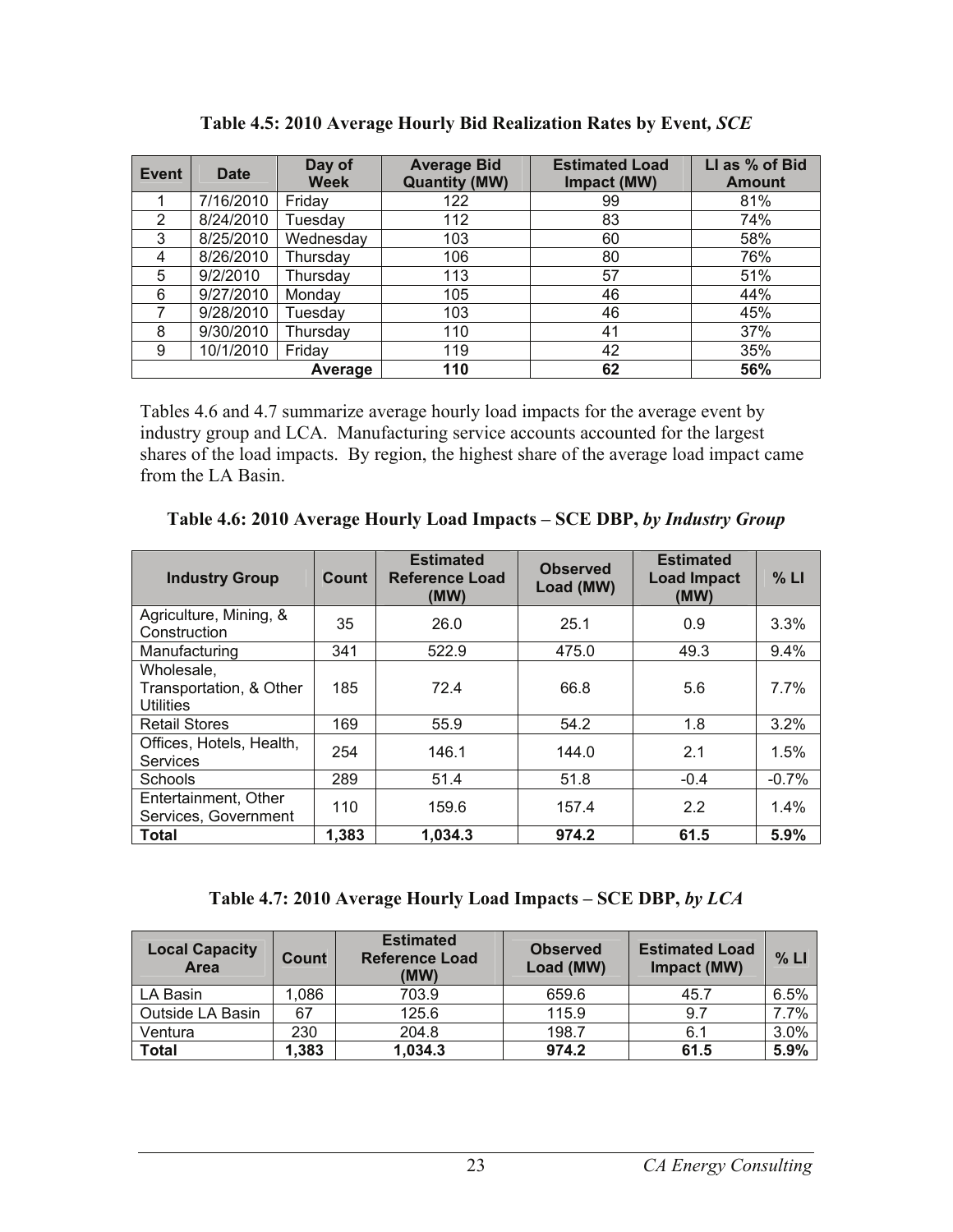#### **4.2.2 Hourly Load Impacts**

Table 4.8 presents hourly load impacts at the program level for the average DBP event in the manner required by the Protocols. The reference loads and observed loads in the table reflect all customers enrolled in DBP. Load impacts reflect only customers that submitted bids. Hourly load impacts for the average event range from 54.4 MW to 66.0 MW. These load impacts represent 5.9 percent of the total enrolled DBP reference load.

| Hour           | <b>Estimated</b><br><b>Reference Load</b> | <b>Observed</b><br><b>Event Day</b><br>Load               | <b>Estimated</b><br><b>Load Impact</b> | Weighted<br>Average                     |          |             | Uncertainty Adjusted Impact (MWh/hr)- Percentiles    |                |                |
|----------------|-------------------------------------------|-----------------------------------------------------------|----------------------------------------|-----------------------------------------|----------|-------------|------------------------------------------------------|----------------|----------------|
| Ending         | (MWh/hour)                                | (MWh/hour)                                                | (MWh/hour)                             | Temperature (°F)                        | 10th%ile | 30th%ile    | 50th%ile                                             | 70th%ile       | 90th%ile       |
| 1              | 842                                       | 834                                                       | 11.3                                   | 75                                      | 3        | 8           | 11                                                   | 15             | 20             |
| $\overline{2}$ | 829                                       | 823                                                       | 8.6                                    | 74                                      | 0        | 5           | 9                                                    | 12             | 17             |
| 3              | 817                                       | 814                                                       | 6.2                                    | 73                                      | $-3$     | 3           | 6                                                    | 10             | 15             |
| 4              | 817                                       | 814                                                       | 4.9                                    | 72                                      | $-4$     | 1           | 5                                                    | 9              | 14             |
| 5              | 840                                       | 840                                                       | 3.3                                    | 71                                      | $-5$     | $\mathbf 0$ | 3                                                    | $\overline{7}$ | 12             |
| 6              | 882                                       | 883                                                       | 1.3                                    | 70                                      | $-7$     | $-2$        | 1                                                    | 5              | 10             |
| 7              | 929                                       | 932                                                       | $-1.3$                                 | 70                                      | $-10$    | $-5$        | $-1$                                                 | $\overline{2}$ | 8              |
| 8              | 980                                       | 984                                                       | $-1.5$                                 | 69                                      | $-10$    | $-5$        | $-2$                                                 | $\overline{2}$ | $\overline{7}$ |
| 9              | 1,021                                     | 1,028                                                     | $-4.0$                                 | 71                                      | $-13$    | $-8$        | $-4$                                                 | $\mathbf{0}$   | 5              |
| 10             | 1,050                                     | 1,051                                                     | 0.1                                    | 75                                      | -9       | $-4$        | 0                                                    | $\overline{4}$ | 9              |
| 11             | 1.080                                     | 1.077                                                     | 5.0                                    | 79                                      | $-4$     | 1           | 5                                                    | 9              | 14             |
| 12             | 1.089                                     | 1.070                                                     | 21.2                                   | 83                                      | 13       | 18          | 21                                                   | 25             | 30             |
| 13             | 1.089                                     | 1.036                                                     | 54.7                                   | 86                                      | 46       | 51          | 55                                                   | 58             | 63             |
| 14             | 1,095                                     | 1.042                                                     | 54.4                                   | 88                                      | 46       | 51          | 54                                                   | 58             | 63             |
| 15             | 1,090                                     | 1.033                                                     | 58.7                                   | 89                                      | 50       | 55          | 59                                                   | 62             | 67             |
| 16             | 1.066                                     | 1.002                                                     | 65.4                                   | 90                                      | 57       | 62          | 65                                                   | 69             | 74             |
| 17             | 1,034                                     | 969                                                       | 66.0                                   | 89                                      | 57       | 63          | 66                                                   | 70             | 75             |
| 18             | 997                                       | 934                                                       | 64.6                                   | 88                                      | 56       | 61          | 65                                                   | 68             | 73             |
| 19             | 960                                       | 895                                                       | 65.7                                   | 86                                      | 57       | 62          | 66                                                   | 69             | 74             |
| 20             | 943                                       | 882                                                       | 62.4                                   | 84                                      | 54       | 59          | 62                                                   | 66             | 71             |
| 21             | 928                                       | 883                                                       | 45.9                                   | 81                                      | 37       | 42          | 46                                                   | 49             | 55             |
| 22             | 908                                       | 874                                                       | 34.8                                   | 78                                      | 26       | 31          | 35                                                   | 38             | 43             |
| 23             | 878                                       | 851                                                       | 27.9                                   | 76                                      | 19       | 24          | 28                                                   | 31             | 37             |
| 24             | 865                                       | 844                                                       | 21.2                                   | $\overline{75}$                         | 12       | 18          | 21                                                   | 25             | 30             |
|                | <b>Reference Energy</b>                   | <b>Estimated</b><br><b>Event Day</b><br><b>Energy Use</b> | Change in<br><b>Energy Use</b>         | <b>Cooling Degree</b><br>Hours (Base 75 |          |             | Uncertainty Adjusted Impact (MWh/hour) - Percentiles |                |                |
|                | Use (MWh)                                 | (MWh)                                                     | (MWh)                                  | oF)                                     | 10th     | 30th        | <b>50th</b>                                          | <b>70th</b>    | 90th           |
| Daily          | 23,030                                    | 22,395                                                    | 677                                    | 122.1                                   | n/a      | n/a         | n/a                                                  | n/a            | n/a            |

**Table 4.8: 2010 DBP Hourly Load Impacts for Average Event Day,** *SCE*

The top portion of Figure 4.2 illustrates the hourly reference load and observed load for the average DBP event. The bottom portion of Figure 4.2 displays the estimated hourly load impacts (scale is presented on the right y-axis) for the average DBP event. Figure 4.3 shows the variability of estimated load impacts across events.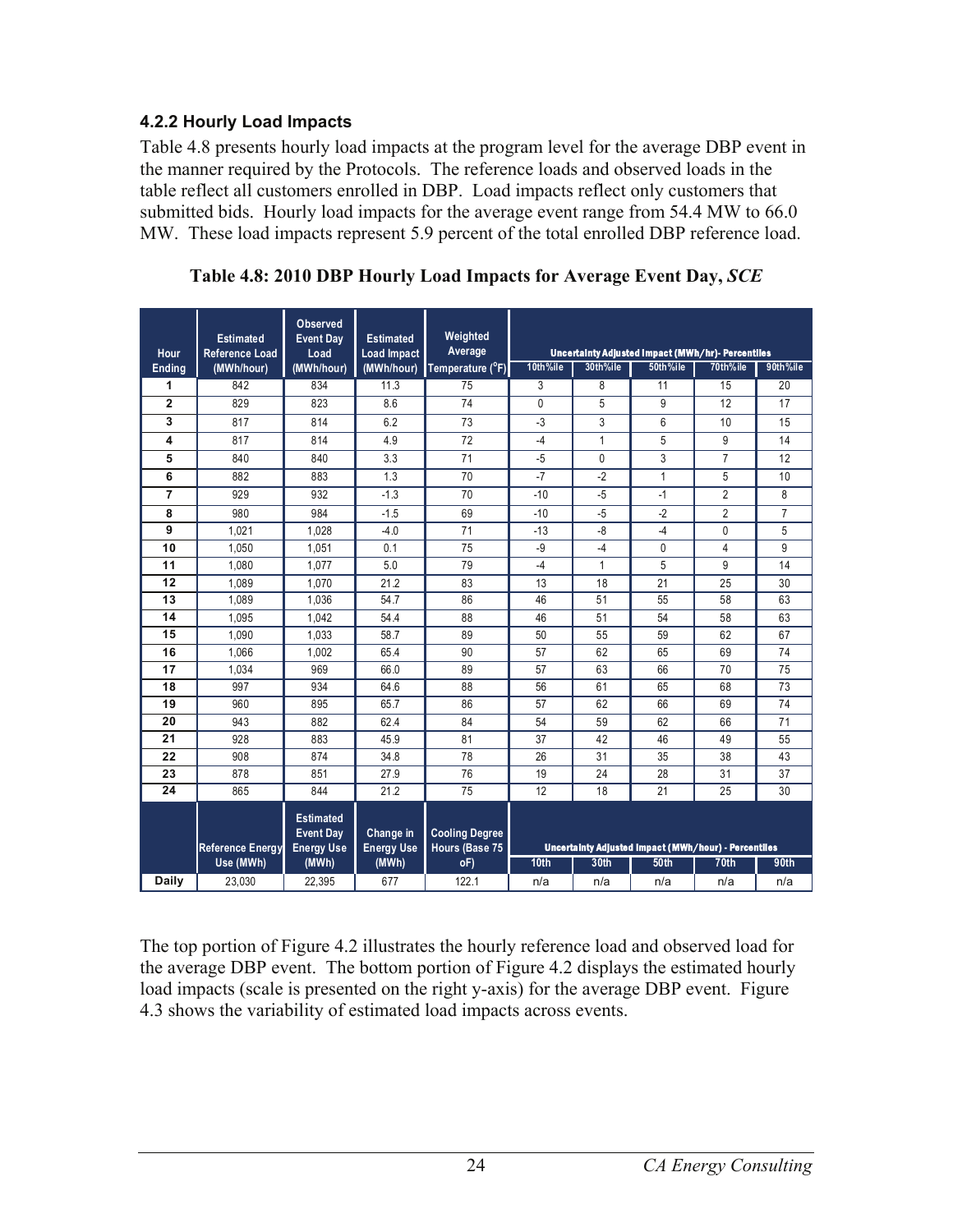

**Figure 4.3: 2010 Hourly Load Impacts by Event –** *SCE DBP*



#### **4.2.3 Comparison of SCE's Load Impacts to the 2009 Program Year**

SCE's 2010 average hourly load reduction of 61.5 MW is 51 percent larger than the average of 40.7 MW reported for 2009. For the nine events in 2010, percentage load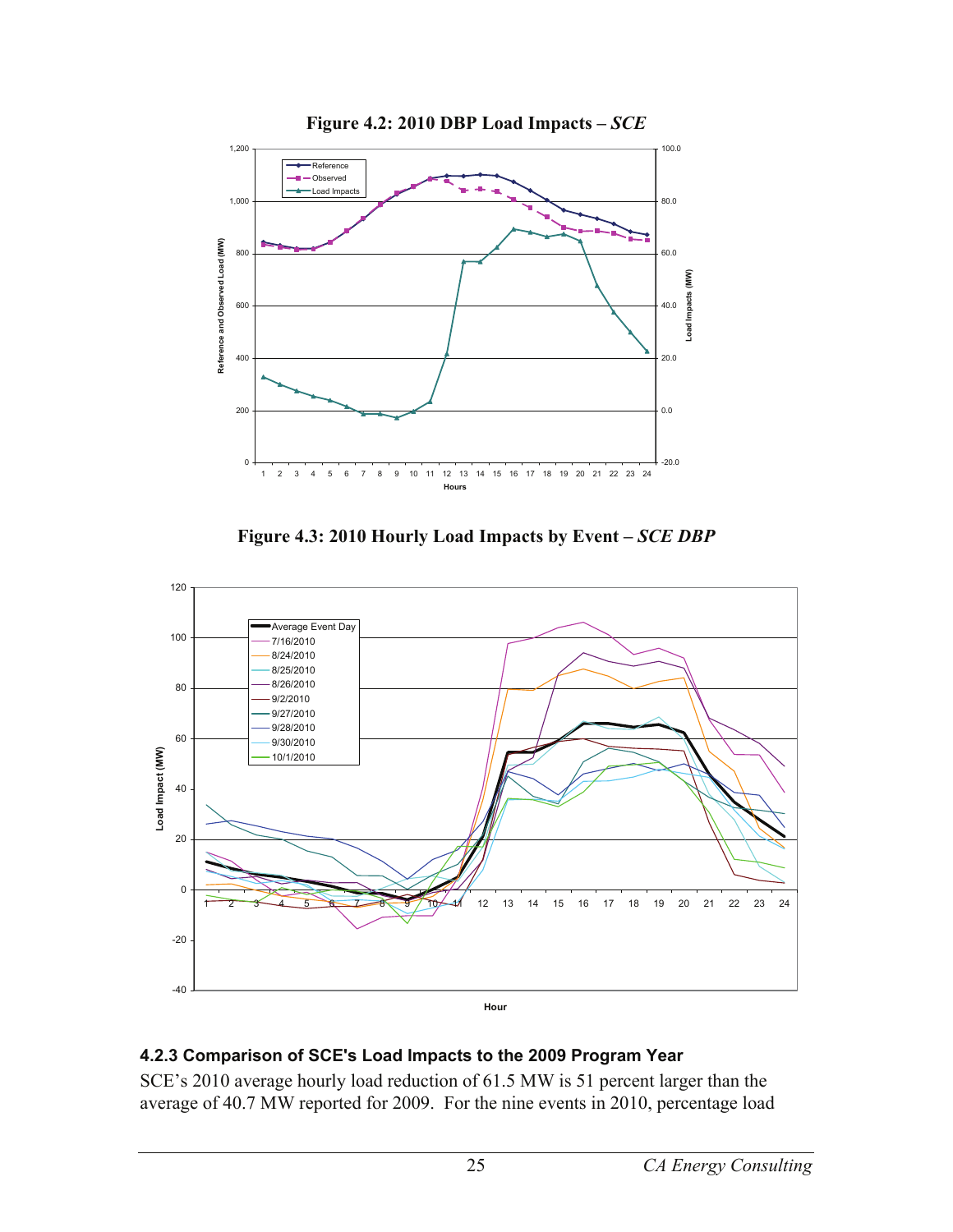impacts ranged from 4.0 percent to 9.6 percent, with an average of 5.9 percent. For the fifteen events during 2009, percentage load impacts ranged from 2.5 percent to 5.9 percent, with an average of 4.1 percent.

One reason for the increase in load impacts is that 2009 estimates do not include the response of all "aggregated load" customers. Aggregated load refers to groups of SAIDs that coordinate demand response. Aggregated load SAIDs are represented in bidding records by a lead SAID that submits a total bid for the entire group. In 2010, aggregated load customers provided and average of 1.5 MW of load response, representing 2.5 percent of the total average demand response. Assuming that aggregated customers would have responded similarly in 2009, their omission from the 2009 analysis would account for roughly 6 percent of the increase in measured response in 2010.

In addition, the composition of bidding customers changed between years. Some customers who bid in 2009 did not bid in 2010 because they left the program or chose not to participate. Similarly, some customers that did not participate in 2009 did participate in 2010. Entry into and exit from DBP, in addition to changes in the customers submitting bids, account for roughly 30 percent of the increase in measured response.

The remaining 64 percent of the increase in average DBP response is due to nearly 400 customers who bid at least once in both years. There are several potential explanations for the increase in response from customers who participated in events in both years: responding on a higher share of the event days; responding more consistently across event hours; or responding at a higher level during event hours.

One means of validating the estimated load impacts is to compare aggregate DBP loads on event and non-event days. Figure 4.4 shows observed aggregated loads for each day between September 27 and September 30. September 29 represents the only non-event day of that week. Temperatures on September 30 were similar to those on September 29 (averaging 83.0 and 83.9 degrees Fahrenheit during event hours, respectively). Using September 29 as a baseline would result in an average load reduction of 35 MW, or 85 percent of the 41 MW load impact measured in our ex post regression model and twice as large as the SCE program-based estimate.

While similar "day-matching"-based differences for September 27 and 28 versus September 29 are not as large, both of those event days were hotter than September 29 (with temperatures of 100.3 and 86.6 degrees Fahrenheit, respectively). These temperature differences would likely increase the implied reference load above the usage on September 29, resulting in impacts close to those estimated by the regression model.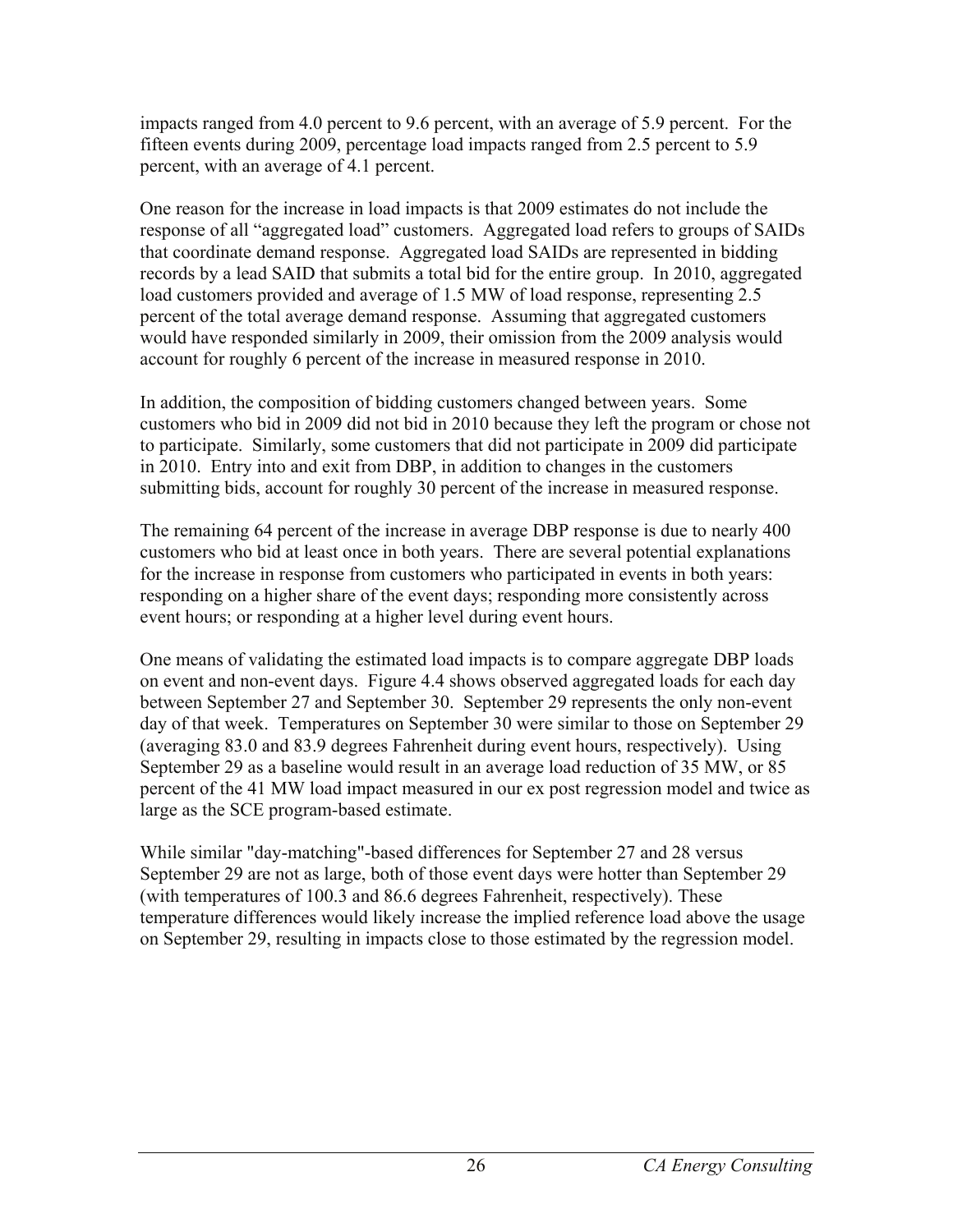

**Figure 4.4: Observed Load and Temperature, Sep. 27 - Sep. 30 – SCE DBP** 

## *4.3 Effect of TA/TI and AutoDR on Load Impacts*

This section describes the *ex post* load impacts achieved by DBP customer accounts that participated in two demand response incentive programs: TA/TI and AutoDR.

The Technical Assistance and Technology Incentives (TA/TI) program has two parts: technical assistance in the form of energy audits, and technology incentives. The objective of the TA portion of the program is to subsidize customer energy audits that have the objective of identifying ways in which customers can reduce load during demand response events. The TI portion of the program then provides incentive payments for the installation of equipment or control software supporting DR.

The Automated Demand Response (AutoDR) program helps customers to activate DR strategies, such as managing lighting or heating, ventilation and air conditioning (HVAC) systems, whereby electrical usage can be automatically reduced or eliminated during times of high electricity prices or electricity system emergencies.

For each utility and incentive program, we present two types of information. The first type (e.g., Table 4.9) contains the overall average hourly load impacts provided by the service accounts that participated in TA/TI or AutoDR. The second set of tables (e.g., Tables 4.10 through 4.12) describes our attempt to estimate *incremental* TA/TI or AutoDR load impacts, or the load impacts achieved by these customers less the amount of the load impact one would expect in the absence of TA/TI or AutoDR. To do this, we develop comparison groups according to industry classifications (SIC codes for SCE and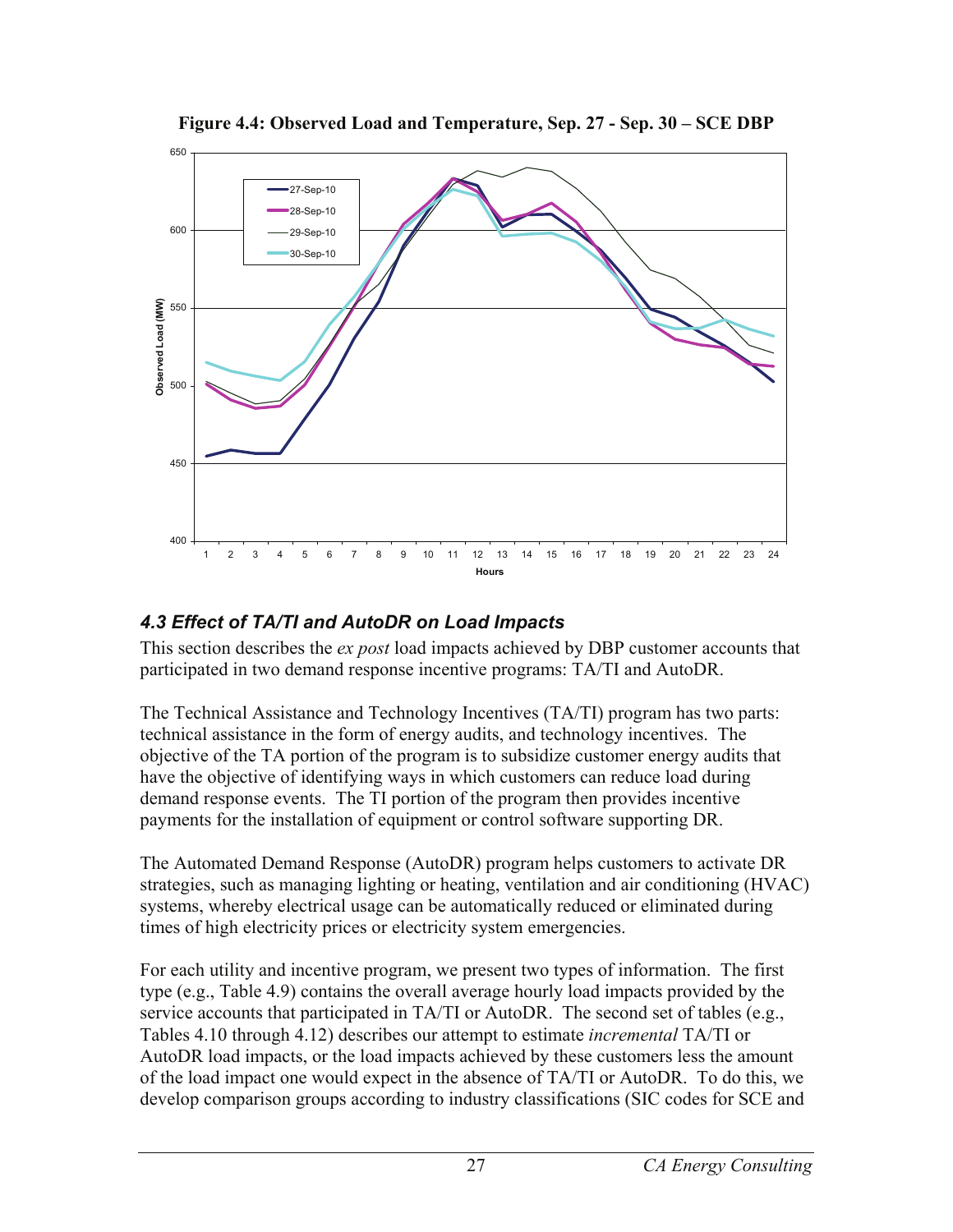NAICS codes for PG&E). Where possible, we conduct comparisons within a 6-digit NAICS code or 4-digit SIC code. Where a comparison at this level of disaggregation was not possible, we compared at a higher level of industry aggregation, such as 2-digit SIC codes or 3-digit NAICS codes.

We note that the above comparisons do not constitute a formal evaluation of the incremental effect of AutoDR or TA/TI on customers' demand response load impacts. This is the case largely due to lack of complete information. For example, we rarely observe "before and after" load responses for the same service account, because the TA/TI and AutoDR audits and installations typically took place prior to any events in 2009. In addition, enabling technology may be used by some SA IDs that did not participate in AutoDR or TA/TI. Therefore, we cannot be certain that when we compare TA/TI and non-TA/TI accounts we are actually measuring a "with and without" technology difference. However, given the available data, we believe that the comparisons made in this section are informative and the most relevant ones to provide.

The sub-sections below present the results for each of the utilities.

# **PG&E**

## *TA/TI*

According to data provided by PG&E, 3 DBP service accounts participating in the TA/TI program submitted a bid for the August 25, 2010 event.

Table 4.9 shows the event-specific load impact for the TA/TI participants. TA/TI customers provided an average hourly load reduction of 383 kW, or 8.3 percent of their reference load.

| <b>Event</b><br>Date | Number of<br><b>SAIDS</b> | <b>Estimated</b><br><b>Reference Load</b><br>(kW) | <b>Observed</b><br>Load (kW) | <b>Estimated Load</b><br>Impact (kW) | $%$ Load<br>Impact |
|----------------------|---------------------------|---------------------------------------------------|------------------------------|--------------------------------------|--------------------|
| 8/25/2010            |                           | 4.638                                             | 4.255                        | 383                                  | 8.3%               |

| Table 4.9: Average Hourly Load Impacts by Event, PG&E TA/TI |  |  |  |
|-------------------------------------------------------------|--|--|--|
|-------------------------------------------------------------|--|--|--|

All three TA/TI participants were in one 6-digit NAICS industry code. As shown in Table 4.10, the TA/TI SA IDs in this industry group had reference loads that were approximately twice the size of the non-TA/TI SA IDs.

|  | Table 4.10: Number of Service Accounts and Average Reference Load, PG&E TA/TI |
|--|-------------------------------------------------------------------------------|
|  |                                                                               |

|                      |                                                    | <b>Average Reference Load</b><br><b>Number of</b><br><b>SAIDs</b><br>(kW) / SAID |                           |              |                 |              |
|----------------------|----------------------------------------------------|----------------------------------------------------------------------------------|---------------------------|--------------|-----------------|--------------|
| <b>NAICS</b><br>Code | <b>NAICS Description</b>                           | <b>Basis of</b><br>Comparison                                                    | <b>No</b><br><b>TA/TI</b> | <b>TA/TI</b> | <b>No TA/TI</b> | <b>TA/TI</b> |
| 334419               | <b>Other Electronic Component</b><br>Manufacturing | 3-digit NAICS                                                                    | 2                         | 2            | 789             | 1.546        |

Table 4.11 shows that the TA/TI service accounts were more demand responsive, with an 8 percent average load impact versus the 3 percent load impact estimated for the non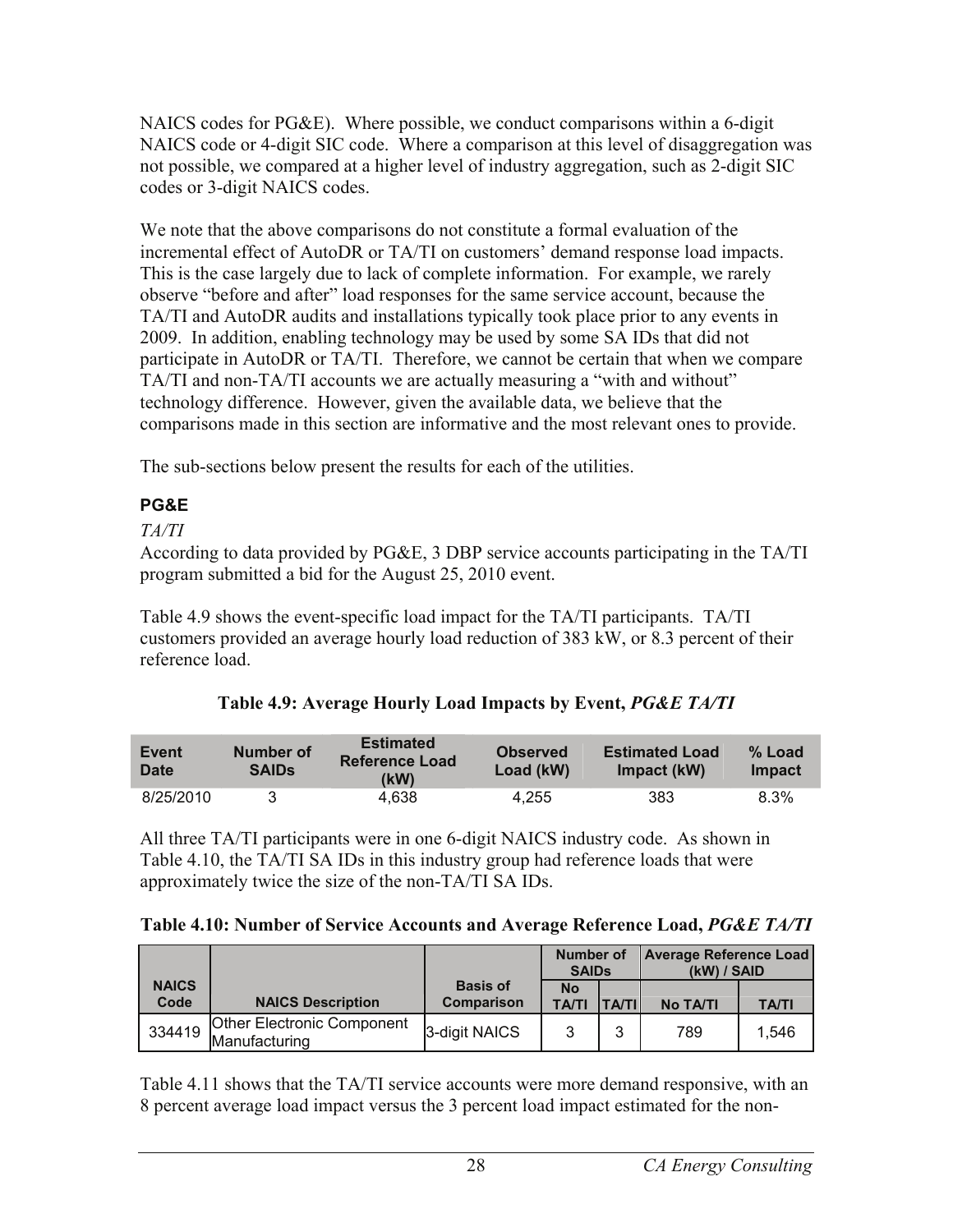TA/TI service accounts. Table 4.12 uses this information to summarize the total incremental load impact, which is 229 kW.

|                      |                                                    |                                      | <b>Average Load Impact</b><br>(kW) / SAID |              | Average<br><b>Percentage LI</b> |    |
|----------------------|----------------------------------------------------|--------------------------------------|-------------------------------------------|--------------|---------------------------------|----|
| <b>NAICS</b><br>Code | <b>NAICS Description</b>                           | <b>Basis of</b><br><b>Comparison</b> | No TA/TI                                  | <b>TA/TI</b> | No TA/TI   TA/TI                |    |
| 334419               | <b>Other Electronic Component</b><br>Manufacturing | 3-digit NAICS                        | 26                                        | 128          | 3%                              | 8% |

#### **Table 4.11: Average Load Impacts in Levels and Percentages,** *PG&E TA/TI*

**Table 4.12: Incremental Load Impact Calculation,** *PG&E TA/TI*

|                      |                                                    | <b>Average % LI</b>       |              |                        |                          |
|----------------------|----------------------------------------------------|---------------------------|--------------|------------------------|--------------------------|
| <b>NAICS</b><br>Code | <b>NAICS Description</b>                           | <b>No</b><br><b>TA/TI</b> | <b>TA/TI</b> | Reference<br>Load (kW) | Incremental<br>$LI$ (kW) |
| 334419               | <b>Other Electronic Component</b><br>Manufacturing | 3%                        | 8%           | 4.638                  | 229                      |

#### *AutoDR*

According to data provided by PG&E, 71 DBP service accounts participating in the AutoDR program submitted a bid for the August  $25<sup>th</sup>$  test event. (However, not all of these service accounts appeared to reduce load during event hours.) Table 4.13 shows the average hourly load impact for the AutoDR participants, which was 1,658 kW, or 3.1 percent of their reference load.

## **Table 4.13: Average Hourly Load Impacts by Event,** *PG&E AutoDR*

| Event<br><b>Date</b> | Number of<br><b>SAIDS</b> | <b>Estimated</b><br><b>Reference Load</b><br>(kW) | <b>Observed</b><br>Load (kW) | <b>Estimated Load</b><br>Impact (kW) | % Load<br><b>Impact</b> |
|----------------------|---------------------------|---------------------------------------------------|------------------------------|--------------------------------------|-------------------------|
| 8/25/2010            | 71                        | 53.002                                            | 51.344                       | 1.658                                | $3.1\%$                 |

AutoDR participants were spread across 25 6-digit NAICS industry codes. In nine of these industry groups, non-AutoDR bidders are present to serve as a comparison group. For the remaining 16 industry groups with Auto-DR customers, comparisons are made at a more aggregated level. "Basis of Comparison" identifies the industry level used for the comparison group.

Tables 4.14 and 4.15 show the characteristics of the treatment and comparison groups. Notice that the average size (represented by the average reference loads shown in the two rightmost columns) can be quite different between the comparison group and the AutoDR DBP participants. AutoDR DBP customers are larger than the comparison group customers in 10 of the 25 comparisons.

Table 4.15 shows the load impacts in kW and percentage terms. A positive sign indicates load reductions during event hours. Notice that there are some wrong-signed results (indicating load increases during event hours) and a large share of counter-intuitive differences between the Auto-DR load impacts and those of the comparison group. (That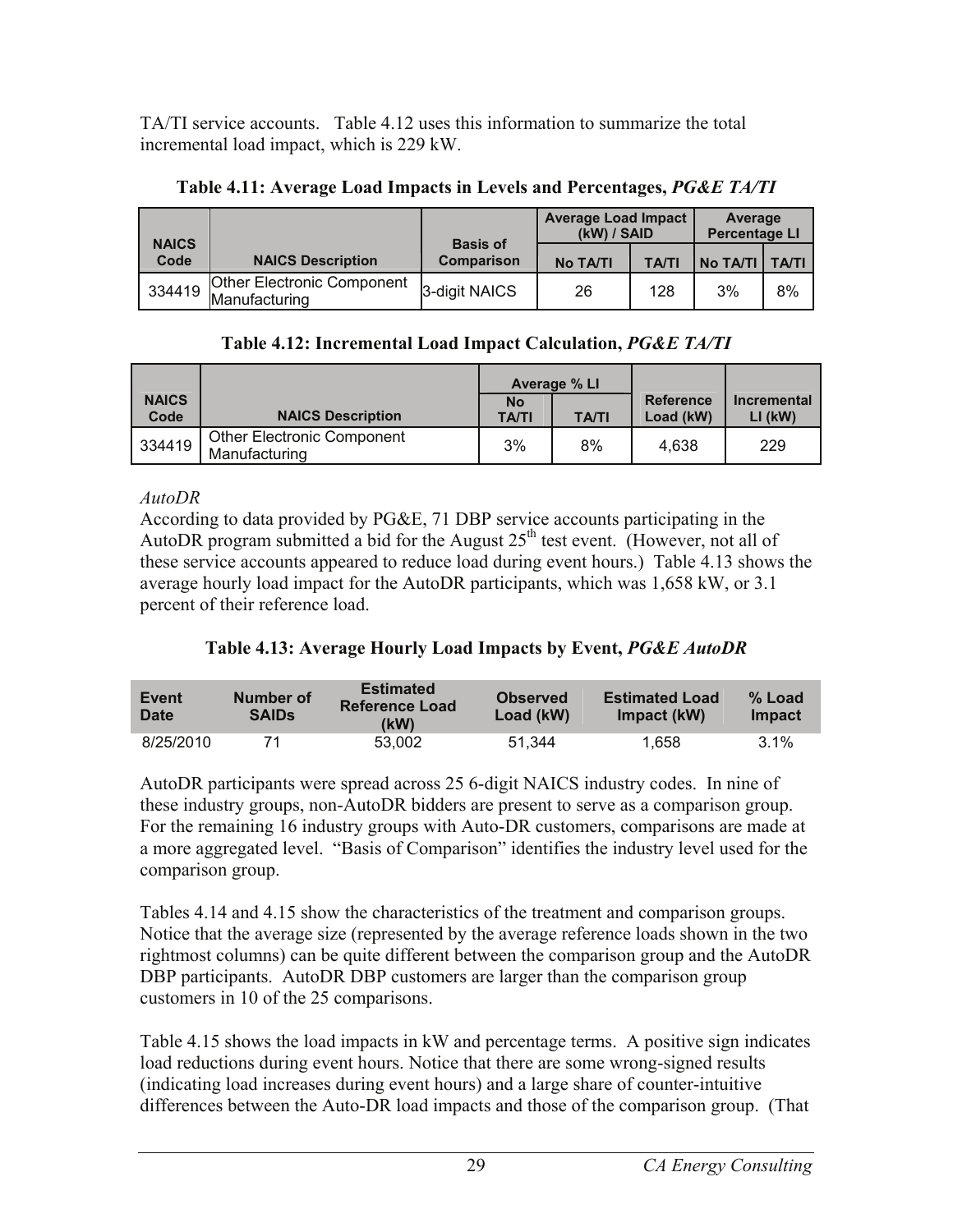is, we expect that Auto-DR customers will have a higher percentage load impact than the comparison group customers, but this is true in only 8 of the 25 comparisons.)

Table 4.16 combines the percentage load impact estimates with the reference loads to calculate the incremental load impacts. In this case, the incremental load impact is -336 kW, indicating that the industry-group level calculations do not produce positive incremental Auto-DR load impacts.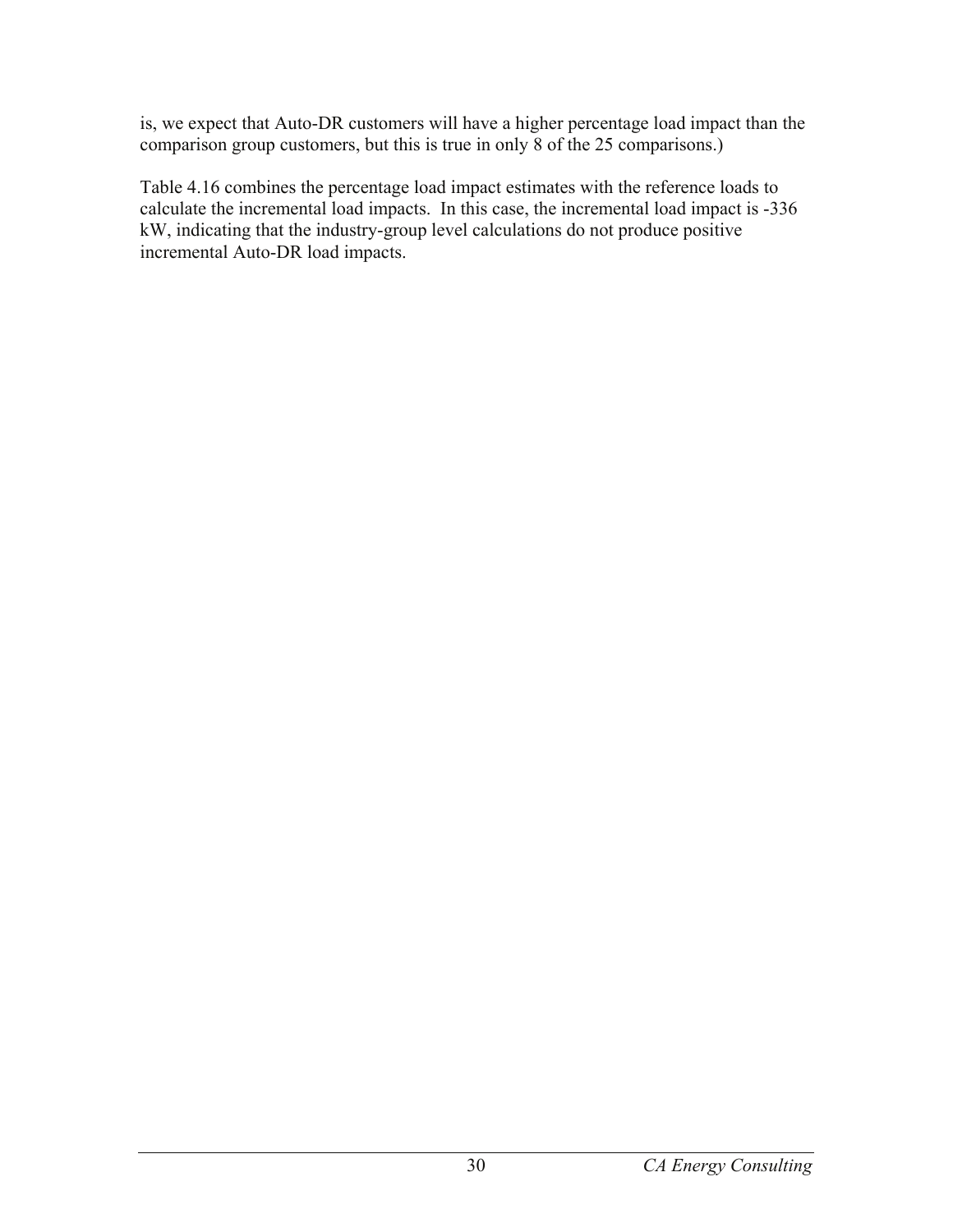|                      |                                                                                                                      |                               | <b>Number of</b><br><b>SAIDs</b> |                      | <b>Average Reference</b><br>Load (kW) / SAID |               |
|----------------------|----------------------------------------------------------------------------------------------------------------------|-------------------------------|----------------------------------|----------------------|----------------------------------------------|---------------|
| <b>NAICS</b><br>Code | <b>NAICS Description</b>                                                                                             | <b>Basis of</b><br>Comparison | <b>No</b>                        | <b>AutoDR AutoDR</b> | <b>No</b><br><b>AutoDR</b>                   | <b>AutoDR</b> |
| 115114               | Postharvest Crop Activities (except<br>Cotton Ginning)                                                               | Program                       | 153                              | 3                    | 938                                          | 989           |
|                      | 221112 Fossil Fuel Electric Power Generation Program                                                                 |                               | 153                              | 1                    | 938                                          | 584           |
| 334112               | <b>Computer Storage Device</b><br>Manufacturing                                                                      | 3-digit NAICS                 | 3                                | 6                    | 789                                          | 1246          |
| 424410               | <b>General Line Grocery Merchant</b><br>Wholesalers                                                                  | 3-digit NAICS                 | $\mathbf{1}$                     | 1                    | 198                                          | 863           |
|                      | 442110 Furniture Stores                                                                                              | Program                       | 153                              | 1                    | 938                                          | 900           |
| 452111               | Department Stores (except Discount<br>Department Stores)                                                             | Program                       | 153                              | 23                   | 938                                          | 114           |
|                      | 452112 Discount Department Stores                                                                                    | Program                       | 153                              | 1                    | 938                                          | 473           |
| 518210               | Data Processing, Hosting, and<br><b>Related Services</b>                                                             | 6-digit NAICS                 | $\overline{2}$                   | 2                    | 3000                                         | 1943          |
| 531123               | Lessors of Nonresidential Buildings<br>(except Miniwarehouses)                                                       | 6-digit NAICS                 | 5                                | 1                    | 775                                          | 264           |
|                      | Research and Development in the<br>541710 Physical, Engineering, and Life<br>Sciences                                | 6-digit NAICS                 | 1                                | 3                    | 4,874                                        | 618           |
| 551114               | Corporate, Subsidiary, and Regional<br><b>Managing Offices</b>                                                       | 6-digit NAICS                 | 4                                | 3                    | 2,125                                        | 2,329         |
|                      | 621400 Outpatient Care Centers                                                                                       | 3-digit NAICS                 | 1                                | 1                    | 155                                          | 462           |
|                      | 621491 HMO Medical Centers                                                                                           | 3-digit NAICS                 | $\mathbf{1}$                     | $\overline{2}$       | 155                                          | 1,337         |
| 622112               | <b>General Medical and Surgical</b><br><b>Hospitals</b>                                                              | Program                       | 153                              | 1                    | 938                                          | 1,063         |
|                      | 624000 Social Assistance                                                                                             | 3-digit NAICS                 | 1                                | 1                    | 196                                          | 136           |
|                      | 624190 Other Individual and Family Services                                                                          | 3-digit NAICS                 | 1                                | 1                    | 196                                          | 184           |
|                      | 624310 Vocational Rehabilitation Services                                                                            | 6-digit NAICS                 | 1                                | 1                    | 196                                          | 2,196         |
| 713940               | <b>Fitness and Recreational Sports</b><br>Centers                                                                    | 6-digit NAICS                 | 20                               | 4                    | 101                                          | 175           |
|                      | 812910 Pet Care (except Veterinary) Services Program                                                                 |                               | 153                              | 1                    | 938                                          | 228           |
|                      | 921190 Other General Government Support                                                                              | 6-digit NAICS                 | $\overline{2}$                   | 7                    | 314                                          | 1,326         |
|                      | 922120 Police Protection                                                                                             | 3-digit NAICS                 | 11                               | 1                    | 3,405                                        | 2,386         |
|                      | 922130 Legal Counsel and Prosecution                                                                                 | 3-digit NAICS                 | 11                               | 1                    | 3,405                                        | 706           |
|                      | 922140 Correctional Institutions                                                                                     | 6-digit NAICS                 | 10                               | 3                    | 3,713                                        | 1,139         |
|                      | 922160 Fire Protection                                                                                               | 3-digit NAICS                 | 11                               | 1                    | 3,405                                        | 538           |
| 923130               | Administration of Human Resource<br>Programs (except Education, Public<br>Health, and Veterans' Affairs<br>Programs) | 6-digit NAICS                 | 1                                | 1                    | 262                                          | 143           |

**Table 4.14: Number of Service Accounts and Average Reference Load,** *PG&E AutoDR*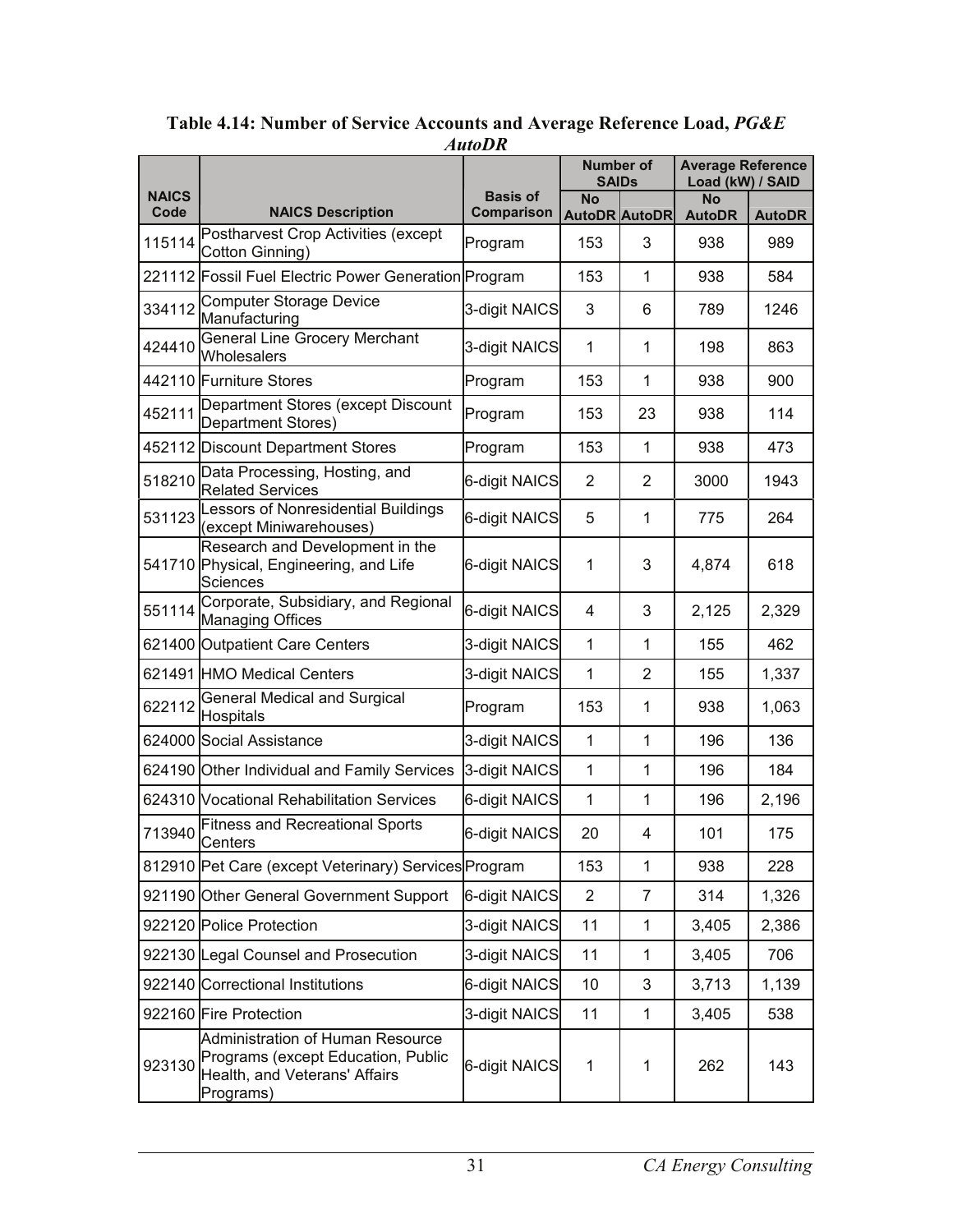|                      |                                                                                                                      |                                      | <b>Average Load</b><br>Impact (kW) / SAID |               | Average<br><b>Percentage LI</b> |        |
|----------------------|----------------------------------------------------------------------------------------------------------------------|--------------------------------------|-------------------------------------------|---------------|---------------------------------|--------|
| <b>NAICS</b><br>Code | <b>NAICS Description</b>                                                                                             | <b>Basis of</b><br><b>Comparison</b> | <b>No</b><br><b>AutoDR</b>                | <b>AutoDR</b> | No<br><b>AutoDR AutoDR</b>      |        |
| 115114               | Postharvest Crop Activities (except<br>Cotton Ginning)                                                               | Program                              | 54                                        | -80           | 6%                              | $-8%$  |
|                      | 221112 Fossil Fuel Electric Power Generation Program                                                                 |                                      | 54                                        | $-48$         | 6%                              | $-8%$  |
| 334112               | <b>Computer Storage Device</b><br>Manufacturing                                                                      | 3-digit NAICS                        | 26                                        | 28            | 3%                              | 2%     |
| 424410               | <b>General Line Grocery Merchant</b><br>Wholesalers                                                                  | 3-digit NAICS                        | 11                                        | -8            | 6%                              | $-1%$  |
|                      | 442110 Furniture Stores                                                                                              | Program                              | 54                                        | $-100$        | 6%                              | $-11%$ |
| 452111               | Department Stores (except Discount<br>Department Stores)                                                             | Program                              | 54                                        | 39            | 6%                              | 34%    |
|                      | 452112 Discount Department Stores                                                                                    | Program                              | 54                                        | -9            | 6%                              | $-2%$  |
| 518210               | Data Processing, Hosting, and<br><b>Related Services</b>                                                             | 6-digit NAICS                        | -82                                       | 102           | $-3%$                           | 5%     |
| 531123               | Lessors of Nonresidential Buildings<br>(except Miniwarehouses)                                                       | 6-digit NAICS                        | 40                                        | 37            | 5%                              | 14%    |
|                      | Research and Development in the<br>541710 Physical, Engineering, and Life<br><b>Sciences</b>                         | 6-digit NAICS                        | 94                                        | 9             | 2%                              | 1%     |
| 551114               | Corporate, Subsidiary, and Regional<br><b>Managing Offices</b>                                                       | 6-digit NAICS                        | 175                                       | 28            | 8%                              | 1%     |
|                      | 621400 Outpatient Care Centers                                                                                       | 3-digit NAICS                        | $-12$                                     | $-27$         | $-7%$                           | $-6%$  |
|                      | 621491 HMO Medical Centers                                                                                           | 3-digit NAICS                        | $-12$                                     | 92            | $-7%$                           | 7%     |
| 622112               | <b>General Medical and Surgical</b><br>Hospitals                                                                     | Program                              | 54                                        | 126           | 6%                              | 12%    |
|                      | 624000 Social Assistance                                                                                             | 3-digit NAICS                        | 13                                        | -6            | 7%                              | $-5%$  |
|                      | 624190 Other Individual and Family Services                                                                          | 3-digit NAICS                        | 13                                        | $-16$         | 7%                              | $-9%$  |
|                      | 624310 Vocational Rehabilitation Services                                                                            | 6-digit NAICS                        | 13                                        | 101           | 7%                              | 5%     |
| 713940               | <b>Fitness and Recreational Sports</b><br>Centers                                                                    | 6-digit NAICS                        | 4                                         | 19            | 4%                              | 11%    |
|                      | 812910 Pet Care (except Veterinary) Services Program                                                                 |                                      | 54                                        | 4             | 6%                              | 2%     |
|                      | 921190 Other General Government Support                                                                              | 6-digit NAICS                        | $-2$                                      | 43            | 0%                              | 3%     |
|                      | 922120 Police Protection                                                                                             | 3-digit NAICS                        | 271                                       | 60            | 8%                              | 2%     |
|                      | 922130 Legal Counsel and Prosecution                                                                                 | 3-digit NAICS                        | 271                                       | 1             | 8%                              | 0%     |
|                      | 922140 Correctional Institutions                                                                                     | 6-digit NAICS                        | 301                                       | 32            | 8%                              | 3%     |
|                      | 922160 Fire Protection                                                                                               | 3-digit NAICS                        | 271                                       | $-267$        | 8%                              | $-50%$ |
| 923130               | Administration of Human Resource<br>Programs (except Education, Public<br>Health, and Veterans' Affairs<br>Programs) | 6-digit NAICS                        | 28                                        | 14            | 11%                             | 10%    |

## **Table 4.15: Average Load Impacts in Levels and Percentages,** *PG&E AutoDR*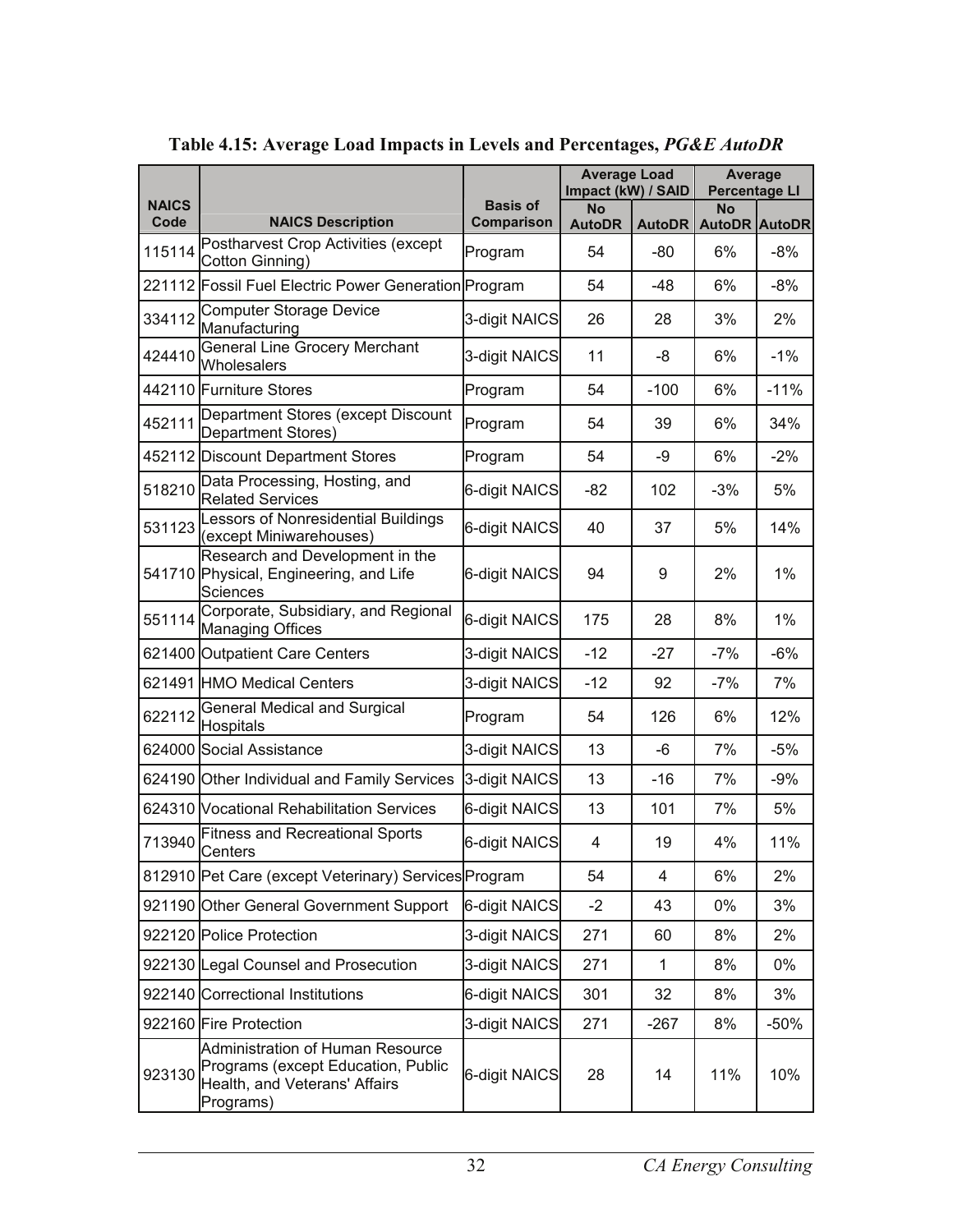| <b>NAICS</b> |                                                                                                                   |                            | Average % Ll  | <b>Reference</b> | <b>Incremental</b> |  |
|--------------|-------------------------------------------------------------------------------------------------------------------|----------------------------|---------------|------------------|--------------------|--|
| Code         | <b>NAICS Description</b>                                                                                          | <b>No</b><br><b>AutoDR</b> | <b>AutoDR</b> | Load (kW)        | $LI$ (kW)          |  |
| 115114       | Postharvest Crop Activities (except Cotton<br>Ginning)                                                            | 8%                         | -8%           | 2,966            | -468               |  |
| 221112       | <b>Fossil Fuel Flectric Power Generation</b>                                                                      | 8%                         | $-8%$         | 584              | $-92$              |  |
| 334112       | <b>Computer Storage Device Manufacturing</b>                                                                      | 3%                         | 2%            | 7,479            | -78                |  |
| 424410       | General Line Grocery Merchant<br>Wholesalers                                                                      | 6%                         | $-1%$         | 863              | -56                |  |
| 442110       | <b>Furniture Stores</b>                                                                                           | 8%                         | $-11%$        | 900              | $-169$             |  |
| 452111       | <b>Department Stores (except Discount</b><br><b>Department Stores)</b>                                            | 8%                         | 34%           | 2,630            | 696                |  |
| 452112       | <b>Discount Department Stores</b>                                                                                 | 8%                         | $-2%$         | 473              | -45                |  |
| 518210       | Data Processing, Hosting, and Related<br><b>Services</b>                                                          | $-3%$                      | 5%            | 3,885            | 309                |  |
| 531123       | <b>Lessors of Nonresidential Buildings</b><br>(except Miniwarehouses)                                             | 5%                         | 14%           | 264              | 23                 |  |
| 541710       | Research and Development in the<br>Physical, Engineering, and Life Sciences                                       | 2%                         | $1\%$         | 1,853            | -9                 |  |
| 551114       | Corporate, Subsidiary, and Regional<br><b>Managing Offices</b>                                                    | 8%                         | 1%            | 6,986            | $-491$             |  |
| 621400       | <b>Outpatient Care Centers</b>                                                                                    | $-7%$                      | $-6%$         | 462              | $\overline{7}$     |  |
| 621491       | <b>HMO Medical Centers</b>                                                                                        | $-7%$                      | 7%            | 2,674            | 386                |  |
| 622112       | <b>General Medical and Surgical Hospitals</b>                                                                     | 8%                         | 12%           | 1,063            | 45                 |  |
| 624000       | Social Assistance                                                                                                 | 7%                         | $-5%$         | 136              | $-15$              |  |
| 624190       | Other Individual and Family Services                                                                              | 7%                         | $-9%$         | 184              | $-28$              |  |
| 624310       | <b>Vocational Rehabilitation Services</b>                                                                         | 7%                         | 5%            | 2,196            | $-47$              |  |
| 713940       | <b>Fitness and Recreational Sports</b><br><b>Centers</b>                                                          | 4%                         | 11%           | 701              | 44                 |  |
| 812910       | Pet Care (except Veterinary) Services                                                                             | 8%                         | 2%            | 228              | $-13$              |  |
| 921190       | <b>Other General Government Support</b>                                                                           | 0%                         | 3%            | 9,285            | 346                |  |
| 922120       | <b>Police Protection</b>                                                                                          | 8%                         | 2%            | 2,386            | $-131$             |  |
| 922130       | Legal Counsel and Prosecution                                                                                     | 8%                         | 0%            | 706              | $-55$              |  |
| 922140       | <b>Correctional Institutions</b>                                                                                  | 8%                         | 3%            | 3,416            | $-182$             |  |
| 922160       | <b>Fire Protection</b>                                                                                            | 8%                         | $-50%$        | 538              | $-310$             |  |
| 923130       | Administration of Human Resource<br>Programs (except Education, Public<br>Health, and Veterans' Affairs Programs) | 11%                        | 10%           | 143              | $-2$               |  |
|              | <b>Total</b>                                                                                                      |                            |               |                  |                    |  |

## **Table 4.16: Incremental Load Impact Calculation,** *PG&E AutoDR*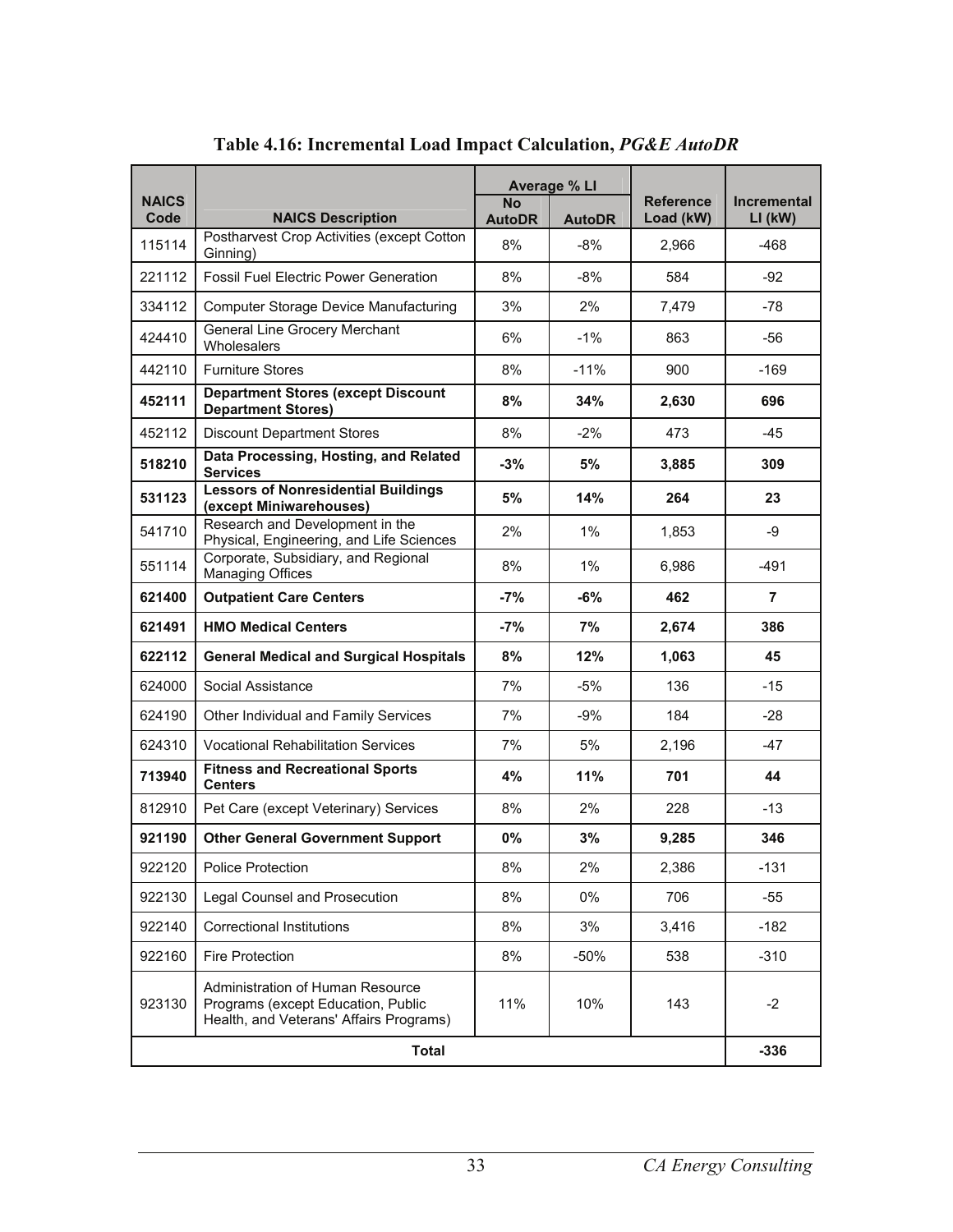# **SCE**

*TA/TI* 

Table 4.17 shows the DBP load impacts provided by SCE's TA/TI service accounts for each event. An average of 55 of SCE's DBP service accounts participated in TA/TI. The load impacts vary dramatically across events. The variability is largely due to one service account that sometimes provides essentially zero load impacts, but for other events provides 15 to 19 MW of load response. The load impacts in the absence of this customer average 1.9 MW, or 12.7 percent of the remaining reference load.

| Event<br><b>Date</b> | <b>Number</b><br>οf<br><b>SAIDs</b> | <b>Estimated</b><br><b>Reference Load</b><br>(kW) | <b>Observed</b><br>Load<br>(kW) | <b>Estimated</b><br><b>Load Impact</b><br>(kW) | $\%$<br>Load<br><b>Impact</b> |
|----------------------|-------------------------------------|---------------------------------------------------|---------------------------------|------------------------------------------------|-------------------------------|
| 7/16/2010            | 56                                  | 48,277                                            | 27,145                          | 21,132                                         | 43.8%                         |
| 8/24/2010            | 53                                  | 42,975                                            | 22,295                          | 20,680                                         | 48.1%                         |
| 8/25/2010            | 53                                  | 44.571                                            | 42,819                          | 1,752                                          | 3.9%                          |
| 8/26/2010            | 53                                  | 43,925                                            | 42,996                          | 929                                            | 2.1%                          |
| 9/2/2010             | 53                                  | 41,949                                            | 39,921                          | 2,028                                          | 4.8%                          |
| 9/27/2010            | 56                                  | 48.764                                            | 46,828                          | 1,936                                          | 4.0%                          |
| 9/28/2010            | 56                                  | 47,625                                            | 46,022                          | 1,603                                          | $3.4\%$                       |
| 9/30/2010            | 56                                  | 46,896                                            | 46,199                          | 696                                            | 1.5%                          |
| Average              | 55                                  | 45,623                                            | 39,278                          | 6.345                                          | 13.9%                         |

**Table 4.17: Average Hourly TA/TI Load Impacts by Event,** *SCE TA/TI*

Table 4.18 shows load impact comparisons by industry group. The load impact differences between TA/TI participants and non-participants vary dramatically across industry groups. TA/TI load impacts are higher than non-TA/TI impacts in only 7 of 16 industries (the seven instances are shown in bold). The most remarkable difference is for Industrial Gases SIC (2813), where the percentage load impacts for TA/TI accounts are 66 percentage points *lower* than those of non-TA/TI service accounts. In this case, there is one TA/TI service account that can provide a comparable percentage demand response to the non-TA/TI service accounts, but it does so during only two events (but the customer submitted a bid for all of the events). Therefore, the average percentage load impact across all events is quite low compared to the non-TA/TI service accounts, which provided much more consistent demand response. Due to the large average reference load in this industry, this large percentage difference results in a negative incremental load impact for SCE's TA/TI customers. In the absence of this customer, the total incremental TA/TI load impact is substantially closer to zero (-690 kW).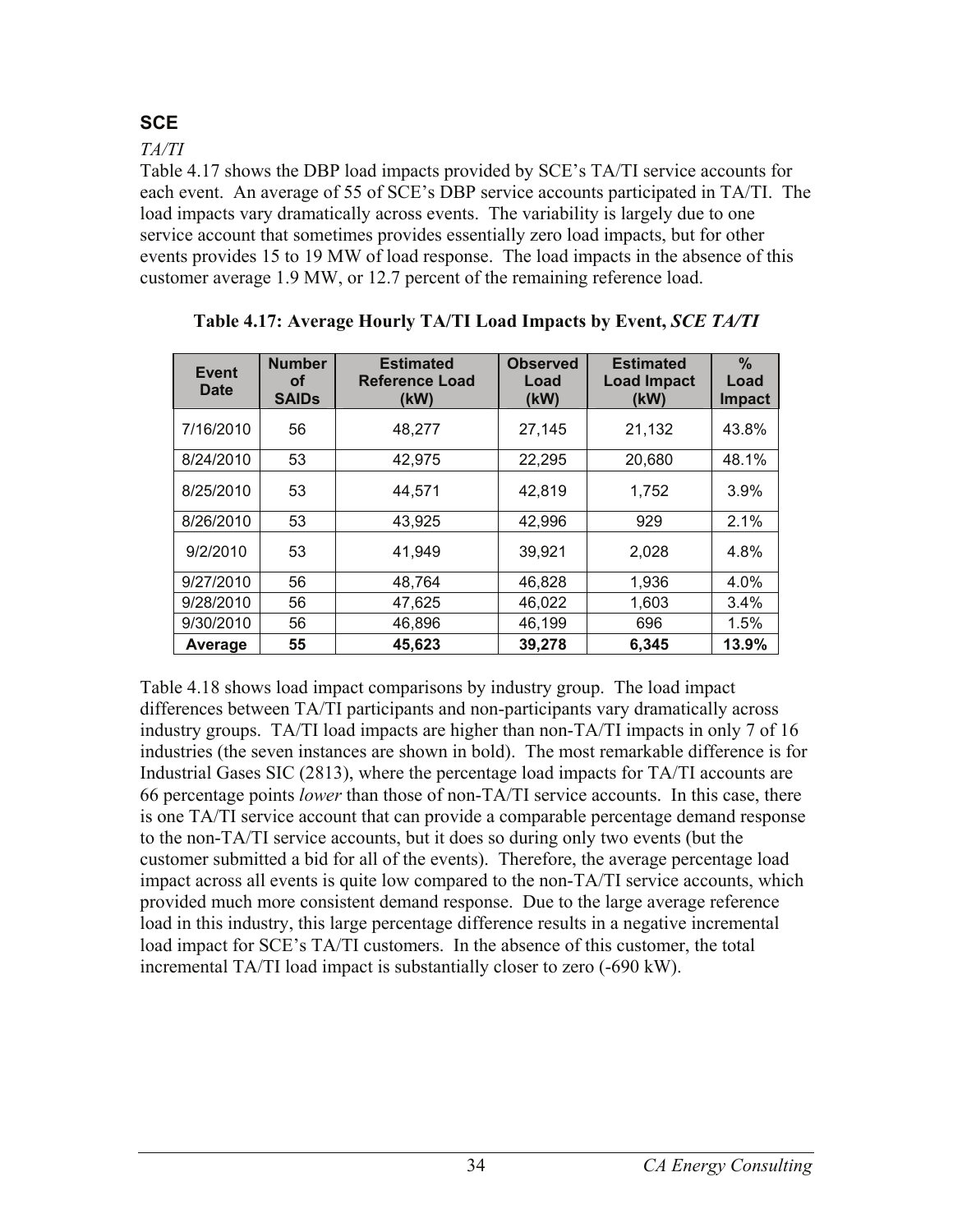|                    |                                                                                  | <b>Average</b><br><b>Percentage LI</b> |              |                               |                                 |
|--------------------|----------------------------------------------------------------------------------|----------------------------------------|--------------|-------------------------------|---------------------------------|
| <b>SIC</b><br>Code | <b>SIC Description</b>                                                           | <b>No</b><br><b>TA/TI</b>              | <b>TA/TI</b> | <b>Reference</b><br>Load (kW) | <b>Incremental</b><br>$LI$ (kW) |
| 2026               | <b>Fluid Milk</b>                                                                | 2.5%                                   | 0.4%         | 954                           | $-20$                           |
| 2041               | Flour and Other Grain Mill<br>Products                                           | 1.0%                                   | $-7.1\%$     | 1,746                         | $-140$                          |
| 2813               | <b>Industrial Gases</b>                                                          | 89.3%                                  | 23.5%        | 20,539                        | $-13,522$                       |
| 2834               | Pharmaceutical<br>Preparations                                                   | 4.8%                                   | 2.5%         | 2,135                         | -51                             |
| 4941               | <b>Water Supply</b>                                                              | 29.3%                                  | 22.5%        | 17                            | $-1$                            |
| 5072               | <b>Hardware</b>                                                                  | 0.9%                                   | 21.9%        | 1,174                         | 246                             |
| 5311               | <b>Department Stores</b>                                                         | 2.5%                                   | 0.9%         | 2,009                         | $-33$                           |
| 5318               | <b>Retail stores</b>                                                             | 1.2%                                   | $-0.3%$      | 5,197                         | $-80$                           |
| 5411               | <b>Grocery Stores</b>                                                            | 5.8%                                   | 6.7%         | 3,517                         | 32                              |
| 5651               | <b>Family Clothing Stores</b>                                                    | 7.8%                                   | 7.4%         | 1,021                         | $-4$                            |
| 5912               | <b>Drug Stores and</b><br><b>Proprietary Stores</b>                              | $-3.5%$                                | 0.2%         | 1,448                         | 54                              |
| 6512               | <b>Operators of</b><br><b>Nonresidential Buildings</b>                           | 1.4%                                   | 7.7%         | 10,871                        | 682                             |
| 6514               | <b>Operators of Dwellings</b><br><b>Other Than Apartment</b><br><b>Buildings</b> | 20.8%                                  | 10.6%        | 533                           | $-54$                           |
| 8011               | <b>Kidney dialysis centers</b>                                                   | 0.01%                                  | 10.6%        | 507                           | 54                              |
| 9111               | <b>Executive Offices</b>                                                         | 0.1%                                   | 4.8%         | 104                           | 5                               |
| 9229               | <b>Public Order and Safety,</b><br><b>Not Elsewhere Classified</b>               | 3.1%                                   | 25.2%        | 1                             | 0.2                             |
|                    | <b>TOTAL</b>                                                                     |                                        |              |                               | $-12,832$                       |
|                    | <b>TOTAL Excluding SIC 2813</b>                                                  |                                        |              |                               | $-690$                          |

**Table 4.18: Incremental TA/TI Load Impacts by Industry Group,** *SCE TA/TI*

#### *AutoDR*

Table 4.19 shows the total DBP load impacts for SCE's AutoDR participants. The percentage load impacts are uniformly high across events, averaging 49 percent, or around 14.5 MW of load impact. This result is driven by the participation of one SAID from the Industrial Gases SIC (2813), who consistently reduced load by 13 MW.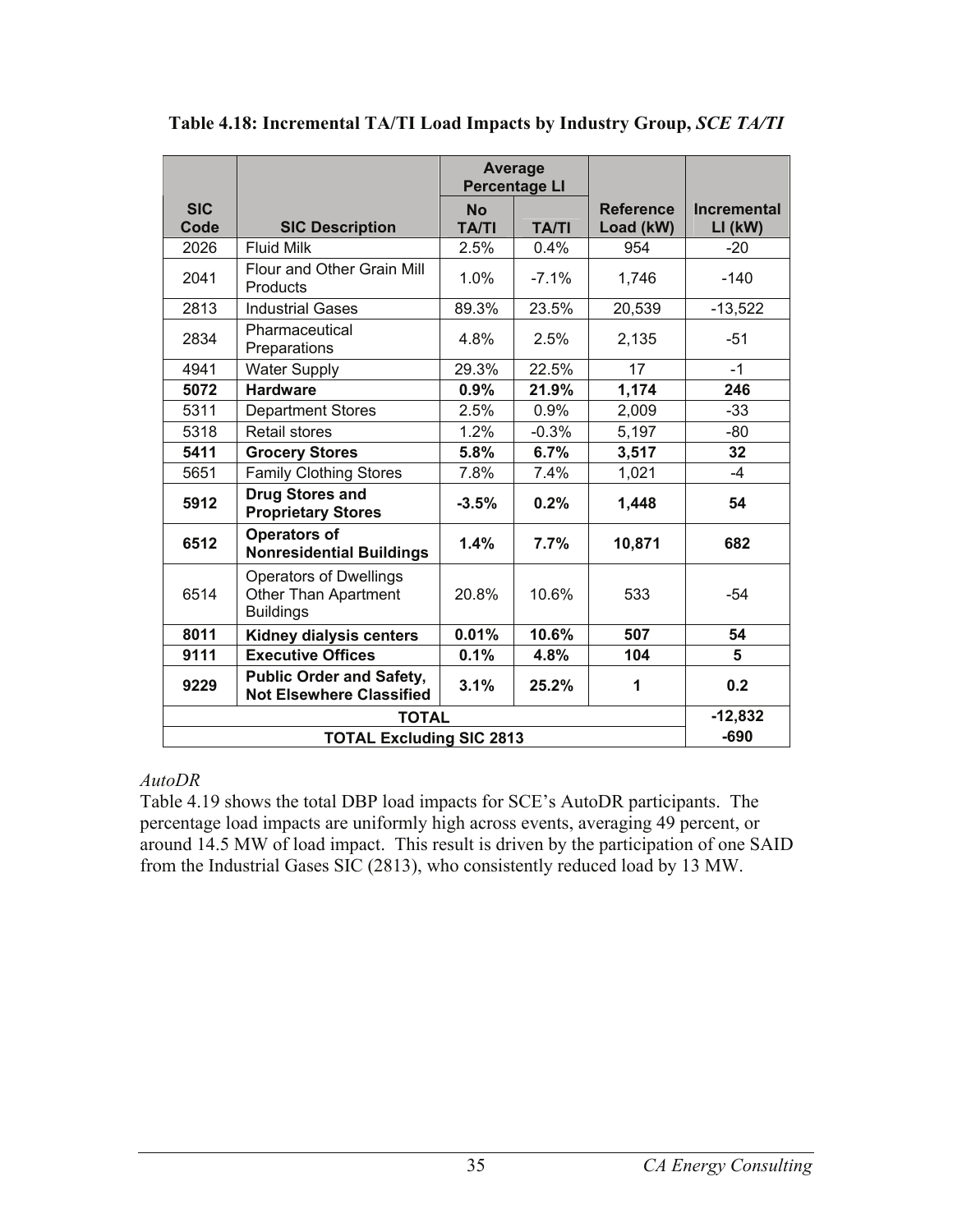| <b>Event</b><br><b>Date</b> | <b>Number</b><br>οf<br><b>SAIDs</b> | <b>Estimated</b><br><b>Reference Load</b><br>(kW) | <b>Observed</b><br>Load<br>(kW) | <b>Estimated</b><br><b>Load Impact</b><br>(kW) | $\%$<br>Load<br><b>Impact</b> |
|-----------------------------|-------------------------------------|---------------------------------------------------|---------------------------------|------------------------------------------------|-------------------------------|
| 7/16/2010                   | 58                                  | 36,471                                            | 19,136                          | 17,336                                         | 47.5%                         |
| 8/24/2010                   | 65                                  | 27,724                                            | 12,586                          | 15,138                                         | 54.6%                         |
| 8/25/2010                   | 65                                  | 27,658                                            | 14,725                          | 12,933                                         | 46.8%                         |
| 8/26/2010                   | 65                                  | 27,312                                            | 14,197                          | 13,115                                         | 48.0%                         |
| 9/2/2010                    | 65                                  | 26,878                                            | 12,372                          | 14,506                                         | 54.0%                         |
| 9/27/2010                   | 66                                  | 34,403                                            | 18,568                          | 15,835                                         | 46.0%                         |
| 9/28/2010                   | 65                                  | 28,605                                            | 14,629                          | 13,976                                         | 48.9%                         |
| 9/30/2010                   | 65                                  | 28,131                                            | 15,142                          | 12,989                                         | 46.2%                         |
| Average                     | 64                                  | 29,648                                            | 15,169                          | 14,478                                         | 48.8%                         |

**Table 4.19: Average Hourly AutoDR Load Impacts by Event,** *SCE AutoDR*

Table 4.20 describes the comparison groups, including the number of SAIDs and average reference load for each group. Table 4.21 shows the load impact comparisons by industry group. AutoDR participants showed higher load impacts in six of the eight industry groups, with several industry groups showing much higher percentage load impact. SICs 723 (Crop Preparation Services for Market, Except Cotton Ginning) and 2653 (Corrugated and Solid Fiber Boxes) provided the opposite outcome, with AutoDR participants providing substantially lower responses than non-participants.

|                    |                                                                                 |                                      | <b>Number of SAIDs</b>     |                | Average<br><b>Reference Load</b><br>(kW) / SAID |               |
|--------------------|---------------------------------------------------------------------------------|--------------------------------------|----------------------------|----------------|-------------------------------------------------|---------------|
| <b>SIC</b><br>Code | <b>SIC Description</b>                                                          | <b>Basis of</b><br><b>Comparison</b> | <b>No</b><br><b>AutoDR</b> | <b>AutoDR</b>  | <b>No</b><br><b>AutoDR</b>                      | <b>AutoDR</b> |
| 723                | <b>Crop Preparation</b><br>Services for Market,<br><b>Except Cotton Ginning</b> | 4 Dig. SIC                           | 1                          | $\overline{2}$ | 387                                             | 296           |
| 2026               | <b>Fluid Milk</b>                                                               | 4 Dig. SIC                           | 5                          | 1              | 1,433                                           | 5,828         |
| 2653               | Corrugated and Solid<br><b>Fiber Boxes</b>                                      | 4 Dig. SIC                           | 4                          | 2              | 913                                             | 979           |
| 2813               | <b>Industrial Gases</b>                                                         | 4 Dig. SIC                           | 4                          | 1              | 4,731                                           | 13,291        |
| 3691               | <b>Storage Batteries</b>                                                        | 2 Dig. SIC                           | 24                         | 2              | 3,152                                           | 1,004         |
| 5311               | <b>Department Stores</b>                                                        | 4 Dig. SIC                           | 1                          | 47             | 158                                             | 161           |
| 5712               | <b>Furniture Stores</b>                                                         | 4 Dig. SIC                           | 1                          | 3              | 90                                              | 834           |
| 5941               | <b>Sporting Goods Stores</b><br>and Bicycle Shops                               | 2 Dig. SIC                           | 25                         | 9              | 621                                             | 147           |

**Table 4.20: Number of Service Accounts and Average Reference Load,** *SCE AutoDR*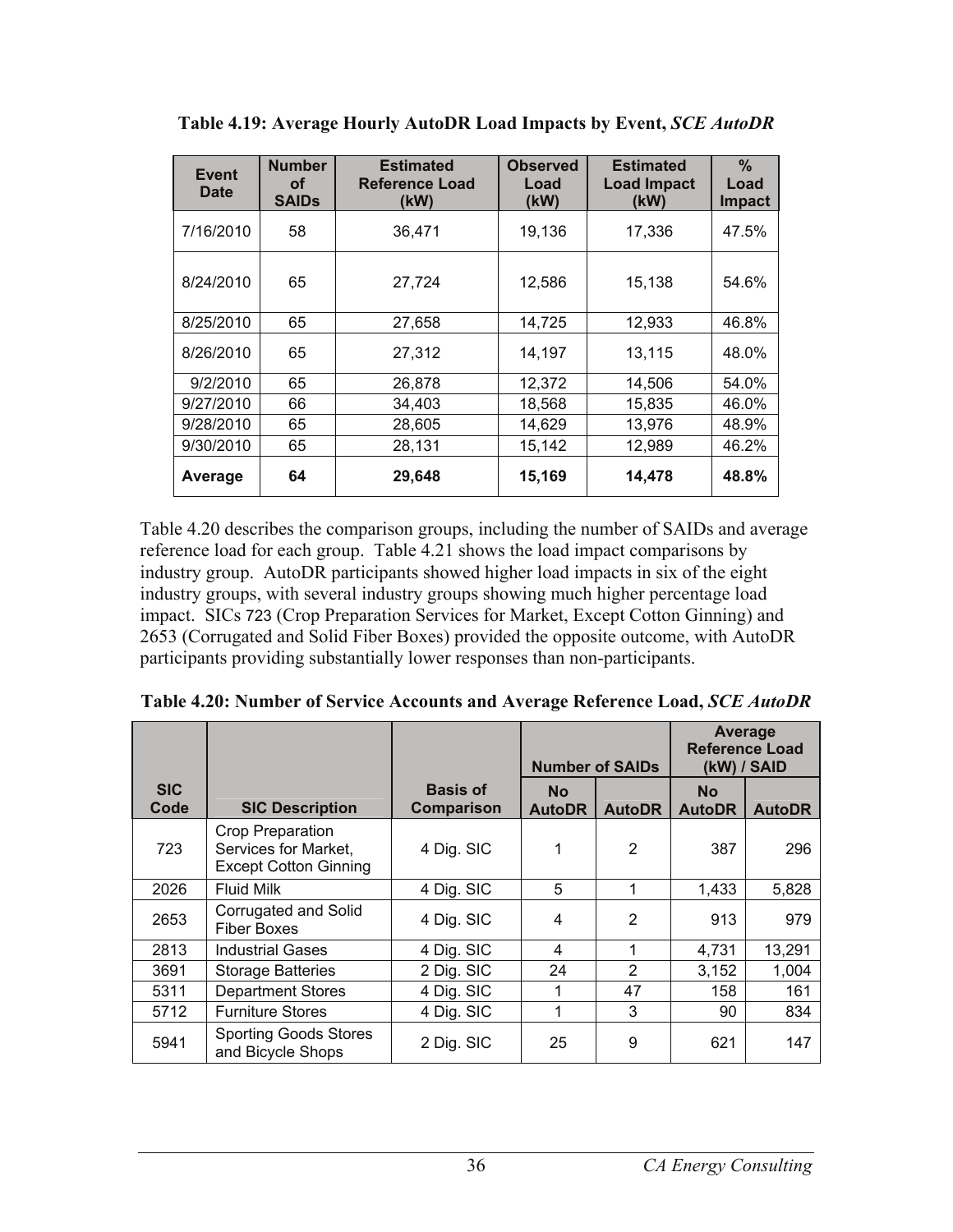|                    |                                                                          |                               | <b>Average Load</b><br>Impact (kW) /<br><b>SAID</b> |               | Average<br><b>Percentage LI</b> |               |
|--------------------|--------------------------------------------------------------------------|-------------------------------|-----------------------------------------------------|---------------|---------------------------------|---------------|
| <b>SIC</b><br>Code | <b>SIC Description</b>                                                   | <b>Basis of</b><br>Comparison | <b>No</b><br><b>AutoDR</b>                          | <b>AutoDR</b> | <b>No</b><br><b>AutoDR</b>      | <b>AutoDR</b> |
| 723                | <b>Crop Preparation Services</b><br>for Market, Except Cotton<br>Ginning | 4 Dig. SIC                    | 60                                                  | -5            | 15.5%                           | $-1.6%$       |
| 2026               | <b>Fluid Milk</b>                                                        | 4 Dig. SIC                    | 36                                                  | 516           | 2.5%                            | 8.9%          |
| 2653               | Corrugated and Solid<br><b>Fiber Boxes</b>                               | 4 Dig. SIC                    | 66                                                  | -74           | $7.3\%$                         | $-7.5\%$      |
| 2813               | <b>Industrial Gases</b>                                                  | 4 Dig. SIC                    | 4,226                                               | 13,026        | 89.3%                           | 98.0%         |
| 3691               | <b>Storage Batteries</b>                                                 | 2 Dig. SIC                    | 24                                                  | 221           | 0.8%                            | 22.0%         |
| 5311               | <b>Department Stores</b>                                                 | 4 Dig. SIC                    | 4                                                   | 21            | 2.5%                            | 12.8%         |
| 5712               | <b>Furniture Stores</b>                                                  | 4 Dig. SIC                    | 5                                                   | 57            | 5.1%                            | 6.9%          |
| 5941               | <b>Sporting Goods Stores</b><br>and Bicycle Shops                        | 2 Dig. SIC                    | 5                                                   | 12            | 0.8%                            | 8.1%          |

**Table 4.21: Average Load Impacts in Levels and Percentages,** *SCE AutoDR* 

Table 4.22 shows an incremental load impact for SCE's AutoDR participants of 2.5 MW. The six industry groups that show positive incremental load impacts from AutoDR are shown in bold. Nearly half of the 2.5 MW incremental load impact comes from the customer in the Industrial Gases SIC (2813). Notably in that industry, both the AutoDR and non-AutoDR groups show high percentage responses, of 98 and 89 percent, respectively. However, even when excluding that industry, the incremental impact for AutoDR customers is approximately 1.3 MW, or 6.1 percent of remaining reference load.

**Table 4.22: Incremental Load Impact Calculation,** *SCE AutoDR* 

|                    |                                                                          | Average<br><b>Percentage LI</b> |               |                               |                                 |  |
|--------------------|--------------------------------------------------------------------------|---------------------------------|---------------|-------------------------------|---------------------------------|--|
| <b>SIC</b><br>Code | <b>SIC Description</b>                                                   | <b>No</b><br><b>AutoDR</b>      | <b>AutoDR</b> | <b>Reference</b><br>Load (kW) | <b>Incremental</b><br>$LI$ (kW) |  |
| 723                | Crop Preparation<br>Services for Market,<br><b>Except Cotton Ginning</b> | $15.5\%$                        | -1.6%         | 591                           | $-101$                          |  |
| 2026               | <b>Fluid Milk</b>                                                        | 2.5%                            | 8.9%          | 5,828                         | 370                             |  |
| 2653               | Corrugated and Solid<br><b>Fiber Boxes</b>                               | 7.3%                            | $-7.5\%$      | 1,959                         | -289                            |  |
| 2813               | <b>Industrial Gases</b>                                                  | 89.3%                           | 98.0%         | 13,291                        | 1,152                           |  |
| 3691               | <b>Storage Batteries</b>                                                 | 0.8%                            | 22.0%         | 2,008                         | 427                             |  |
| 5311               | <b>Department Stores</b>                                                 | $2.5\%$                         | 12.8%         | 7,560                         | 772                             |  |
| 5712               | <b>Furniture Stores</b>                                                  | 5.1%                            | 6.9%          | 2,502                         | 44                              |  |
| 5941               | <b>Sporting Goods Stores</b><br>and Bicycle Shops                        | $0.8\%$                         | 8.1%          | 1,325                         | 97                              |  |
|                    | <b>Total</b>                                                             |                                 |               |                               |                                 |  |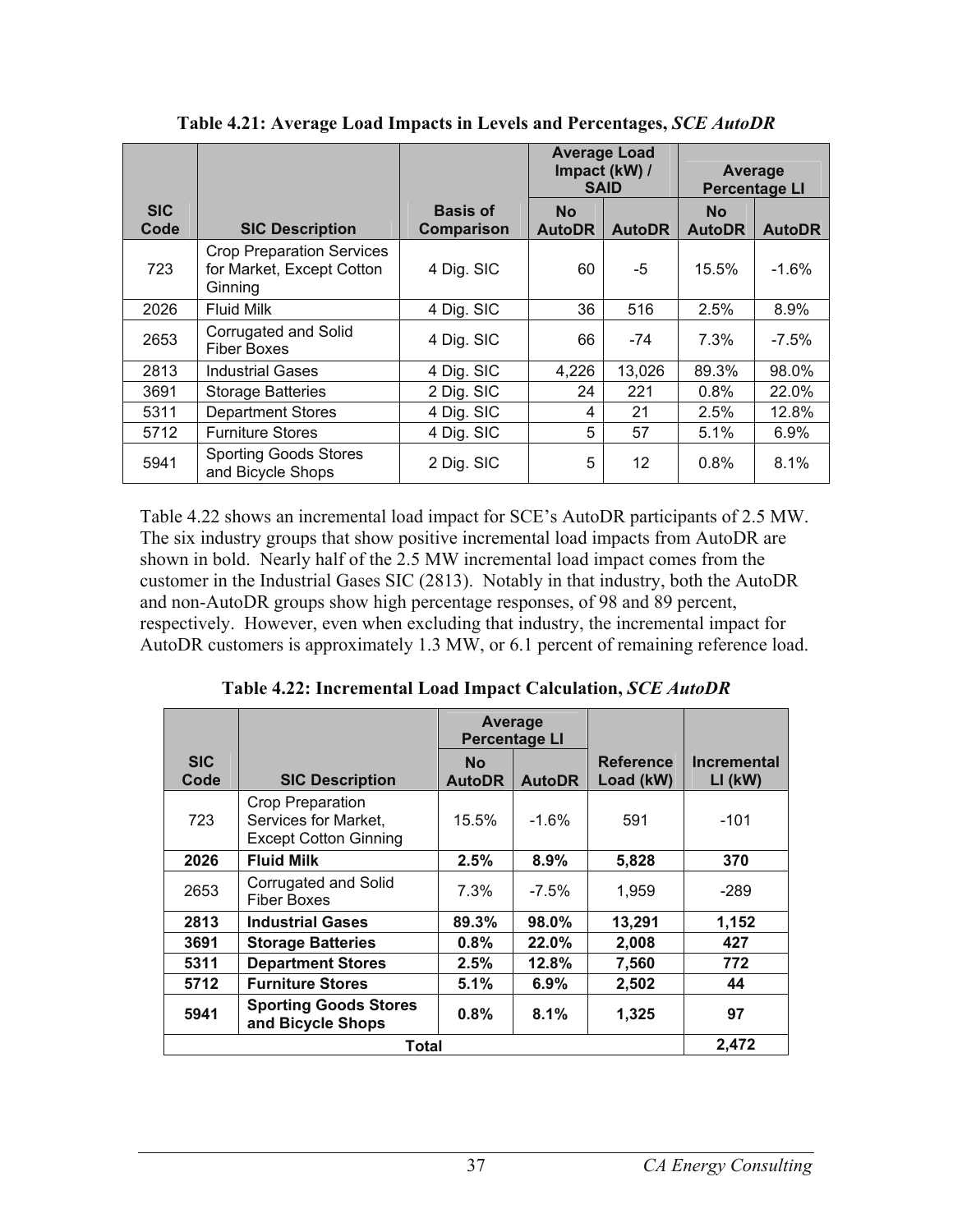## **5. Ex Ante Load Impact Forecast**

# *5.1 Ex Ante Load Impact Requirements*

The DR Load Impact Evaluation Protocols require that hourly load impact forecasts for event-based DR resources must be reported at the program level and by LCA for the following scenarios:

- For a typical event day in each year; and
- For the monthly system peak load day in each month for which the resource is available;

under both:

- 1-in-2 weather-year conditions, and
- 1-in-10 weather-year conditions.

at both:

- the program level (*i.e.*, in which only the program in question is called), and
- the portfolio level (*i.e.*, in which all demand response programs are called).

## *5.2 Description of Methods*

This section describes the methods used to develop the relevant groups of customers, to develop reference loads for the relevant customer types and event day-types, and to develop percentage load impacts for a typical event day.

## **5.2.1 Development of Customer Groups**

For PG&E's program, customer accounts were assigned to one of three size groups and the relevant LCA. The three size groups were the following:

- Small maximum demand less than  $20 \text{ kW}$ ;
- Medium maximum demand between 20 and 200 kW;
- Large maximum demand greater than 200 kW.

The specific definition of "maximum demand" was based on the tariff on which the customer is served. For example, a tariff may require that a customer's monthly peak demand exceeds 20kW for three out of the previous twelve months. The total number of customer "cells" developed is therefore equal to  $24$  (= 3 size groups x 8 LCAs).

For SCE, the analysis was simplified because the enrollment assumes a continuation of the status quo with respect to shares of customers by size group and LCA. Therefore, we only simulated sets of reference loads for each of the three local capacity areas.

# **5.2.2 Development of Reference Loads and Load Impacts**

Reference loads and load impacts for all of the above factors were developed in the following series of steps: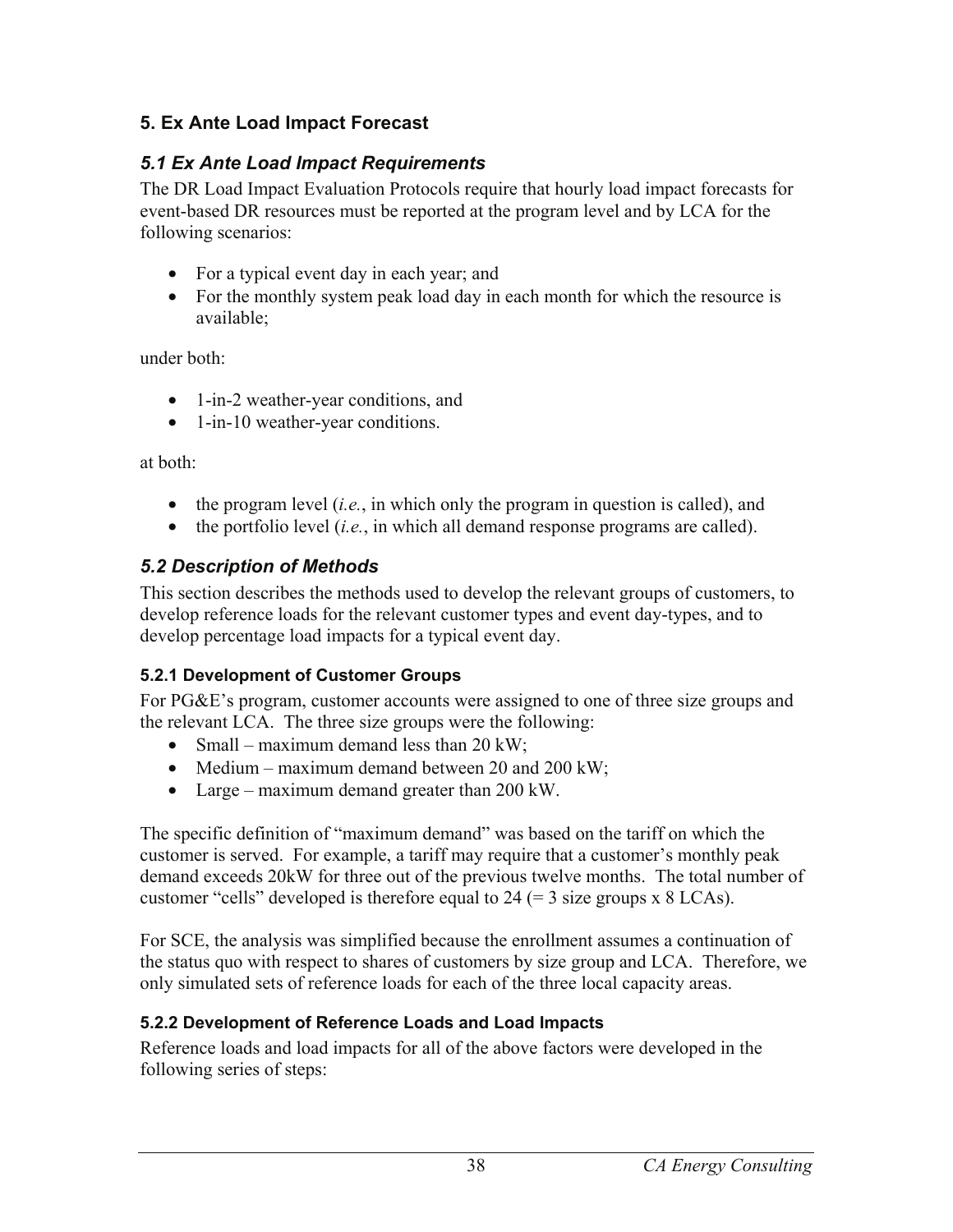- 1. Define data sources
- 2. Estimate ex ante regressions and simulate reference loads by cell and scenario
- 3. Calculate percentage load impacts by cell
- 4. Apply percentage load impacts to the reference loads
- 5. Scale the reference loads using enrollment forecasts

Each of these steps is described below.

#### *Define data sources*

For both PG&E and SCE, the reference loads are developed using data for customers enrolled in DBP during the 2010 program year. In addition, the percentage load impacts that are applied to the reference loads to create hourly load impacts are based upon the ex post load impacts from the 2010 program year.

For PG&E, we divided the DBP customers into two groups according to whether they are dually enrolled in the Base Interruptible Program (BIP). BIP customers tend to be larger and more demand responsive (even during DBP events) than other DBP customers. Therefore, separating the dually enrolled customers helped ensure that The Brattle Group was able to properly match enrollments to load impacts.

#### *Simulate reference loads*

In order to develop reference loads, we first re-estimated regression equations for each enrolled customer account, using data for 2010. These equations were then used to simulate reference loads by customer type under the various scenarios required by the Protocols (*e.g.*, the typical event day in a 1-in-2 weather year).

For the summer months, the re-estimated regression equations were similar in design to the ex post load impact equations described in Section 3.2, differing in four ways. First, the ex ante models excluded the morning-usage variable. While this variable is useful for improving accuracy in estimating ex post load impacts for particular events, it complicates the use of the equations in ex ante simulation. That is, it would require a separate simulation of the level of the morning load. Second, the ex ante models excluded the summer variables (e.g., the summer variable interacted with the hourly profile). Third, for SCE the event variables were modified from the version that produces estimates of 24 hourly load impact values for *each* event, to a version that produces estimates of *average hourly event-period* load impacts across all events. (PG&E only had one test event, so this modification was not required.) The fourth difference between the ex post and ex ante models is that the ex ante model uses cooling degree days instead of cooling degree hours.<sup>12</sup>

Because DBP events may be called in any month of the year, we estimated separate regression models to allow us to simulate non-summer reference loads. The non-summer model is shown below.

 $\overline{a}$ <sup>12</sup> Cooling degree days (CDD) was defined as MAX[0, (MaxT + MinT)  $/2 - 50$ ], where MaxT is the daily maximum temperature and MinT is the daily minimum temperature, both expressed in degrees Fahrenheit. Customer-specific CDD values are calculated using data from the most appropriate weather station.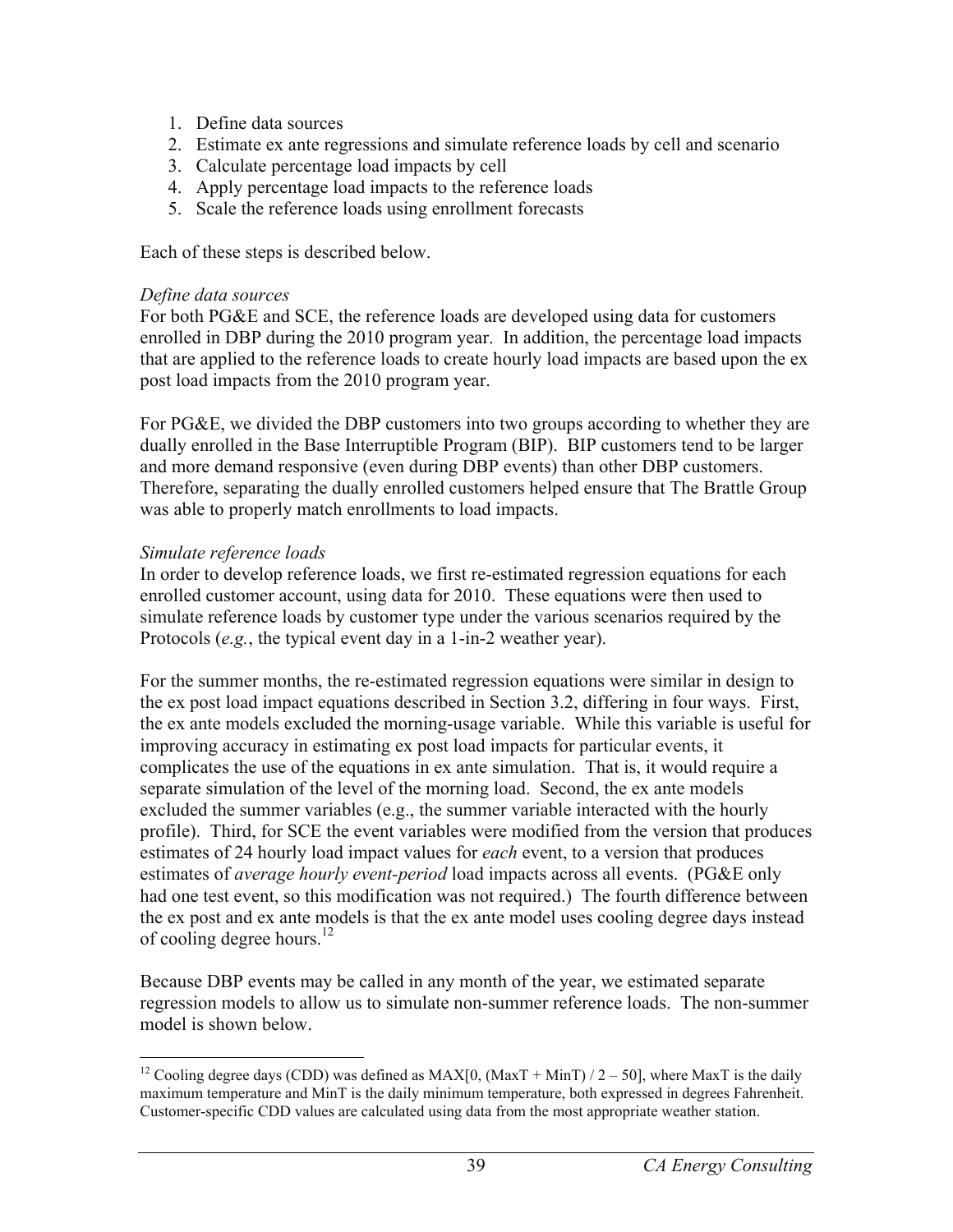$$
Q_{t} = a + \sum_{i=1}^{24} (b_{i}^{DBP} \times h_{i,t} \times DBP_{t}) + \sum_{i=1}^{24} (b_{i}^{OTH} \times h_{i,t} \times OtherEvt_{i,t}) + \sum_{i=1}^{24} (b_{i}^{CDD} \times h_{i,t} \times CDD_{t})
$$
  
+ 
$$
\sum_{i=1}^{24} (b_{i}^{HDD} \times h_{i,t} \times HDD_{t}) + \sum_{i=2}^{24} (b_{i}^{MON} \times h_{i,t} \times MON_{t}) + \sum_{i=2}^{24} (b_{i}^{FRI} \times h_{i,t} \times FRI_{t}) + \sum_{i=2}^{24} (b_{i}^{h} \times h_{i,t})
$$
  
+ 
$$
\sum_{i=2}^{5} (b_{i}^{DTYPE} \times DTYPE_{i,t}) + \sum_{i=2-5,10-12} (b_{i}^{MONTH} \times MONTH_{i,t}) + e_{t}
$$

In this equation,  $O_t$  represents the demand in hour  $t$  for a customer enrolled in DBP prior to the last event date; the *b*'s are estimated parameters;  $h_{i,t}$  is a dummy variable for hour *i*; *DBP<sub>t</sub>* is an indicator variable for program event days; *CDD<sub>t</sub>* is cooling degree days;  $HDD<sub>t</sub>$  is heating degree days;<sup>13</sup> *OtherEvt<sub>t</sub>* is equal to one in the event hours of other demand response programs in which the customer is enrolled;  $MON_t$  is a dummy variable for Monday;  $FRI<sub>t</sub>$  is a dummy variable for Friday;  $DTYPE<sub>i,t</sub>$  is a series of dummy variables for each day of the week;  $MONTH<sub>i,t</sub>$  is a series of dummy variables for each month; and  $e_t$  is the error term.

Once these models were estimated, we simulated 24-hour load profiles for each required scenario. Each of the profiles was simulated as an average of Tuesday, Wednesday, and Thursday profiles. The typical event day was assumed to occur in August. Much of the differences across scenarios can be attributed to varying weather conditions. The definitions of the 1-in-2 and 1-in-10 weather years are the same as those used to develop ex ante load forecasts in the previous study (following the 2009 program year).

#### *Calculate forecast percentage load impacts*

1

For PG&E, hourly percentage load impacts were developed by LCA and whether the customer was dually enrolled with BIP. Because the forecast event window (1:00 to 6:00 p.m. in summer months; and 4:00 to 9:00 p.m. in non-summer months) differs from the historical event window (2:00 to 6:00 p.m.), we needed to adjust the historical percentage load impacts for use in the ex ante study. Specifically, in summer months, we replaced the 12:00 to 2:00 p.m. percentage load impacts with the values from 1:00 to 3:00 p.m. This ensured that the additional ex ante event hour included event-based load impacts and also ensured that the hour preceding the event included any historical effects observed in that hour (e.g., pre-event increases in load).

For the non-summer months, we replaced the values in 2:00 to 11:00 p.m. (including the non-summer event window and the two surrounding hours on each side) with the historical values from 12:00 to 8:00 p.m. In addition, the values in the hours from 12:00 to 2:00 p.m. were replaced with the values from 11:00 a.m. to 12:00 p.m.

<sup>&</sup>lt;sup>13</sup> Heating degree days (HDD) was defined as  $MAX[0, 50 - (MaxT + MinT)/2]$ , where MaxT is the daily maximum temperature and MinT is the daily minimum temperature, both expressed in degrees Fahrenheit. Customer-specific HDD values are calculated using data from the most appropriate weather station.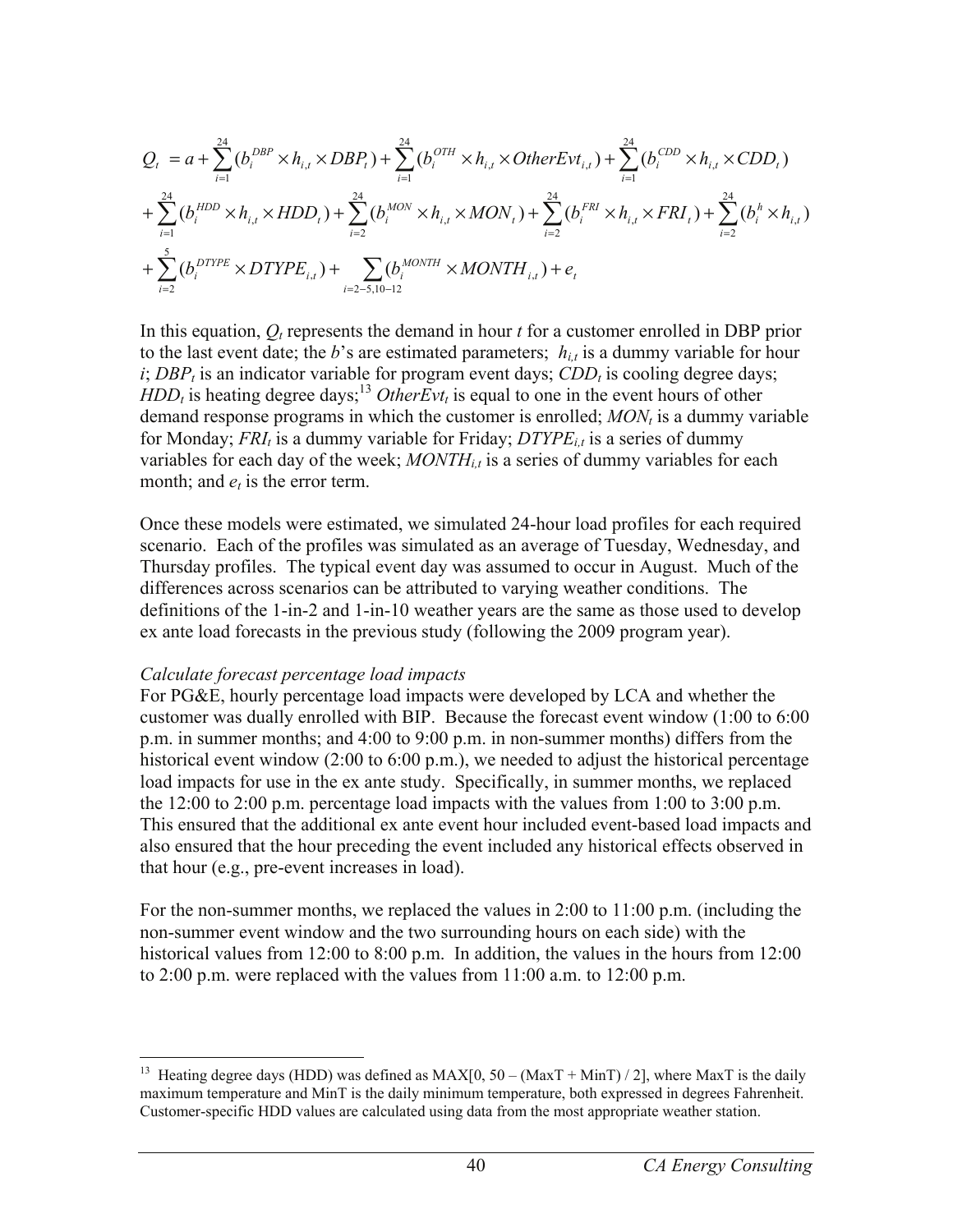For the customers dually enrolled in BIP, we combined the load impacts across the Greater Fresno, Northern Coast, Sierra, and Stockton LCAs because these LCAs had relatively few customers (who were also not very demand responsive).

The uncertainty-adjusted load impacts (i.e., the  $10^{th}$ ,  $30^{th}$ ,  $50^{th}$ ,  $70^{th}$ , and  $90^{th}$  percentile scenarios of load impacts) were calculated under the assumption that the load impacts are normally distributed with a mean equal to the total estimated load impact and a variance equal to the sum of the variances (the squares of the standard errors) associated with the load impact estimates.

Tables 5.1 through 5.4 show the resulting hourly load impacts by LCA, according to season and whether the customers are dually enrolled in BIP.

| <b>Hour</b>    | <b>Greater</b><br><b>Bay</b><br><b>Area</b> | <b>Greater</b><br><b>Fresno</b> | <b>Humboldt</b> | <b>Kern</b> | <b>Northern</b><br><b>Coast</b> | Not in<br>Any<br><b>LCA</b> | <b>Sierra</b> | <b>Stockton</b> |
|----------------|---------------------------------------------|---------------------------------|-----------------|-------------|---------------------------------|-----------------------------|---------------|-----------------|
| 1              | $-0.1%$                                     | 0.3%                            | $0.0\%$         | 0.1%        | $-0.2%$                         | 0.7%                        | 0.1%          | $-0.3%$         |
| $\overline{2}$ | $-0.1%$                                     | 0.6%                            | 0.0%            | $-0.6%$     | $-0.2%$                         | 0.7%                        | 0.1%          | $-0.3%$         |
| 3              | $-0.1%$                                     | 0.0%                            | $0.0\%$         | $-0.3%$     | $-0.9%$                         | 0.6%                        | 0.1%          | $0.0\%$         |
| 4              | $-0.2%$                                     | $-0.5%$                         | 0.0%            | 0.5%        | $-1.0%$                         | 0.3%                        | 0.1%          | 0.1%            |
| 5              | $-0.1%$                                     | $-0.2%$                         | 0.0%            | 0.1%        | $-0.9\%$                        | 0.3%                        | 0.1%          | 0.2%            |
| 6              | $-0.2%$                                     | $-0.1%$                         | $0.0\%$         | 0.1%        | $0.0\%$                         | $-0.1%$                     | $-0.3%$       | 0.3%            |
| $\overline{7}$ | $-0.4%$                                     | $-0.1%$                         | 0.0%            | $-0.3%$     | 1.0%                            | $-0.4%$                     | $-0.1%$       | $-0.1%$         |
| 8              | $-0.3%$                                     | 0.5%                            | $0.0\%$         | $0.0\%$     | 0.0%                            | $-0.9%$                     | $-0.1%$       | 0.2%            |
| 9              | $-0.2%$                                     | 0.7%                            | $0.0\%$         | $-0.7%$     | $-0.6%$                         | $-0.5%$                     | $-0.3%$       | $-1.5%$         |
| 10             | 0.2%                                        | $-0.5%$                         | 0.0%            | $-1.2%$     | 0.3%                            | $-0.3%$                     | $-0.1%$       | $-0.3%$         |
| 11             | 0.3%                                        | $-0.2%$                         | $0.0\%$         | $-1.4%$     | 0.6%                            | 0.1%                        | $0.0\%$       | 0.5%            |
| 12             | 0.4%                                        | $-0.2%$                         | 0.0%            | $-1.6%$     | 0.5%                            | 0.3%                        | 0.2%          | 1.3%            |
| 13             | 0.3%                                        | 0.0%                            | 0.0%            | 2.9%        | 1.5%                            | 0.5%                        | 0.1%          | 0.6%            |
| 14             | 0.5%                                        | $-0.8%$                         | $0.0\%$         | 2.6%        | 1.9%                            | 3.2%                        | $-0.9%$       | 0.5%            |
| 15             | 0.5%                                        | $-0.8%$                         | 0.0%            | 2.6%        | 1.9%                            | 3.2%                        | $-0.9%$       | 0.5%            |
| 16             | 0.8%                                        | $-0.3%$                         | 0.0%            | 2.7%        | 3.0%                            | 1.4%                        | $-0.9%$       | $-0.2%$         |
| 17             | 0.9%                                        | 1.8%                            | 0.0%            | 3.4%        | 2.5%                            | 1.4%                        | $-0.1%$       | 1.7%            |
| 18             | 0.8%                                        | 2.7%                            | $0.0\%$         | 1.3%        | 2.8%                            | 1.6%                        | 1.0%          | 5.2%            |
| 19             | 0.4%                                        | 1.7%                            | $0.0\%$         | $-0.9%$     | 1.4%                            | 0.8%                        | $-0.2%$       | $-0.2%$         |
| 20             | 0.7%                                        | 0.9%                            | $0.0\%$         | 0.0%        | 1.3%                            | 1.1%                        | $-0.4%$       | $-1.1%$         |
| 21             | $0.8\%$                                     | 0.7%                            | $0.0\%$         | $-0.9%$     | 1.5%                            | $0.9\%$                     | $-0.5%$       | $-0.3%$         |
| 22             | 0.9%                                        | 0.7%                            | $0.0\%$         | $-0.3%$     | 2.5%                            | 1.4%                        | $-0.4%$       | $0.7\%$         |
| 23             | 1.1%                                        | 0.8%                            | $0.0\%$         | 0.3%        | 3.1%                            | 1.6%                        | 0.1%          | 1.0%            |
| 24             | 1.0%                                        | 0.8%                            | 0.0%            | $-1.7%$     | 3.1%                            | 1.6%                        | $-0.5%$       | $-0.8%$         |

#### **Table 5.1: Hourly Percentage Load Impacts, PG&E Customers not dually enrolled in BIP, Summer Months**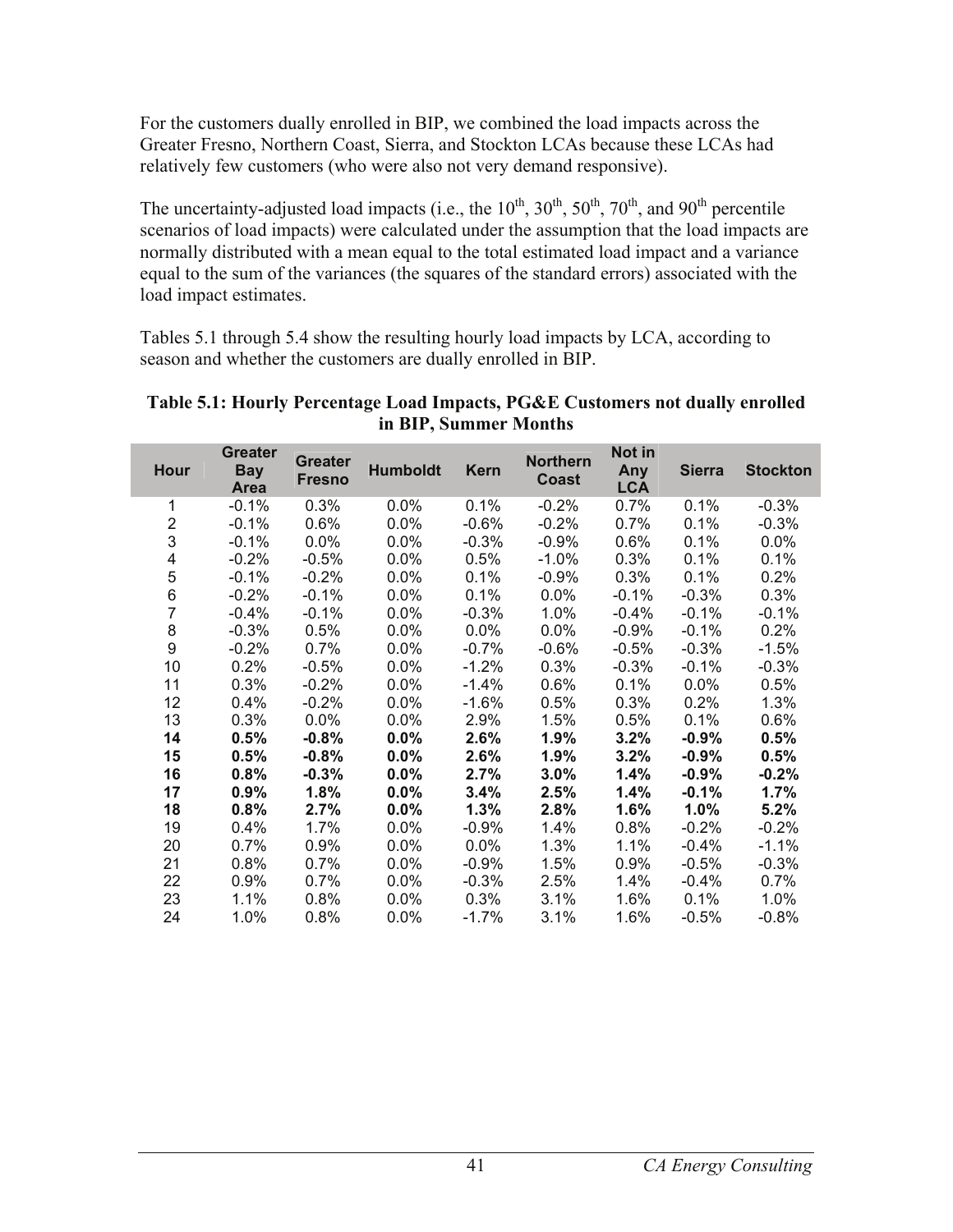| Hour                    | <b>Greater</b><br><b>Bay</b><br><b>Area</b> | <b>Greater</b><br><b>Fresno</b> | <b>Humboldt</b> | <b>Kern</b> | <b>Northern</b><br><b>Coast</b> | Not in<br>Any<br><b>LCA</b> | <b>Sierra</b> | <b>Stockton</b> |
|-------------------------|---------------------------------------------|---------------------------------|-----------------|-------------|---------------------------------|-----------------------------|---------------|-----------------|
| 1                       | $-0.1%$                                     | 0.3%                            | 0.0%            | 0.1%        | $-0.2%$                         | 0.7%                        | 0.1%          | $-0.3%$         |
| $\overline{\mathbf{c}}$ | $-0.1%$                                     | $0.6\%$                         | $0.0\%$         | $-0.6%$     | $-0.2%$                         | 0.7%                        | 0.1%          | $-0.3%$         |
| 3                       | $-0.1%$                                     | 0.0%                            | 0.0%            | $-0.3%$     | $-0.9%$                         | 0.6%                        | 0.1%          | $0.0\%$         |
| 4                       | $-0.2%$                                     | $-0.5%$                         | $0.0\%$         | 0.5%        | $-1.0%$                         | 0.3%                        | 0.1%          | 0.1%            |
| 5                       | $-0.1%$                                     | $-0.2%$                         | $0.0\%$         | 0.1%        | $-0.9%$                         | 0.3%                        | 0.1%          | 0.2%            |
| 6                       | $-0.2%$                                     | $-0.1%$                         | $0.0\%$         | 0.1%        | $0.0\%$                         | $-0.1%$                     | $-0.3%$       | 0.3%            |
| $\overline{7}$          | $-0.4%$                                     | $-0.1%$                         | 0.0%            | $-0.3%$     | 1.0%                            | $-0.4%$                     | $-0.1%$       | $-0.1%$         |
| 8                       | $-0.3%$                                     | 0.5%                            | 0.0%            | 0.0%        | 0.0%                            | $-0.9%$                     | $-0.1%$       | 0.2%            |
| 9                       | $-0.2%$                                     | 0.7%                            | 0.0%            | $-0.7%$     | $-0.6%$                         | $-0.5%$                     | $-0.3%$       | $-1.5%$         |
| 10                      | 0.2%                                        | $-0.5%$                         | $0.0\%$         | $-1.2%$     | 0.3%                            | $-0.3%$                     | $-0.1%$       | $-0.3\%$        |
| 11                      | 0.3%                                        | $-0.2%$                         | $0.0\%$         | $-1.4%$     | 0.6%                            | 0.1%                        | 0.0%          | 0.5%            |
| 12                      | 0.4%                                        | $-0.2%$                         | 0.0%            | $-1.6%$     | 0.5%                            | 0.3%                        | 0.2%          | 1.3%            |
| 13                      | 0.4%                                        | $-0.2%$                         | $0.0\%$         | $-1.6%$     | 0.5%                            | 0.3%                        | 0.2%          | 1.3%            |
| 14                      | 0.4%                                        | $-0.2%$                         | $0.0\%$         | $-1.6%$     | 0.5%                            | 0.3%                        | 0.2%          | 1.3%            |
| 15                      | 0.3%                                        | $-0.1%$                         | $0.0\%$         | $-0.7%$     | 1.6%                            | 0.7%                        | 0.2%          | 1.1%            |
| 16                      | 0.3%                                        | 0.0%                            | 0.0%            | 2.9%        | 1.5%                            | 0.5%                        | 0.1%          | 0.6%            |
| 17                      | 0.5%                                        | $-0.8%$                         | 0.0%            | 2.6%        | 1.9%                            | 3.2%                        | $-0.9%$       | 0.5%            |
| 18                      | 0.8%                                        | $-0.3%$                         | 0.0%            | 2.7%        | 3.0%                            | 1.4%                        | $-0.9%$       | $-0.2%$         |
| 19                      | 0.9%                                        | 1.8%                            | 0.0%            | 3.4%        | 2.5%                            | 1.4%                        | $-0.1%$       | 1.7%            |
| 20                      | 0.8%                                        | 2.7%                            | 0.0%            | 1.3%        | 2.8%                            | 1.6%                        | 1.0%          | 5.2%            |
| 21                      | 0.4%                                        | 1.7%                            | $0.0\%$         | $-0.9%$     | 1.4%                            | 0.8%                        | $-0.2%$       | $-0.2%$         |
| 22                      | 0.7%                                        | 0.9%                            | $0.0\%$         | $0.0\%$     | 1.3%                            | 1.1%                        | -0.4%         | $-1.1%$         |
| 23                      | 1.1%                                        | 0.8%                            | $0.0\%$         | 0.3%        | 3.1%                            | 1.6%                        | 0.1%          | 1.0%            |
| 24                      | 1.0%                                        | 0.8%                            | 0.0%            | $-1.7%$     | 3.1%                            | 1.6%                        | $-0.5%$       | $-0.8%$         |

**Table 5.2: Hourly Percentage Load Impacts, PG&E Customers not dually enrolled in BIP, Non-summer Months** 

l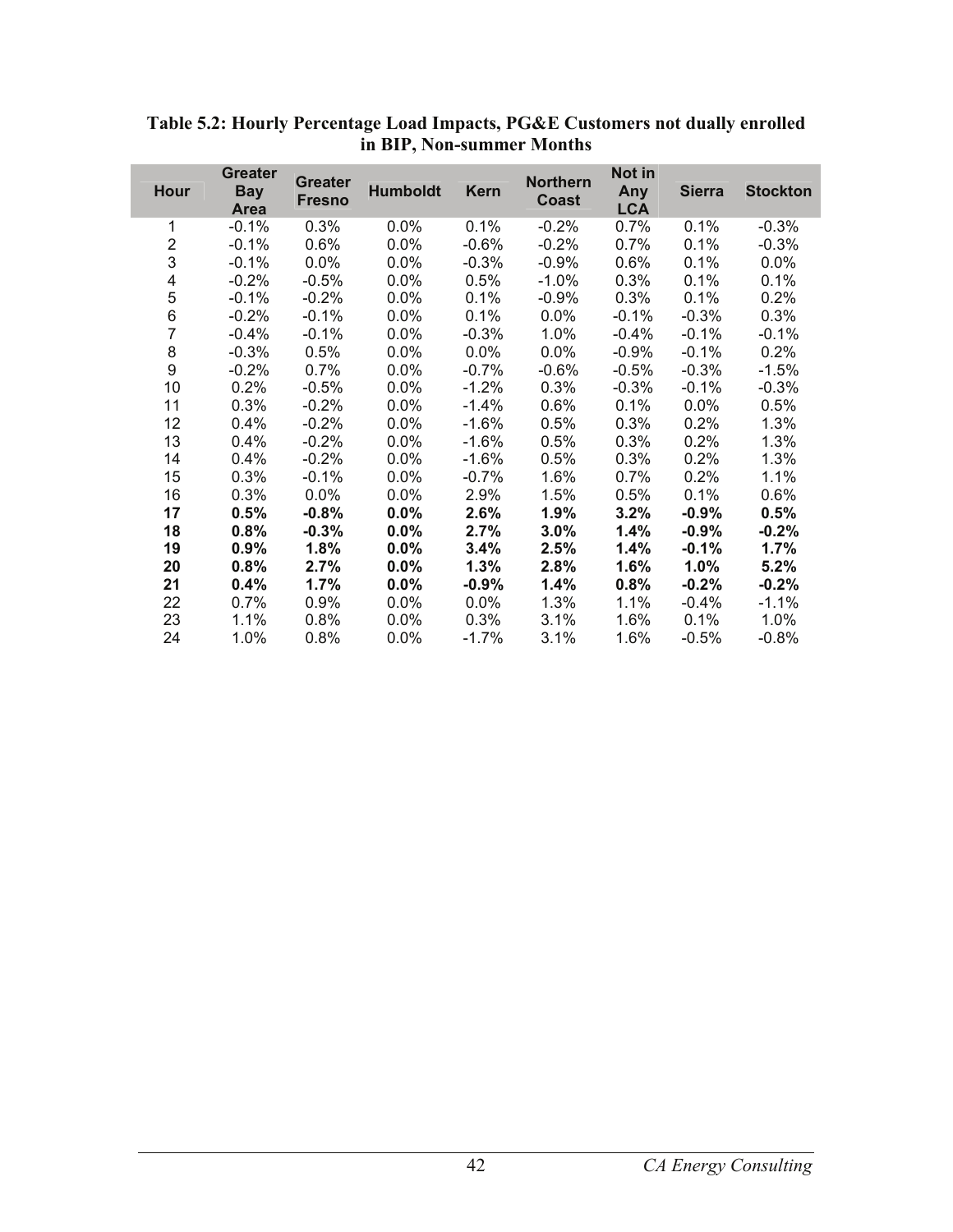| <b>Hour</b>             | <b>Greater</b><br><b>Bay</b><br><b>Area</b> | <b>Humboldt</b> | <b>Kern</b> | All<br><b>Others</b> | Not in<br>Any<br><b>LCA</b> |
|-------------------------|---------------------------------------------|-----------------|-------------|----------------------|-----------------------------|
| 1                       | $-5.5%$                                     | $-0.1%$         | 1.1%        | $-0.5%$              | 3.5%                        |
| $\overline{\mathbf{c}}$ | $-3.9%$                                     | 4.1%            | 3.5%        | 1.7%                 | 1.1%                        |
| 3                       | $-4.6%$                                     | $3.3\%$         | 2.0%        | 1.2%                 | $-0.4%$                     |
| 4                       | 0.1%                                        | 4.6%            | 7.3%        | 0.9%                 | 0.4%                        |
| 5                       | 1.5%                                        | 3.5%            | 14.9%       | 0.7%                 | 1.3%                        |
| 6                       | 0.1%                                        | 4.0%            | 13.8%       | 1.7%                 | 0.5%                        |
| $\overline{7}$          | 0.7%                                        | $-1.1%$         | $-7.3%$     | 1.4%                 | 3.9%                        |
| 8                       | 0.2%                                        | $-2.2%$         | $-0.8%$     | $-0.8%$              | 1.6%                        |
| 9                       | $-1.2%$                                     | $-1.1%$         | $-1.1%$     | $-1.9%$              | 1.1%                        |
| 10                      | $-2.2%$                                     | $-0.8\%$        | $0.9\%$     | $-0.1%$              | $-0.8\%$                    |
| 11                      | $-3.1%$                                     | $-0.7%$         | $-1.6%$     | 0.2%                 | $-2.3%$                     |
| 12                      | $-4.7%$                                     | $-0.9%$         | $-2.3%$     | 5.5%                 | $-3.0%$                     |
| 13                      | 0.6%                                        | 5.1%            | $-0.3%$     | 5.8%                 | 15.4%                       |
| 14                      | 11.0%                                       | 11.4%           | 19.1%       | 3.7%                 | 39.1%                       |
| 15                      | 11.0%                                       | 11.4%           | 19.1%       | 3.7%                 | 39.1%                       |
| 16                      | 11.8%                                       | 11.8%           | 29.4%       | 1.8%                 | 39.3%                       |
| 17                      | 11.1%                                       | 9.7%            | 29.4%       | 1.1%                 | 40.8%                       |
| 18                      | 11.3%                                       | 10.7%           | 27.4%       | 2.0%                 | 39.6%                       |
| 19                      | 1.3%                                        | 1.7%            | 13.4%       | 0.0%                 | 14.8%                       |
| 20                      | $-2.7%$                                     | $-0.6%$         | $-0.5%$     | $-2.1%$              | 8.0%                        |
| 21                      | 8.5%                                        | $-0.4%$         | $-4.5%$     | $-3.7%$              | 3.0%                        |
| 22                      | 3.8%                                        | $-1.7\%$        | $-0.1%$     | -3.4%                | 3.8%                        |
| 23                      | 3.1%                                        | $-2.0%$         | $-1.2%$     | $-1.6%$              | 5.0%                        |
| 24                      | 2.7%                                        | -2.9%           | $-6.5%$     | 0.4%                 | $6.4\%$                     |

**Table 5.3: Hourly Percentage Load Impacts, PG&E Customers dually enrolled in BIP, Summer Months**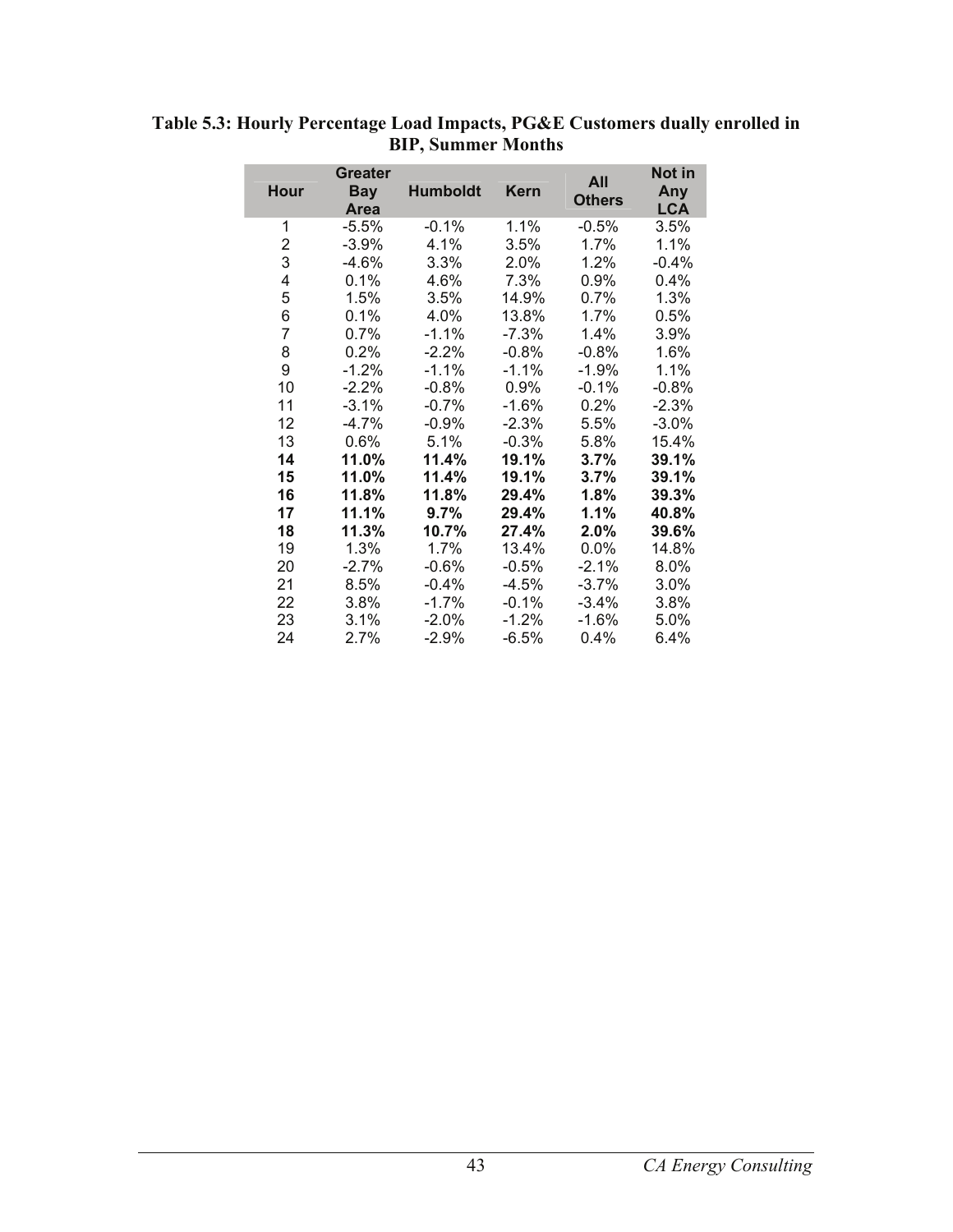|             | Greater    |                 |          |                  | Not in     |
|-------------|------------|-----------------|----------|------------------|------------|
| <b>Hour</b> | <b>Bay</b> | <b>Humboldt</b> | Kern     | <b>All Other</b> | Any        |
|             | Area       |                 |          |                  | <b>LCA</b> |
| 1           | $-5.5%$    | $-0.1%$         | 1.1%     | $-0.5%$          | 3.5%       |
| 2           | $-3.9%$    | 4.1%            | 3.5%     | 1.7%             | 1.1%       |
| 3           | $-4.6%$    | 3.3%            | $2.0\%$  | 1.2%             | $-0.4%$    |
| 4           | 0.1%       | 4.6%            | 7.3%     | 0.9%             | 0.4%       |
| 5           | 1.5%       | 3.5%            | 14.9%    | 0.7%             | 1.3%       |
| 6           | 0.1%       | 4.0%            | 13.8%    | 1.7%             | 0.5%       |
| 7           | $0.7\%$    | $-1.1%$         | -7.3%    | 1.4%             | 3.9%       |
| 8           | 0.2%       | $-2.2%$         | $-0.8%$  | $-0.8%$          | 1.6%       |
| 9           | $-1.2%$    | $-1.1%$         | $-1.1%$  | $-1.9%$          | 1.1%       |
| 10          | $-2.2%$    | $-0.8%$         | $0.9\%$  | $-0.1%$          | $-0.8\%$   |
| 11          | $-3.1%$    | $-0.7%$         | $-1.6%$  | 0.2%             | $-2.3%$    |
| 12          | $-4.7%$    | $-0.9%$         | $-2.3%$  | 5.5%             | $-3.0%$    |
| 13          | $-4.7%$    | $-0.9%$         | $-2.3%$  | 5.5%             | $-3.0%$    |
| 14          | $-4.7%$    | $-0.9%$         | $-2.3%$  | 5.5%             | $-3.0%$    |
| 15          | $-1.6%$    | $-2.5%$         | $-1.7\%$ | $6.6\%$          | 0.0%       |
| 16          | 0.6%       | 5.1%            | $-0.3%$  | 5.8%             | 15.4%      |
| 17          | 11.0%      | 11.4%           | 19.1%    | 3.7%             | 39.1%      |
| 18          | 11.8%      | 11.8%           | 29.4%    | 1.8%             | 39.3%      |
| 19          | 11.1%      | 9.7%            | 29.4%    | 1.1%             | 40.8%      |
| 20          | 11.3%      | 10.7%           | 27.4%    | $2.0\%$          | 39.6%      |
| 21          | 1.3%       | 1.7%            | 13.4%    | 0.0%             | 14.8%      |
| 22          | $-2.7\%$   | $-0.6\%$        | $-0.5\%$ | $-2.1%$          | 8.0%       |
| 23          | 3.1%       | $-2.0%$         | $-1.2%$  | $-1.6%$          | 5.0%       |
| 24          | 2.7%       | $-2.9%$         | $-6.5%$  | 0.4%             | 6.4%       |

**Table 5.4: Hourly Percentage Load Impacts, PG&E Customers dually enrolled in BIP, Non-summer Months** 

The process was somewhat different for SCE, for two reasons. First, SCE had eight DBP events (to PG&E's one). Therefore, we based the uncertainty-adjusted load impacts on the variation in load impacts across events (as opposed to the standard error of the estimates, as was done for PG&E). Second, SCE's events lasted from 12:00 to 8:00 p.m., so in transitioning from ex post to ex ante event windows, we needed to reduce the size of the event window (as opposed to expanding it for PG&E).

We collapsed the event hour percentage load impacts from eight hours to five hours as follows: the first and last hours of the ex post window were applied in the ex ante window. The second ex ante hour was set to the average of the second and third ex post hours; the third ex ante hour was set to the average of the fourth and fifth ex post hours; and the fourth ex ante hour was set to the average of the sixth and seventh ex post hours. We then adjusted the non-event hours load impacts to fit around the newly formed event windows.

Tables 5.5 through 5.8 show the hourly percentage load impacts by LCA for each season, with the first two tables containing results for the entire program (used in the programlevel scenarios) and the final two tables containing results only for customers not dually enrolled in BIP (used in the portfolio-level scenarios).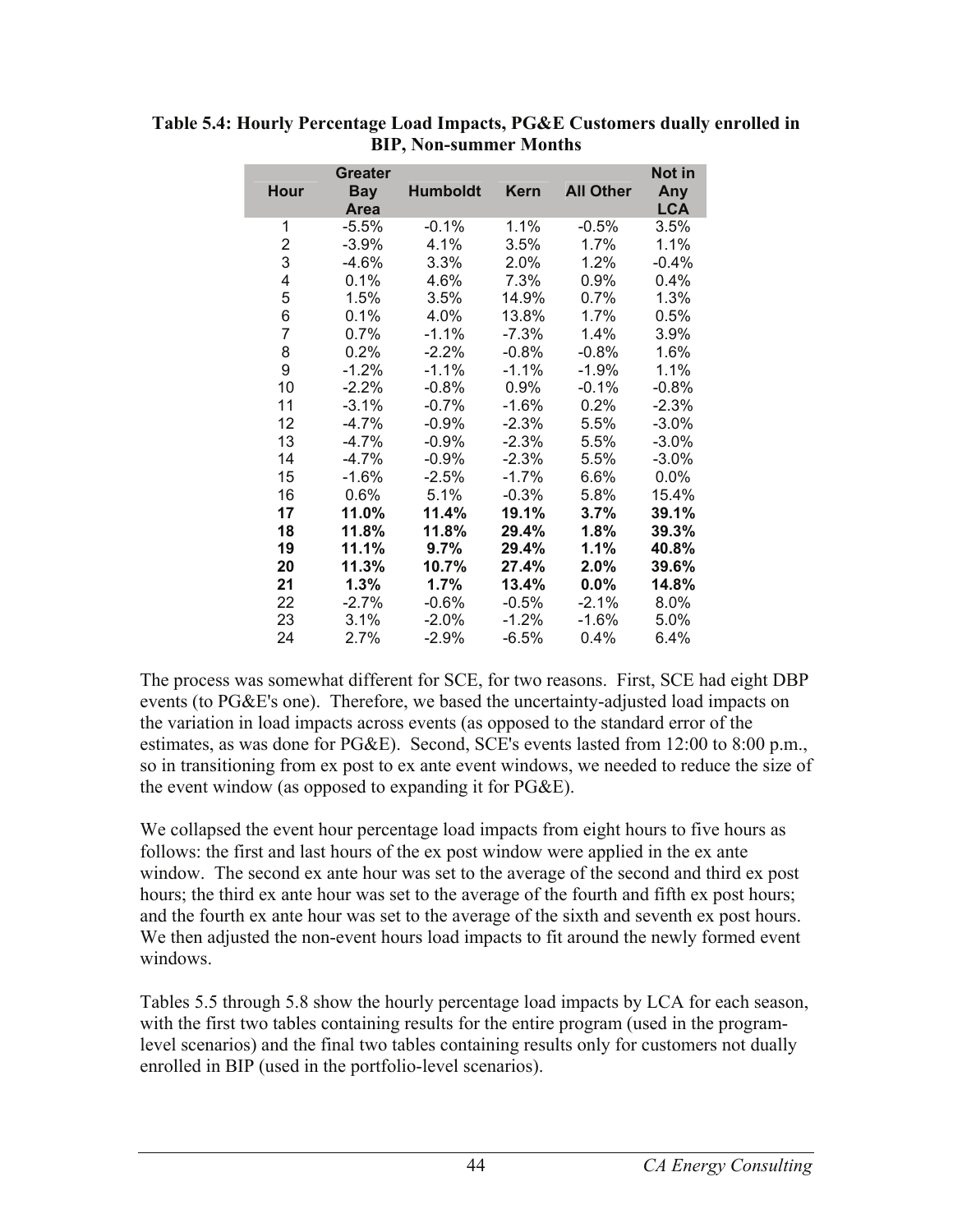| Hour | LA<br><b>Basin</b> | <b>Outside</b><br><b>LA Basin</b> | Ventura  |
|------|--------------------|-----------------------------------|----------|
| 1    | 1.5%               | 2.3%                              | 1.6%     |
| 2    | 1.5%               | 2.3%                              | 1.6%     |
| 3    | 1.3%               | 1.4%                              | 0.9%     |
| 4    | 1.1%               | $0.8\%$                           | 0.6%     |
| 5    | $0.9\%$            | 0.0%                              | $0.4\%$  |
| 6    | 0.7%               | $-0.6%$                           | 0.4%     |
| 7    | $0.5\%$            | $-1.7\%$                          | 0.1%     |
| 8    | 0.5%               | $-2.2%$                           | $-1.0%$  |
| 9    | 0.6%               | -2.3%                             | $-1.6%$  |
| 10   | 0.3%               | $-2.0%$                           | $-1.4\%$ |
| 11   | 0.4%               | $-1.2%$                           | $-1.0%$  |
| 12   | 0.8%               | $-1.2%$                           | $-0.5%$  |
| 13   | 2.5%               | 1.0%                              | 0.6%     |
| 14   | $6.3\%$            | 4.0%                              | $2.1\%$  |
| 15   | $6.1\%$            | 5.8%                              | 2.8%     |
| 16   | 7.0%               | $8.3\%$                           | 3.3%     |
| 17   | 7.4%               | 8.9%                              | 3.3%     |
| 18   | 7.5%               | $8.3\%$                           | 3.2%     |
| 19   | 5.7%               | 5.7%                              | 2.5%     |
| 20   | 4.6%               | 4.5%                              | 2.0%     |
| 21   | 4.0%               | 2.6%                              | 1.9%     |
| 22   | 3.2%               | 2.1%                              | 1.0%     |
| 23   | 1.5%               | 2.3%                              | 1.6%     |
| 24   | 1.3%               | 1.4%                              | 0.9%     |

**Table 5.5: Hourly Percentage Load Impacts, All SCE DBP Customers, Summer Months**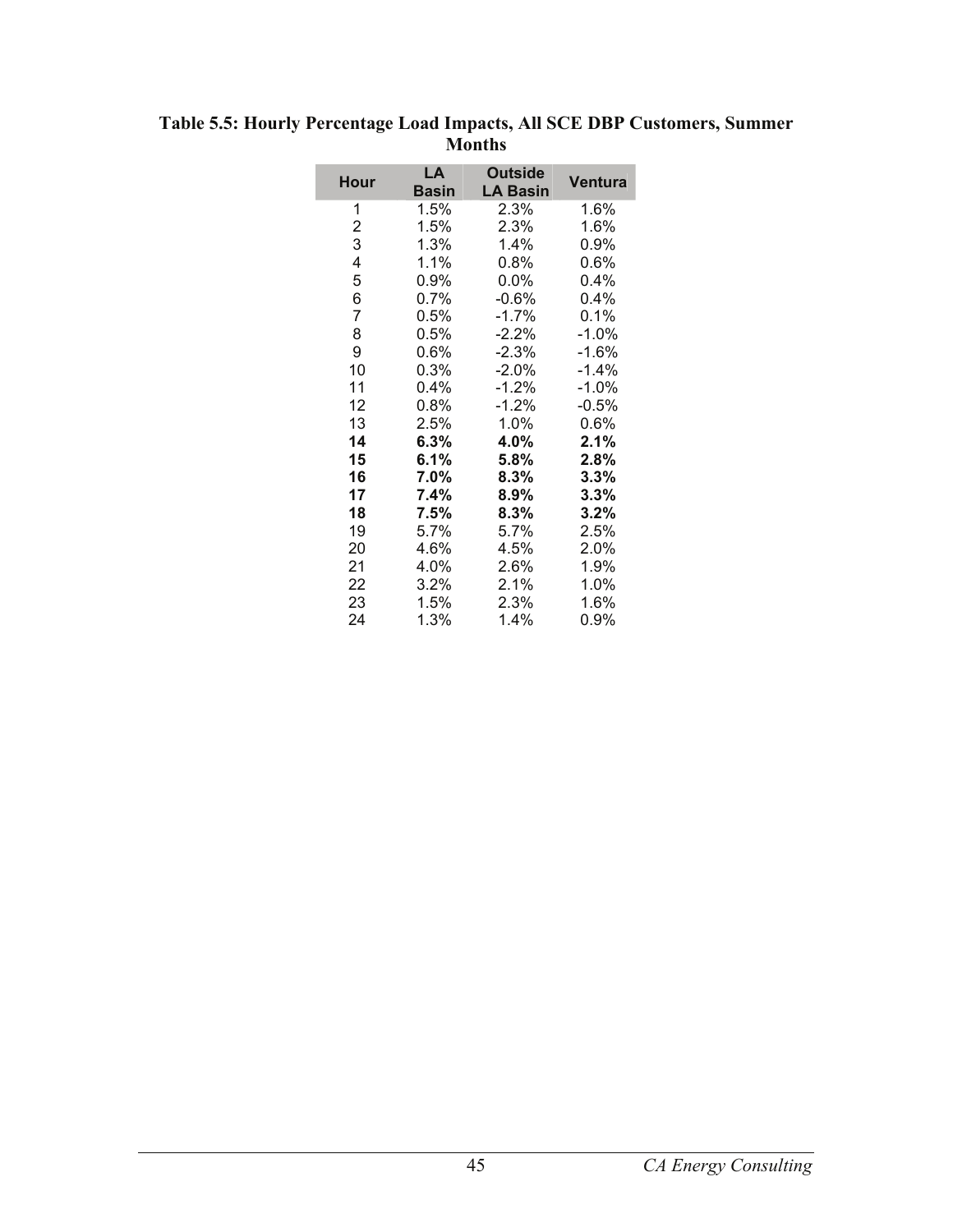| <b>Hour</b> | LA<br>Basin | <b>Outside</b><br><b>LA Basin</b> | <b>Ventura</b> |
|-------------|-------------|-----------------------------------|----------------|
| 1           | 1.5%        | 2.3%                              | 1.6%           |
| 2           | 1.5%        | 2.3%                              | 1.6%           |
| 3           | 1.5%        | 2.3%                              | 1.6%           |
| 4           | 1.5%        | 2.3%                              | 1.6%           |
| 5           | 1.5%        | 2.3%                              | 1.6%           |
| 6           | 1.3%        | 1.4%                              | 0.9%           |
| 7           | 1.1%        | 0.8%                              | 0.6%           |
| 8           | 0.9%        | 0.0%                              | $0.4\%$        |
| 9           | 0.7%        | $-0.6%$                           | 0.4%           |
| 10          | 0.5%        | $-1.7%$                           | 0.1%           |
| 11          | $0.5\%$     | $-2.2%$                           | $-1.0%$        |
| 12          | 0.6%        | $-2.3%$                           | $-1.6%$        |
| 13          | 0.3%        | $-2.0%$                           | $-1.4%$        |
| 14          | 0.4%        | $-1.2%$                           | $-1.0\%$       |
| 15          | 0.8%        | -1.2%                             | $-0.5%$        |
| 16          | 2.5%        | 1.0%                              | 0.6%           |
| 17          | 6.3%        | 4.0%                              | 2.1%           |
| 18          | 6.1%        | 5.8%                              | 2.8%           |
| 19          | 7.0%        | 8.3%                              | 3.3%           |
| 20          | 7.4%        | $8.9\%$                           | $3.3\%$        |
| 21          | 7.5%        | 8.3%                              | $3.2\%$        |
| 22          | 5.7%        | 5.7%                              | 2.5%           |
| 23          | 4.6%        | 4.5%                              | 2.0%           |
| 24          | 4.0%        | 2.6%                              | 1.9%           |

**Table 5.6: Hourly Percentage Load Impacts, All SCE DBP Customers, Non-summer Months**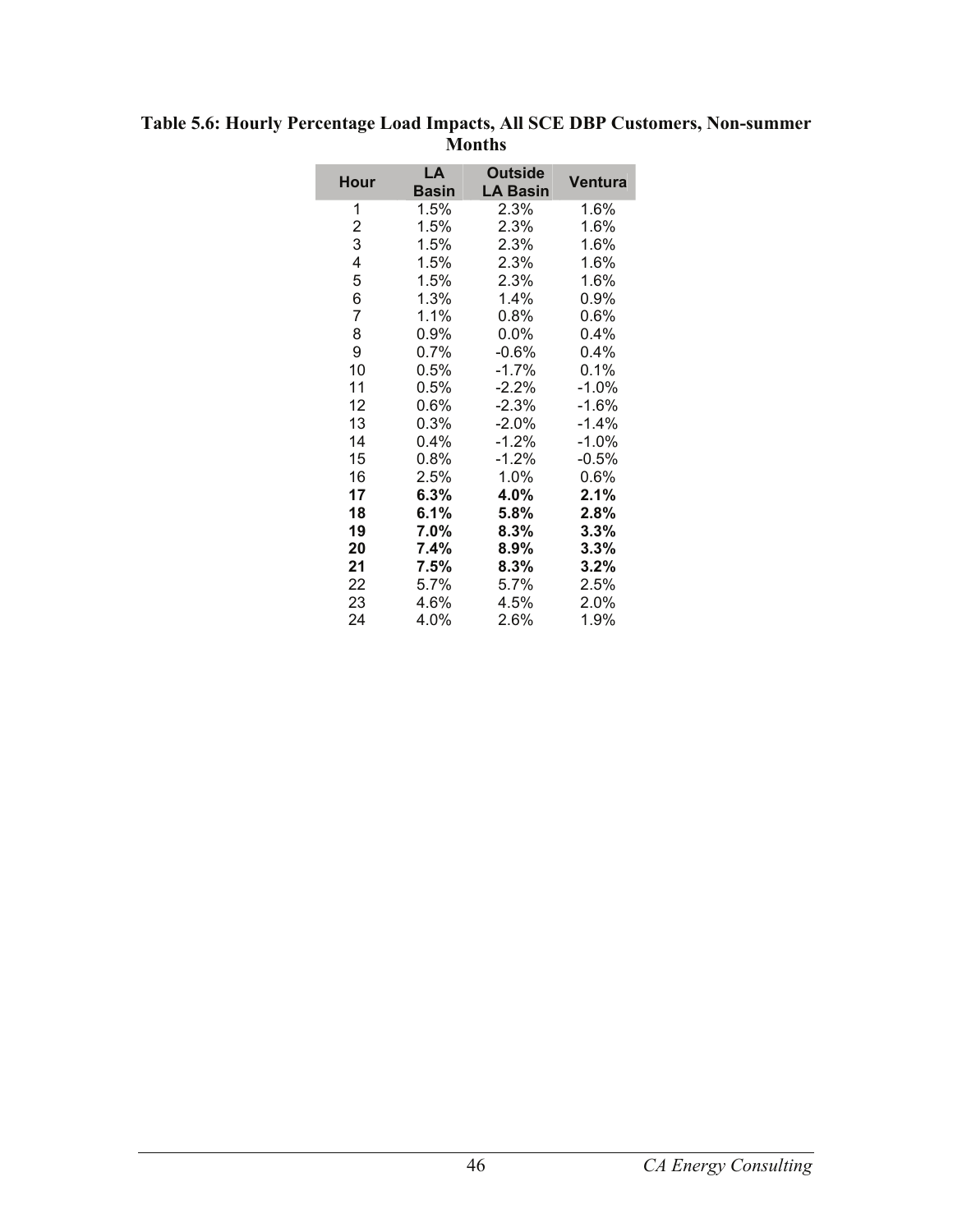| Hour | LA<br><b>Basin</b> | <b>Outside</b><br><b>LA Basin</b> | <b>Ventura</b> |
|------|--------------------|-----------------------------------|----------------|
| 1    | $0.7\%$            | 1.7%                              | 1.0%           |
| 2    | 0.7%               | 1.7%                              | 1.0%           |
| 3    | 0.7%               | 1.6%                              | 1.0%           |
| 4    | 0.5%               | 1.1%                              | $0.8\%$        |
| 5    | 0.3%               | 0.6%                              | 0.9%           |
| 6    | 0.1%               | 0.0%                              | 0.9%           |
| 7    | 0.1%               | $-1.0%$                           | 0.5%           |
| 8    | $-0.1%$            | $-1.5%$                           | $-0.2%$        |
| 9    | $0.0\%$            | $-0.7%$                           | $-0.5%$        |
| 10   | $-0.5%$            | $-1.0%$                           | $-1.1%$        |
| 11   | $-0.6%$            | $-0.7%$                           | $-1.2%$        |
| 12   | $-0.3%$            | $-0.5%$                           | $-1.2%$        |
| 13   | 0.1%               | $-0.1%$                           | $-1.2%$        |
| 14   | 1.4%               | $1.3\%$                           | -0.5%          |
| 15   | 1.3%               | 2.6%                              | 0.0%           |
| 16   | 1.9%               | 4.1%                              | $0.8\%$        |
| 17   | 2.0%               | 4.6%                              | 0.5%           |
| 18   | 1.9%               | 3.8%                              | $0.3\%$        |
| 19   | 1.0%               | 3.0%                              | 0.1%           |
| 20   | 0.8%               | 2.8%                              | 0.1%           |
| 21   | 1.2%               | 3.0%                              | 0.4%           |
| 22   | 1.0%               | 2.4%                              | $0.3\%$        |
| 23   | 0.7%               | 1.7%                              | 1.0%           |
| 24   | $0.7\%$            | 1.6%                              | 1.0%           |

**Table 5.7: Hourly Percentage Load Impacts, SCE DBP Customers not in BIP, Summer Months**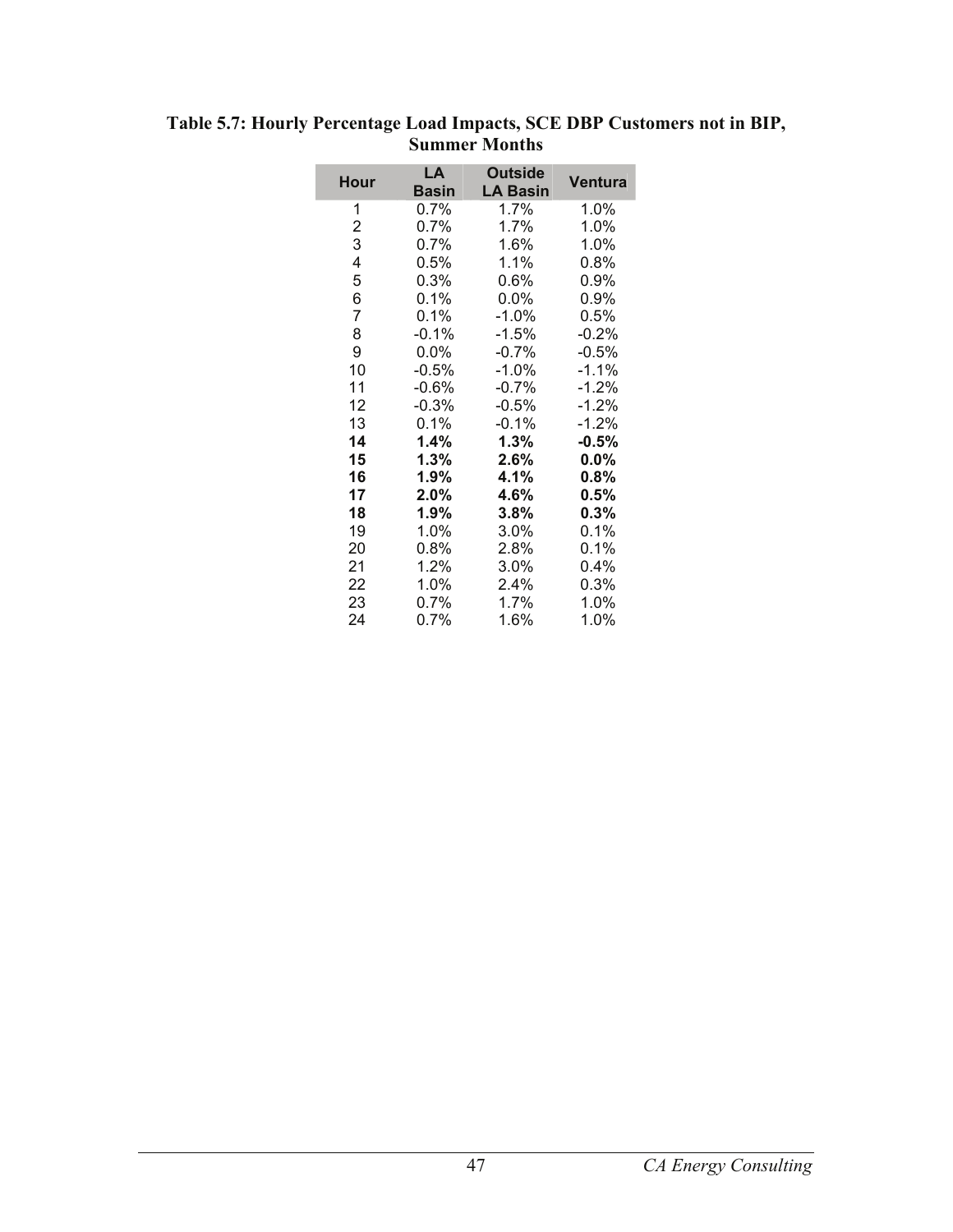| <b>Hour</b> | LA<br><b>Basin</b> | <b>Outside</b><br><b>LA Basin</b> | Ventura |
|-------------|--------------------|-----------------------------------|---------|
| 1           | $0.7\%$            | 1.7%                              | 1.0%    |
| 2           | 0.7%               | 1.7%                              | 1.0%    |
| 3           | 0.7%               | 1.7%                              | 1.0%    |
| 4           | $0.7\%$            | 1.7%                              | 1.0%    |
| 5           | 0.7%               | $1.7\%$                           | 1.0%    |
| 6           | $0.7\%$            | 1.6%                              | 1.0%    |
| 7           | $0.5\%$            | 1.1%                              | 0.8%    |
| 8           | 0.3%               | 0.6%                              | 0.9%    |
| 9           | 0.1%               | 0.0%                              | 0.9%    |
| 10          | 0.1%               | $-1.0%$                           | 0.5%    |
| 11          | -0.1%              | -1.5%                             | $-0.2%$ |
| 12          | 0.0%               | $-0.7\%$                          | $-0.5%$ |
| 13          | $-0.5%$            | -1.0%                             | $-1.1%$ |
| 14          | $-0.6%$            | $-0.7%$                           | $-1.2%$ |
| 15          | $-0.3%$            | $-0.5%$                           | $-1.2%$ |
| 16          | 0.1%               | $-0.1%$                           | $-1.2%$ |
| 17          | 1.4%               | 1.3%                              | $-0.5%$ |
| 18          | 1.3%               | 2.6%                              | 0.0%    |
| 19          | 1.9%               | 4.1%                              | 0.8%    |
| 20          | $2.0\%$            | 4.6%                              | 0.5%    |
| 21          | 1.9%               | 3.8%                              | 0.3%    |
| 22          | 1.0%               | 3.0%                              | 0.1%    |
| 23          | $0.8\%$            | 2.8%                              | 0.1%    |
| 24          | 1.2%               | 3.0%                              | 0.4%    |

#### **Table 5.8: Hourly Percentage Load Impacts, SCE DBP Customers not in BIP, Nonsummer Months**

*Apply percentage load impacts to reference loads for each event scenario*. In this step, the percentage load impacts were applied to the reference loads for each scenario to produce all of the required reference loads, estimated event-day loads, and scenarios of load impacts.

*Apply forecast enrollments to produce program-level load impacts*. For PG&E, The Brattle Group produced load impacts at the program level, portfolio level, and by LCA by applying the database of per-customer load impacts created in the previous step to their enrollment forecasts. The per-customer reference loads and load impacts were first scaled to match the expected *size* of customers (measured as annual average usage) in the enrollment forecast and then multiplied by the number of enrolled customers to obtain cell-level results. Program-level results were obtained by aggregating results across cells. SCE provided with its own enrollment forecast, which is summarized in the next section.

## *5.3 Enrollment Forecasts*

This section summarizes the enrollment forecasts, and resulting reference loads and ex ante load impact forecasts. Detailed tables of all results required by the Protocols are provided in associated appendices.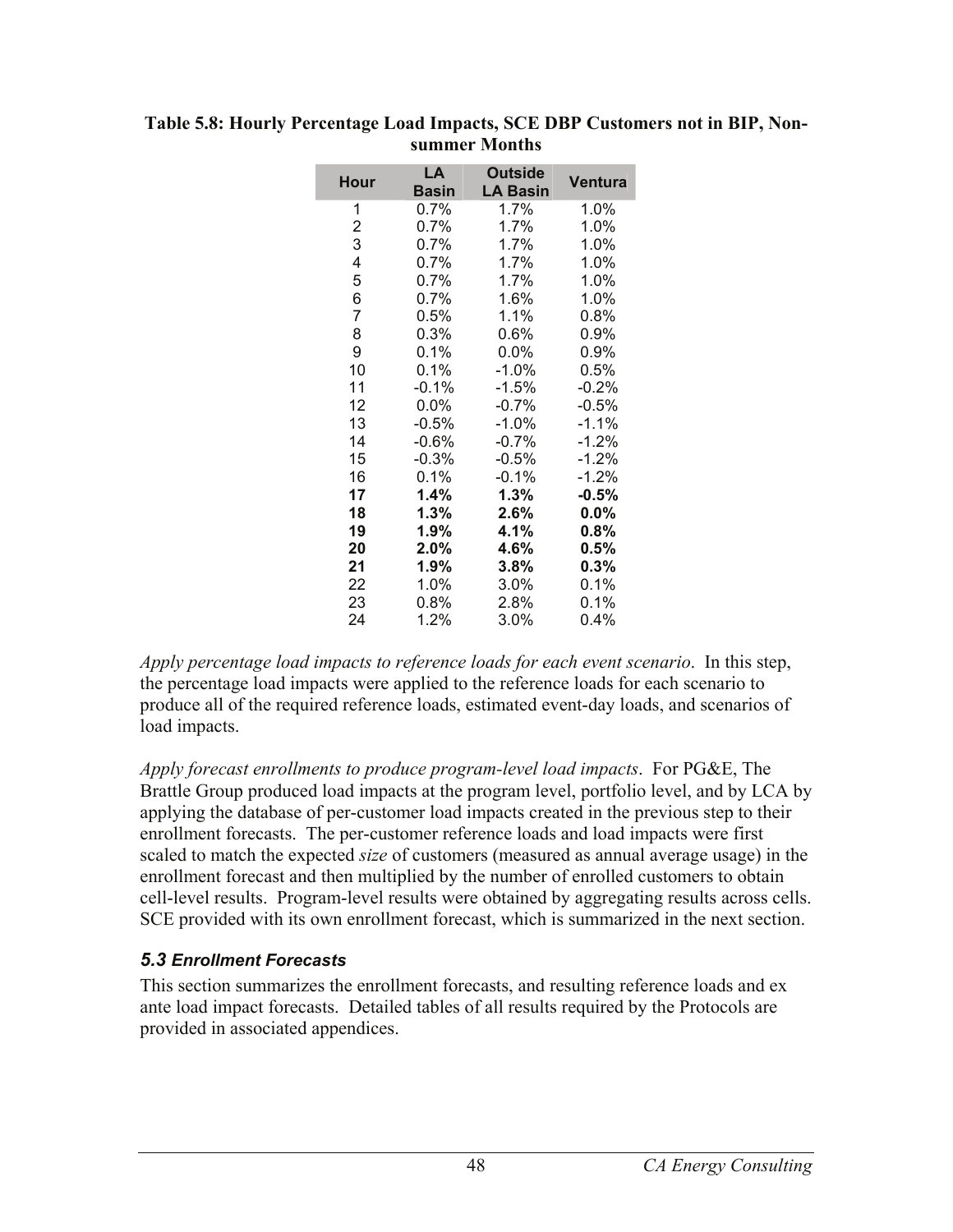Because PG&E is proposing to close its DBP program at the end of 2012, enrollments are forecast through the end of that year. The Brattle Group forecasts enrollments to be 1,066 customers in 2011 and 1,162 in 2012.

SCE anticipates enrollment in DBP of 1,456 customers in 2011 and 1,529 customers in 2012. SCE forecasts DBP enrollments to increase substantially to 4,069 customers in 2013 and then decline to 3,200 customers in 2014, where enrollment remains for the duration of the forecast period. Two major changes in SCE's DBP enrollment occur in 2013. First, DBP is extended to include smaller customers (under 200 kW), which leads to the addition of 2,463 service accounts in 2013 and 2,586 service accounts in 2014. The reference loads and percentage load impacts for these customers are developed using information from the over 200 kW customers who are not dually enrolled in BIP, scaled to the appropriate load level. The DBP/BIP customers are excluded because they tend to be large and very demand responsive, which is a type of customer we do not expect to be present in the smaller customer groups.

The second change that occurs in 2013 is that service accounts will be removed from the program at the end of the program year if they did not receive a credit during any of the events. As a result, 912 service accounts are removed from the program at the end of the 2013 program year. The 2014 program year therefore includes 614 large service accounts, which includes the "participants" (i.e., service accounts who received a credit in the previous program year) and 80 new service accounts (5 percent of the previous year's total), which are assumed to have the same characteristics as the participants.

Enrollments for the portfolio-level analyses removed a fixed number of customers dually enrolled in BIP each year (because BIP enrollments are not forecast to change in the 2011-2021 period). The number of customers we removed from the DBP enrollment forecast was equal to the number of overlapping customers in the 2010 program year (i.e., we did not remove all of the forecast BIP customers because they are not all dually enrolled in DBP, and dual enrollments were not explicitly forecast).

# *5.4 Reference Loads and Load Impacts*

For each utility and program type, we provide the following summary information regarding the load impact forecasts, including the hourly profile of reference loads and load impacts for typical event days; the level of load impacts across years; and the distribution of load impacts by local capacity area.

Together, these figures provide a useful indication of the anticipated changes in the forecast load impacts across the various scenarios represented in the Protocol tables. All of the tables required by the Protocols are provided in an Appendix.

# **5.4.1 PG&E**

Figure 5.1 shows the program-level August 2011 forecast load impacts for a typical event day in a 1-in-2 weather year. Event-hour (1:00 to 6:00 p.m.) load impacts average 70 MW, which represents approximately 8.1 percent of the enrolled reference load. Figure 5.2 shows the same load impacts at the portfolio (i.e., when all DR programs are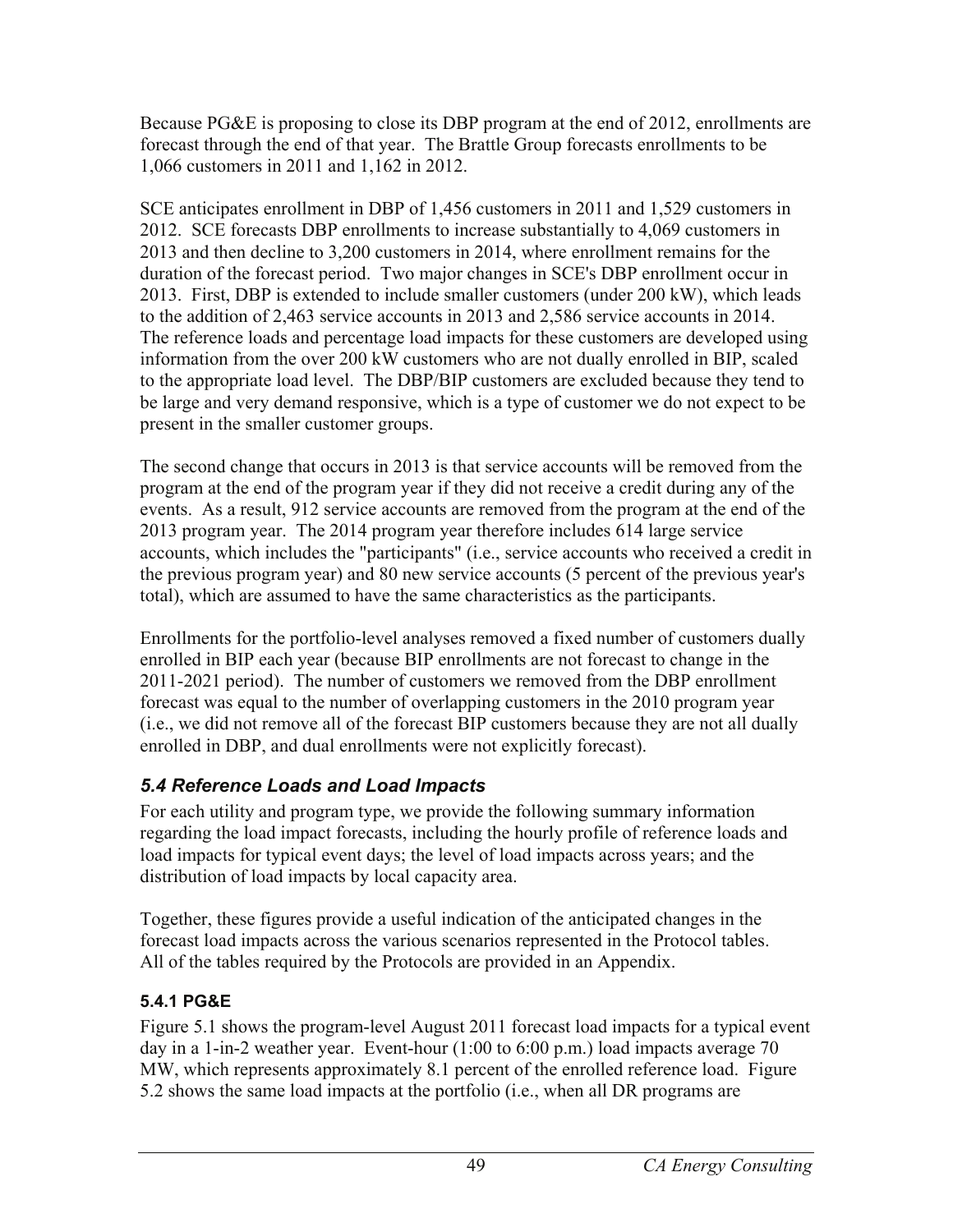simultaneously called). On average, the load impacts are reduced by 62 MW (relative to the program-level load impact) to 7.7 MW. The percentage load impact goes down to 1.2 percent. The large difference between program and portfolio load impacts is due to the contribution of customers dually enrolled in DBP and BIP. In the portfolio analysis (when a BIP event is assumed to be called at the same time as the DBP event), the load impacts for the dually enrolled customers are removed from DBP, dramatically reducing the load impact.



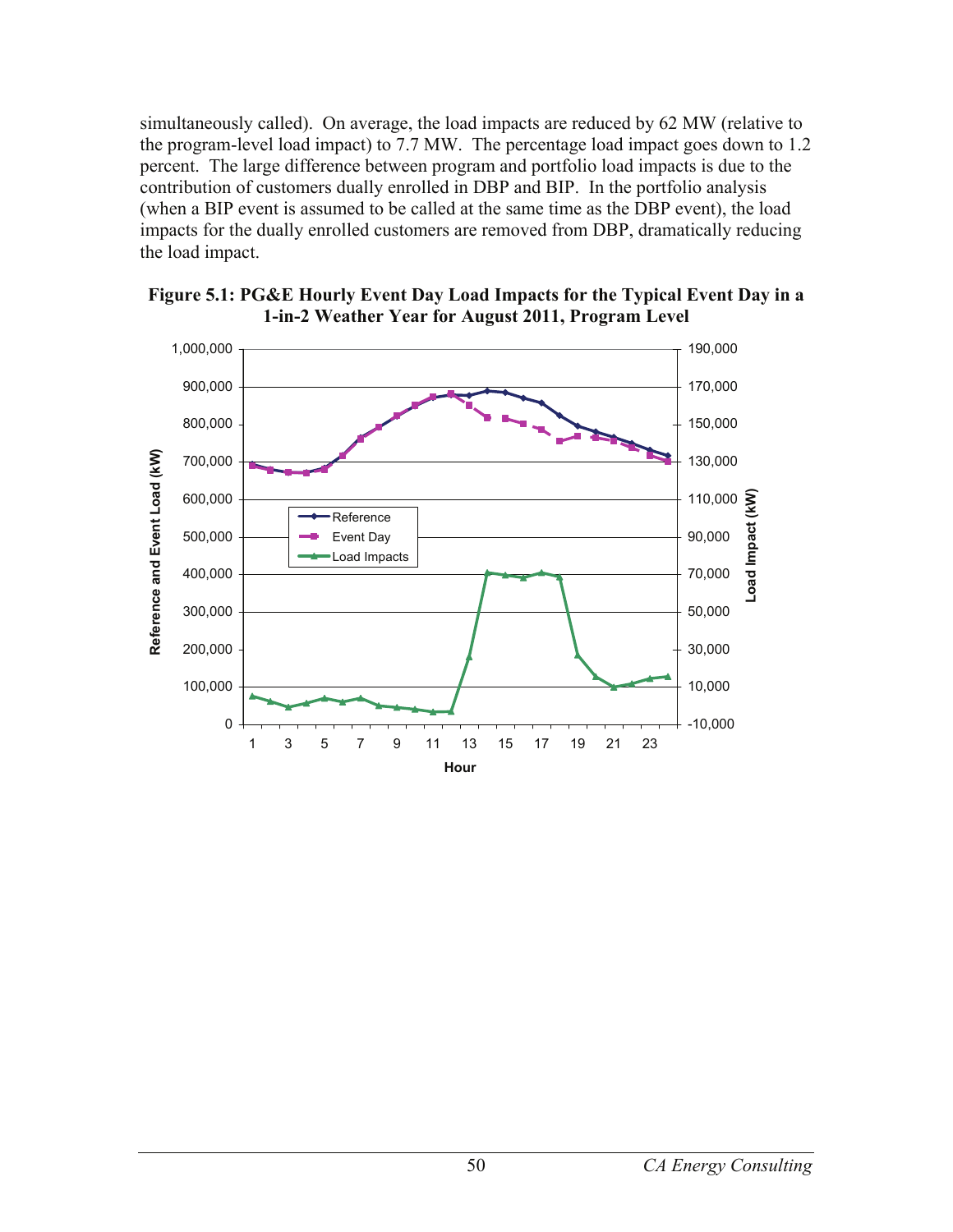

**Figure 5.2: PG&E Hourly Event Day Load Impacts for the Typical Event Day in a 1-in-2 Weather Year for August 2011, Portfolio Level** 

Figure 5.3 shows the share of load impacts by local capacity area, assuming a typical event day in an August 2011 1-in-2 weather year. Customers not in any LCA account for the largest share, with 86 percent of the load impacts.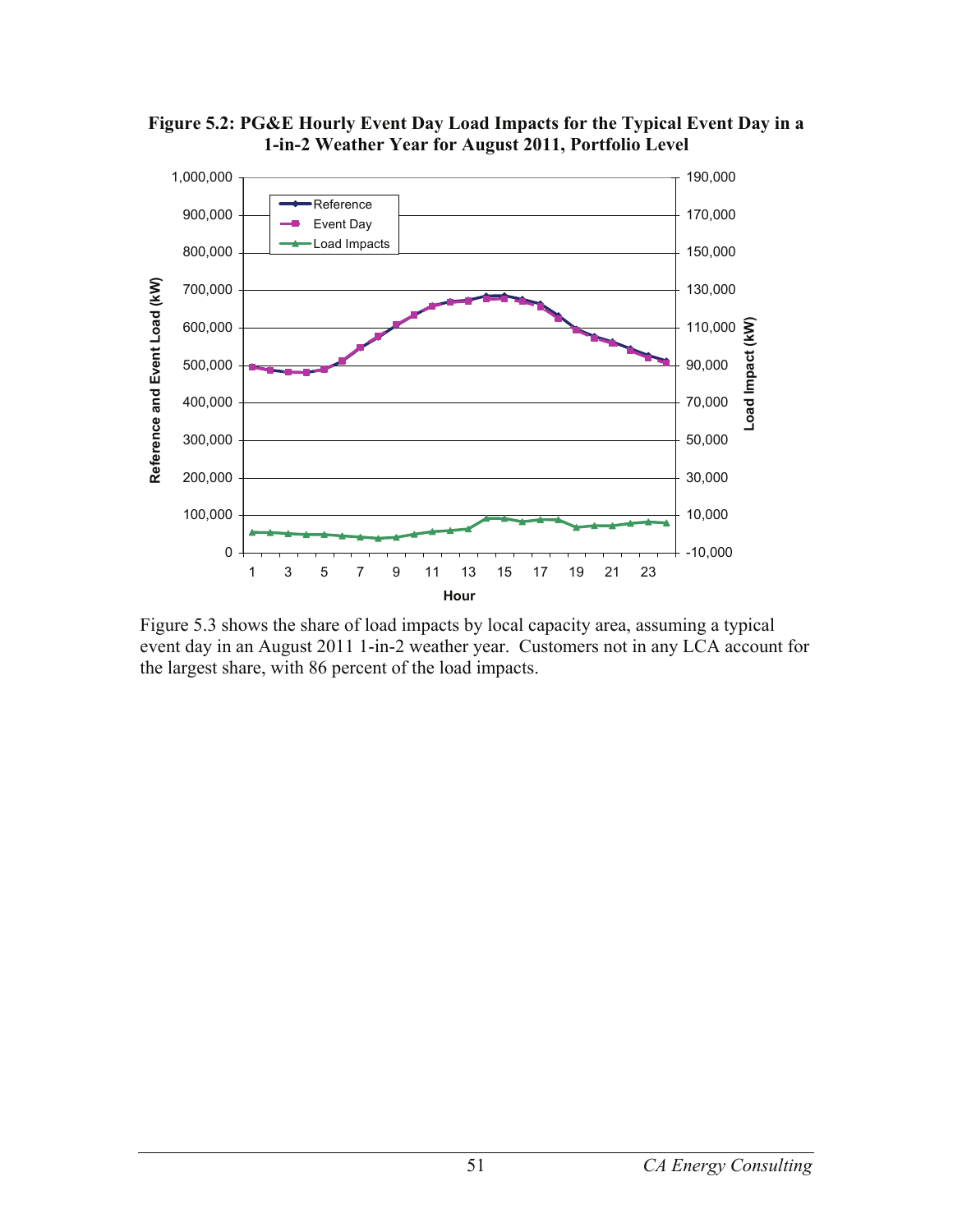

**Figure 5.3: Share of Load Impacts by LCA for the August 2012 Typical Event Day in a 1-in-2 Weather Year** 

Figure 5.4 illustrates level of load impacts across the four key scenarios, differentiated by 1-in-2 versus 1-in-10 weather conditions, and portfolio- versus program-level load impacts. There is a very small difference in load impacts across weather scenarios, but the portfolio-level load impacts are much lower than the program-level load impacts (due to the removal of the customers dually enrolled in BIP).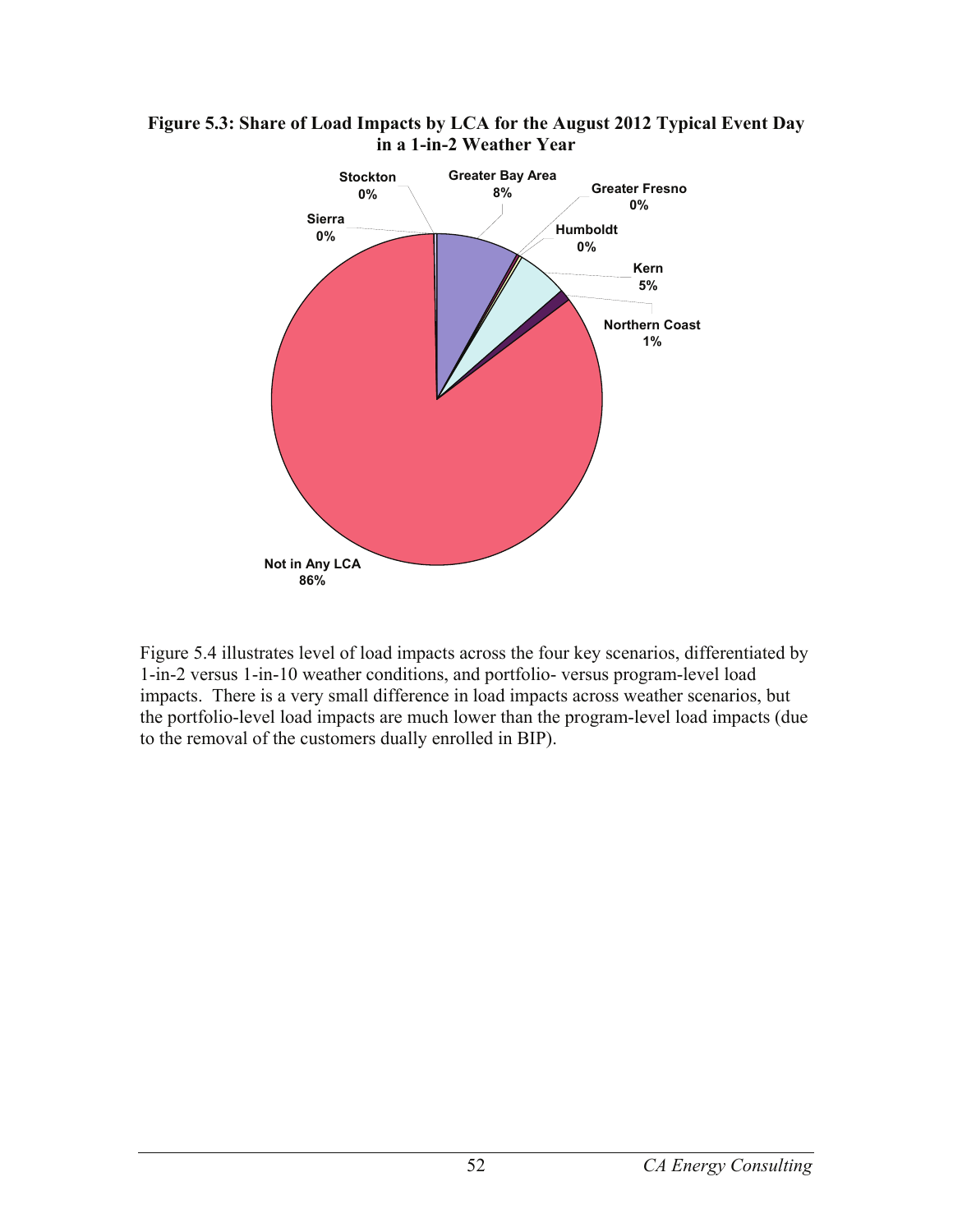

**Figure 5.4: Average PG&E 2011 DBP Hourly Load Impacts by Scenario** 

## **5.4.2 SCE**

Figures 5.5 and 5.6 show the program-level forecast reference load and load impacts for a typical event day in a 1-in-2 and 1-in-10 weather years from 2014 through 2021 (the enrollment forecast is assumed to remain constant during this period of time).

The 1-in-2 typical event day load impacts average 86.9 MW across the event hours, or 8.7 percent of the reference load. The figures show only small differences across the two weather years, with load impacts increasing to an average of 89.2 MW in the 1-in-10 weather year.

Figure 5.7 shows the portfolio-level forecast for a typical event day in a 1-in-2 weather year from 2014 through 2021. This forecast differs from the program-level forecast by excluding customers who are dually enrolled in DBP and BIP. Because the dually enrolled customers are much more demand responsive than the non-BIP customers, the load impacts are much lower in the portfolio-based scenario. Event-hour load impacts average 17.8 MW (down from 86.9 MW in the corresponding program-level scenario), or 2.4 percent of reference load.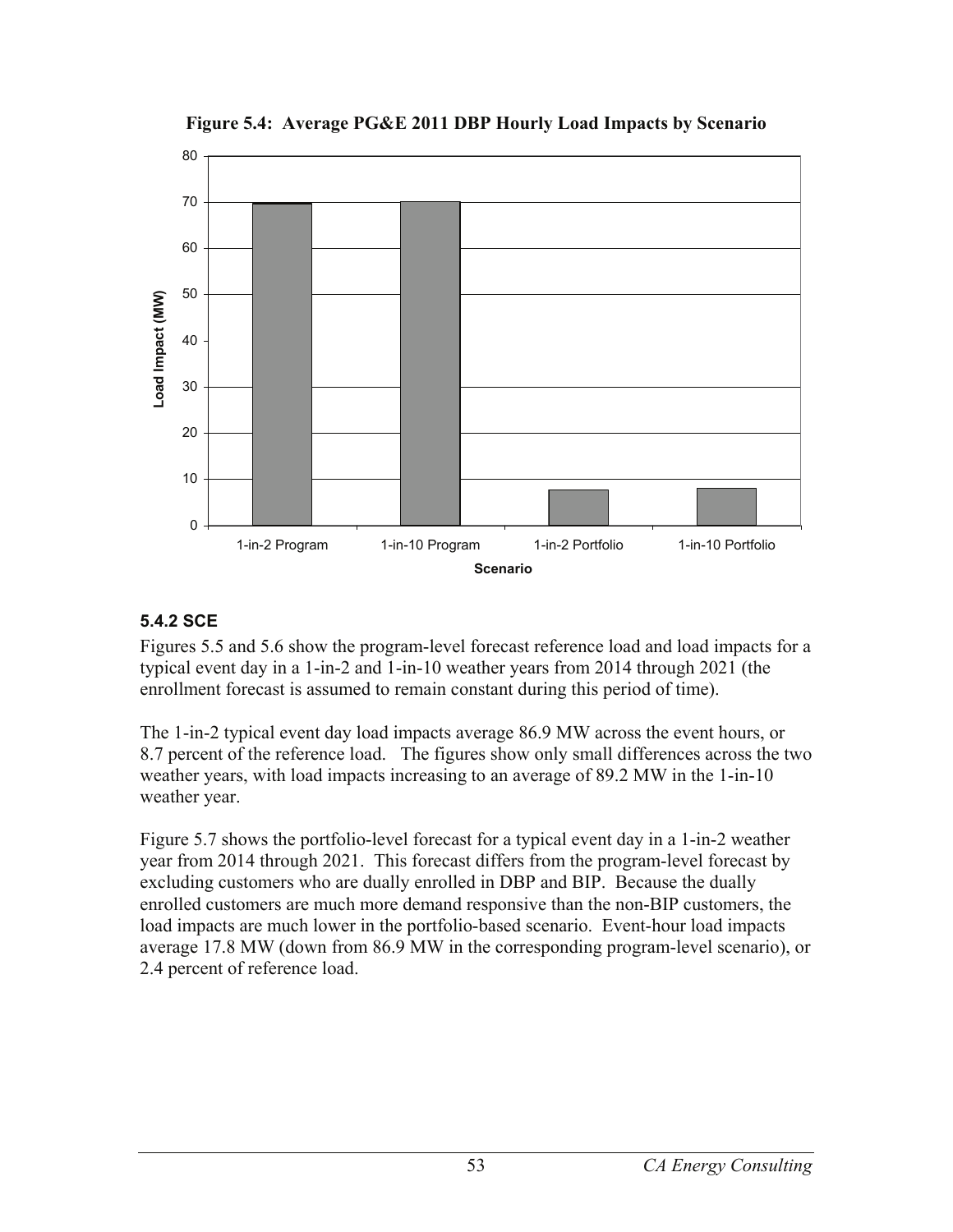

**Figure 5.5: SCE Hourly Event Day Load Impacts for the Typical Event Day in a 1-in-2 Weather Year for August 2014-2021, Program Level** 

**Figure 5.6: SCE Hourly Event Day Load Impacts for the Typical Event Day in a 1-in-10 Weather Year for August 2014-2021, Program Level** 

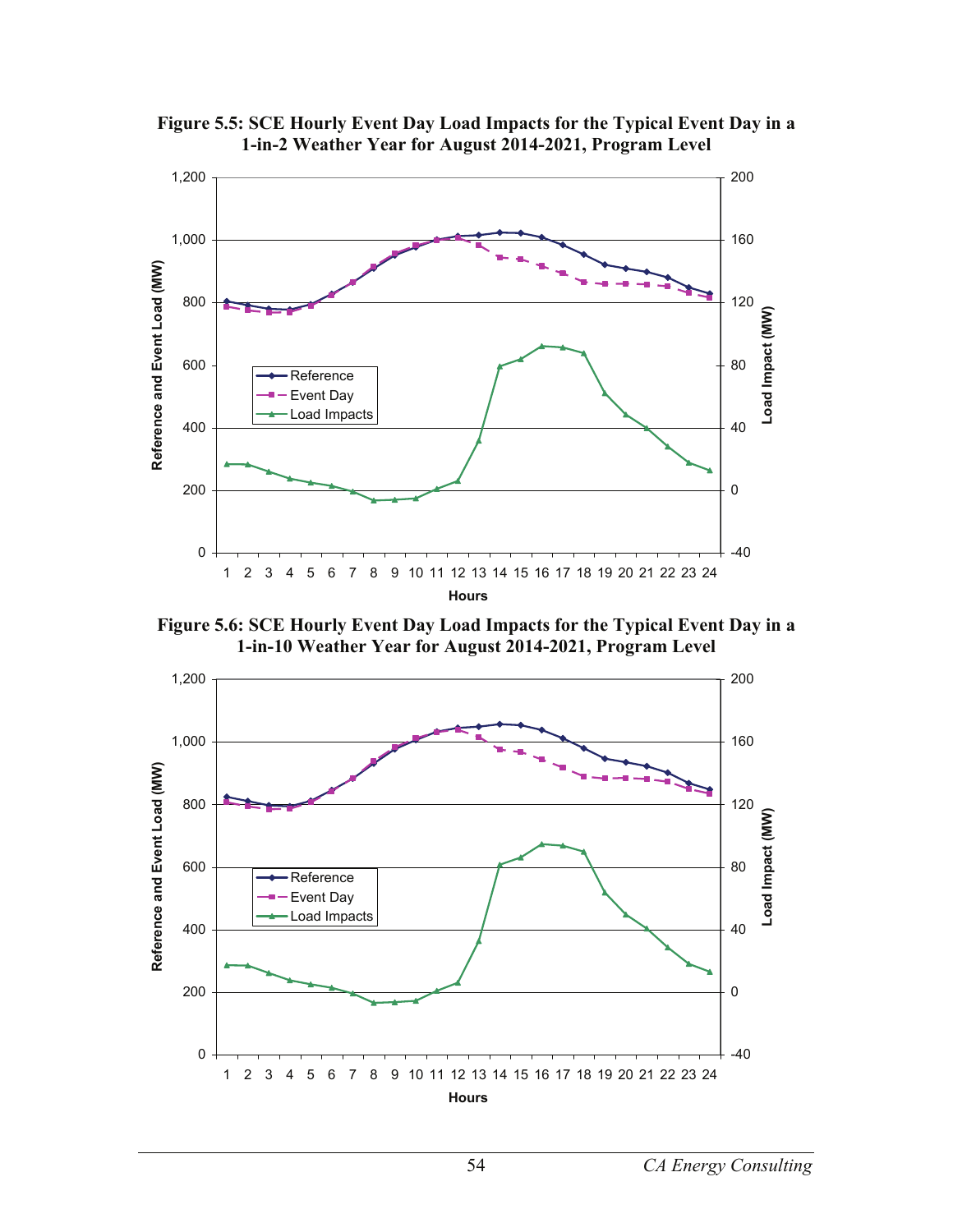

**Figure 5.7: SCE Hourly Event Day Load Impacts for the Typical Event Day in a 1-in-2 Weather Year for August 2014-2021, Portfolio Level** 

**Figure 5.8: Share of SCE DBP Load Impacts by Local Capacity Area** 



Figure 5.8 shows the distribution of program-level load impacts across local capacity areas. The LA Basin accounts for the largest share, with 68 percent of the total load impacts.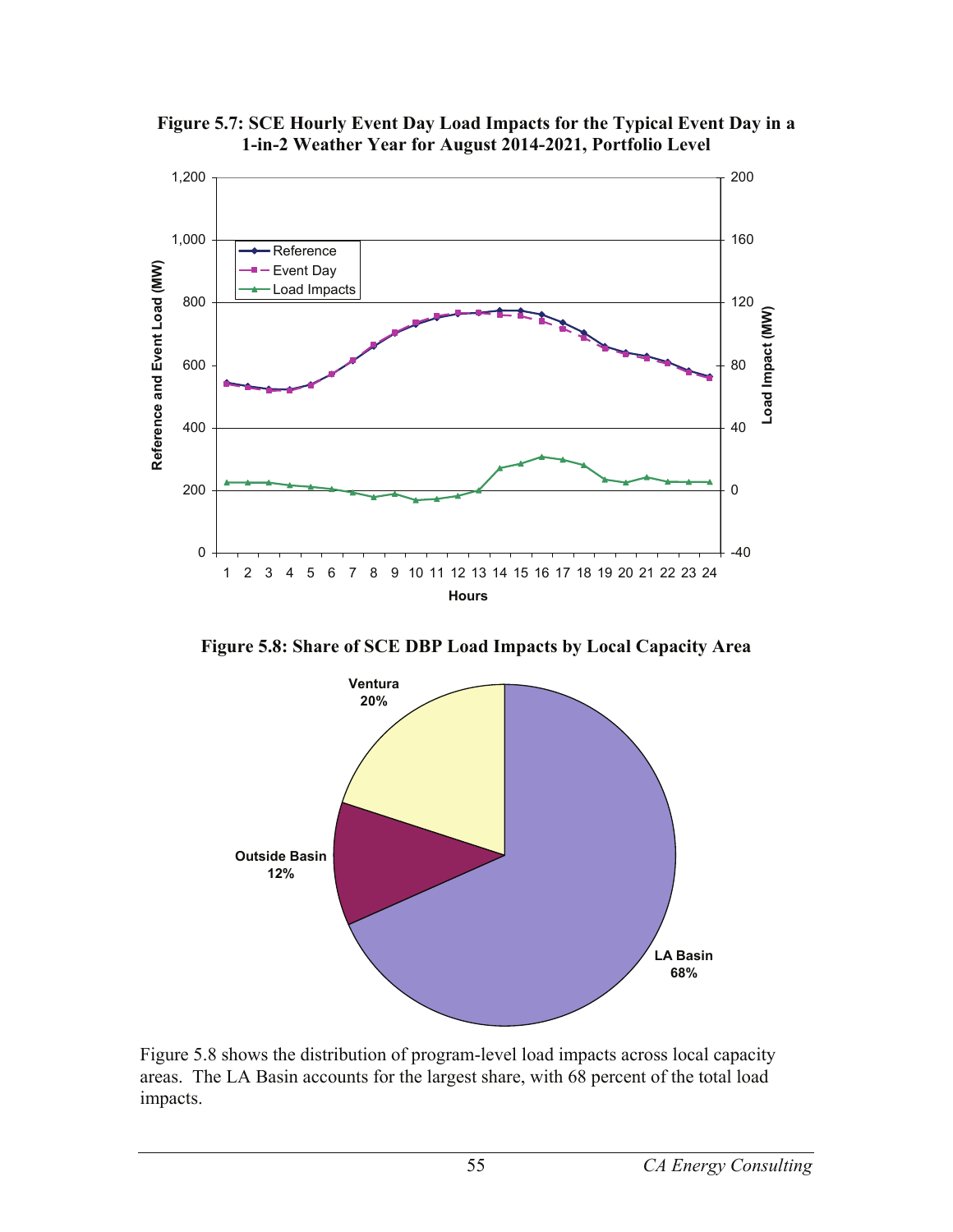Figure 5.9 illustrates the average hourly program-level load impact across monthly system peak days of a 1-in-2 weather year, 2014-2021. Because we have not observed DBP event days in non-summer months, the percentage load impacts are constant across months. The level of the load impacts varies with the size of the reference loads.





## **6. Validity Assessment**

We estimated load impacts using service account-specific regression models. This method has some advantages relative to the aggregated models (*e.g*., properly accounting for when each SAID submitted bids, and allowing the results to be summarized according to any observed customer characteristic without requiring the estimation of a new model). However, it does require estimation of many models and it is important to use a uniform model structure across all of the service accounts in a program.

Our primary concern with respect to the validity of the findings is regarding the appropriateness of the model specification that is used. We believe that the most significant issue in an ex post analysis of load impacts is the risk of omitted variable bias. That is, loads levels may change for reasons that cannot be easily known to the analyst, and consequentially those reasons cannot be captured in the econometric models. For example, it is not uncommon for manufacturing customers to shut down operations for one to two weeks. Such activity can bias the estimates for the other included variables if variables are not included to explicitly account for such a "shut down".